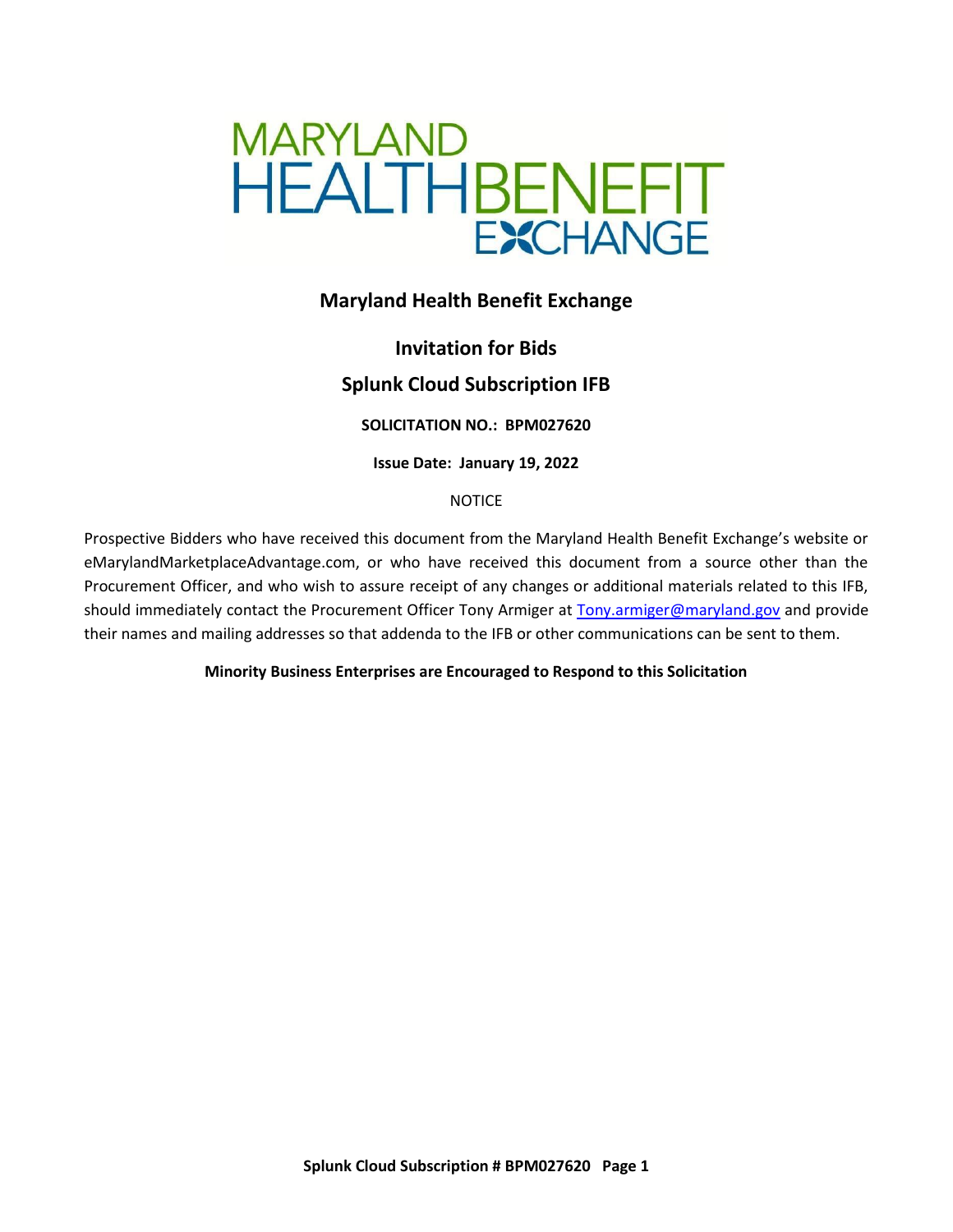## **MARYLAND HEALTH BENEFIT EXCHANGE KEY INFORMATION SUMMARY SHEET Splunk Cloud Subscription IFB**

**Invitation for Bids # - BPM027620**

| <b>Invitation For Bids:</b>                                    | <b>Splunk Cloud Subscription IFB</b>                                                                                                                                                                                                                                                                                            |
|----------------------------------------------------------------|---------------------------------------------------------------------------------------------------------------------------------------------------------------------------------------------------------------------------------------------------------------------------------------------------------------------------------|
| <b>Issue Date:</b>                                             | January 19, 2021                                                                                                                                                                                                                                                                                                                |
| <b>Procurement Officer:</b>                                    | <b>Tony Armiger</b><br>750 E. Pratt Street<br>6th Floor<br>Baltimore, MD 21202<br>Phone Number: 410-547-8152<br>Email: hix.procurement@maryland.gov                                                                                                                                                                             |
| <b>Contract Monitor:</b>                                       | <b>Greg Yaculak</b><br>750 East Pratt Street<br>6 <sup>th</sup> Floor<br>Baltimore, MD 21202<br>greg.yaculak@maryland.gov                                                                                                                                                                                                       |
| <b>Procurement Method:</b>                                     | Competitive Sealed Bids (Firm Fixed Price)                                                                                                                                                                                                                                                                                      |
| Bids are to be sent to (email<br>delivery strongly preferred): | Maryland Health Benefit Exchange<br>750 East Pratt Street<br>6 <sup>th</sup> Floor<br>Baltimore, MD 21202<br>Attn: Tony Armiger<br>or via email in pdf format<br>https://marylandhealthconnection.sharefile.com/r-<br>r59a6a774f8434140a7a497d4f8c7827f<br>A confirmation email will be sent within 24 hours of receipt of bid. |
| <b>Closing Date and Time:</b>                                  | 11:00 AM Eastern Standard Time (EDT) on 02/24/2022                                                                                                                                                                                                                                                                              |
| <b>Bid Opening Date and Time:</b>                              | 11:30 PM Eastern Standard Time (EDT) on 02/24/2022 at 750 E. Pratt Street,<br>6 <sup>th</sup> Floor, Baltimore, MD 21202                                                                                                                                                                                                        |

**MBE Subcontracting Goal: 0** %

**NOTE: Bidders must agree to the terms and conditions of the IFB including Attachment A – Contract. MHBE is issuing this IFB separate from any other State Master Contract. In addition, Bidders must complete Attachment D – Bid Form as is, please see bid form instruction**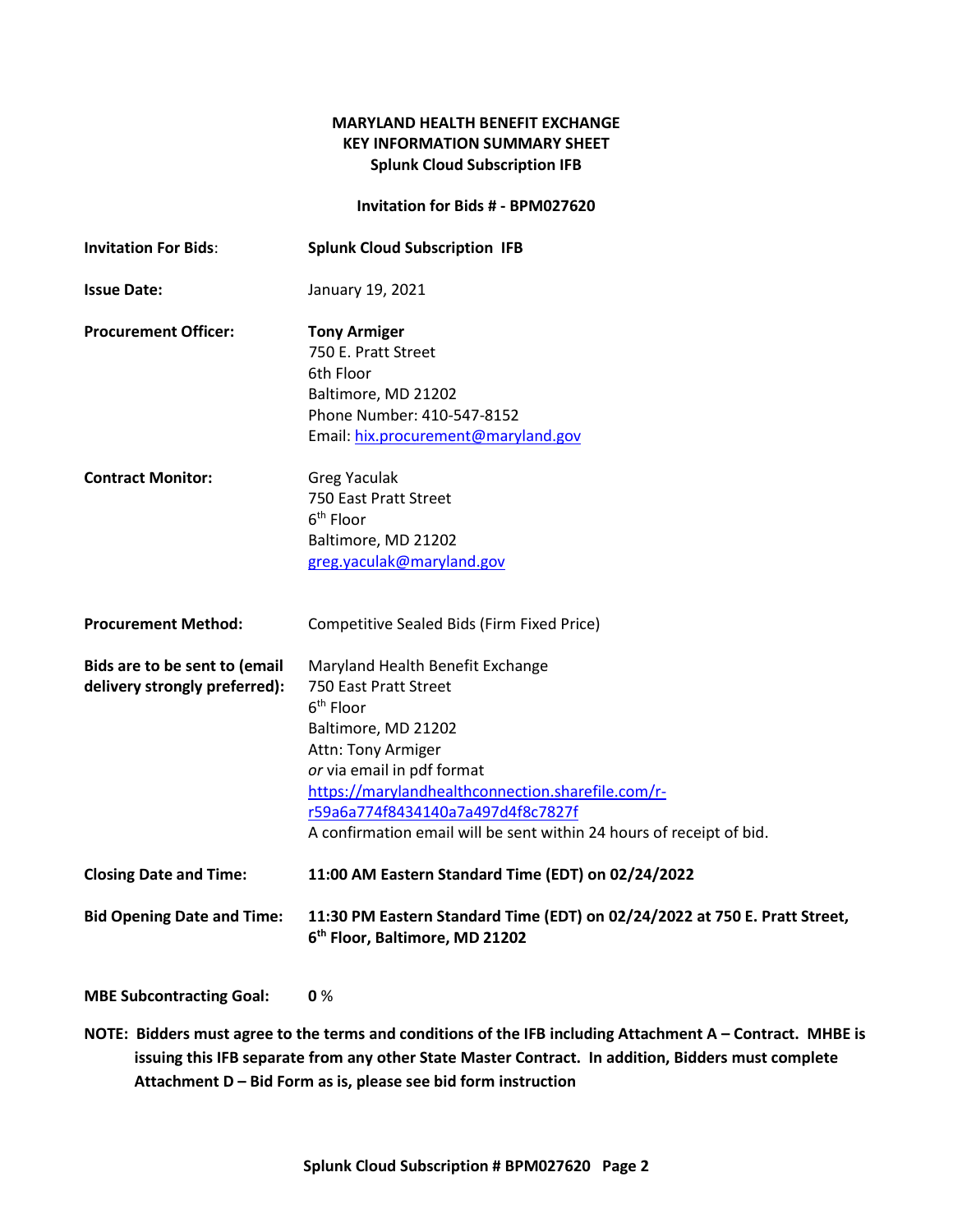Title Page

| Key Information Summary Sheet                      |    |
|----------------------------------------------------|----|
| Table of Contents                                  | 3  |
|                                                    |    |
| SECTION 1 - BACKGROUND                             | 4  |
| SECTION 2 - SCOPE OF WORK                          | 6  |
| SECTION 3 - BIDDER MINIMUM QUALIFICATIONS          | 8  |
| SECTION 4- BID FORMAT, DUE DATE AND TIME           | 8  |
| SECTION 5 - BASIS FOR AWARD                        | 11 |
| SECTION 6 - GENERAL INFORMATION AND REQUIREMENTS   | 11 |
| SECTION 7 - ATTACHMENTS                            | 12 |
| ATTACHMENT A - CONTRACT                            | 13 |
| ATTACHMENT B - BID/PROPOSAL AFFIDAVIT              | 27 |
| ATTACHMENT C - CONTRACT AFFIDAVIT                  | 34 |
| ATTACHMENT D - BID PRICE FORM                      | 38 |
| ATTACHMENT E - FEDERAL FUNDS ATTACHMENT            | 40 |
| ATTACHMENT E-1 - CERTIFICATION AGAINST LOBBYING    | 42 |
| ATTACHMENT E-2 - DISCLOSURE OF LOBBYING ACTIVITIES | 43 |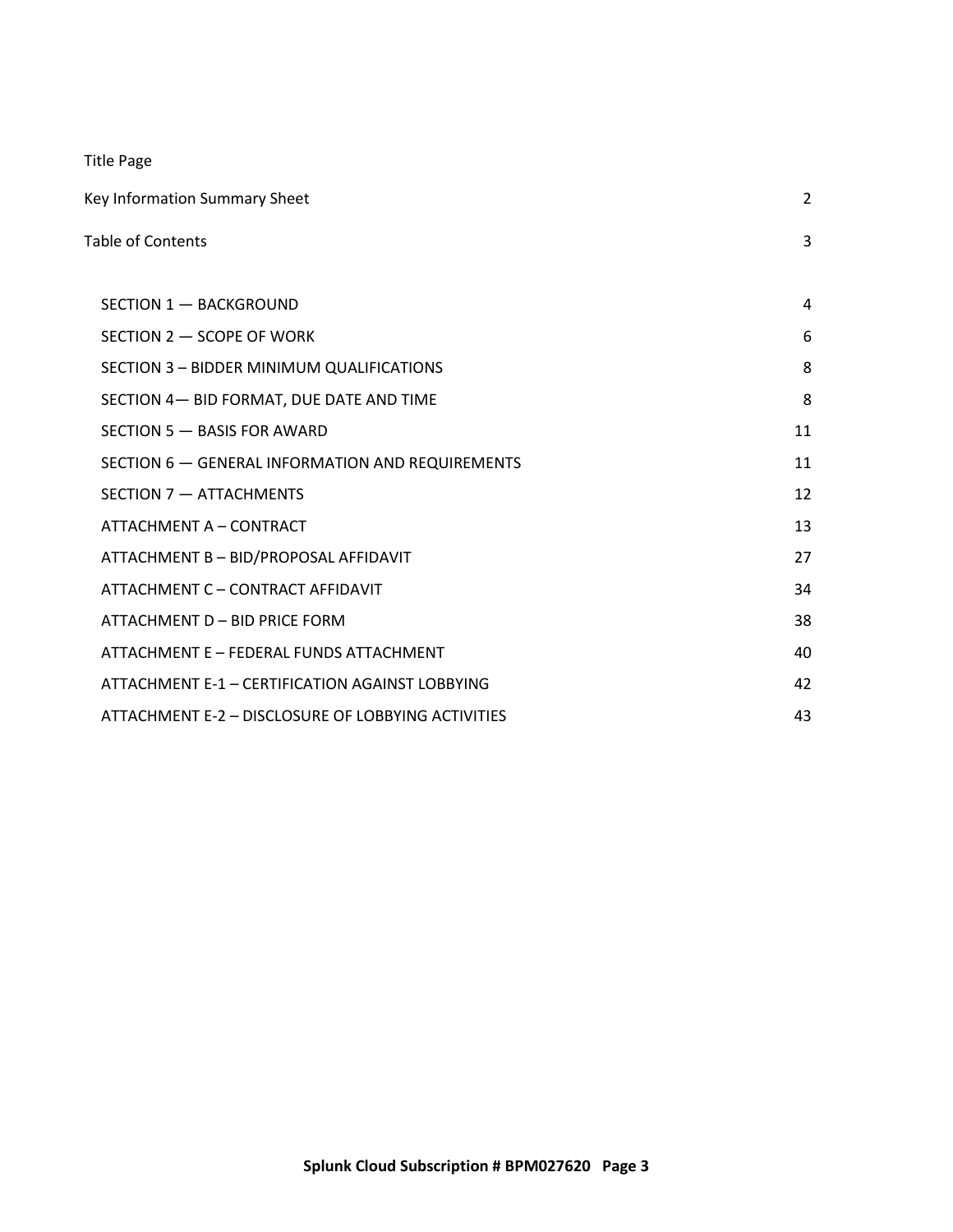#### **SECTION 1 — BACKGROUND**

## <span id="page-3-0"></span>**1.1 Background on the Affordable Care Act**

The Maryland Health Benefit Exchange ("MHBE" or "the Exchange") is an independent governmental unit of the State of Maryland established to provide Maryland residents and small businesses with the opportunity to compare health insurance rates, benefits, and quality among insurance plans and to facilitate enrollment in plans best suited to their needs. MHBE also evaluates eligibility for expanded Medicaid coverage, advanced premium tax credits ("APTC") and other cost-sharing programs designed to make coverage more affordable for individuals with household incomes below 400 percent of the federal poverty level ("FPL").

# **1.2 Background on Maryland Health Benefit Exchange Procurement**

Under Maryland Code, Insurance, § 31-103(a)(2)(ii), the MHBE is subject to the provisions of State Procurement laws for "exempt units." See Md. Code Ann., State Fin. & Proc. § 12-401. The principal body that oversees MHBE procurements is the Maryland Health Benefit Exchange Board of Trustees. This procurement is being conducted pursuant to the Competitive Sealed Bidding method (Firm Fixed Price) as allowed under II. A. of the Maryland Health Benefit Exchange Procurement Policies and Procedures, which the Board of Trustees adopted in a resolution dated June 27, 2011, as amended.

## **1.3 Federal Funding Acknowledgement**

This solicitation contains federal funds from the following source: Medicaid Funds (See, US Department of Health and Human Services, CFDA number 93.778). By signing the contract awarded as a result of this solicitation the Contractor agrees to all federal funding terms and conditions that apply to contractors receiving federal funds from this source, including the applicable provisions described in Attachment E.

# **1.4 Receipt, Opening and Recording of Bids**

- 1.4.1 Upon receipt, each Bid and any timely modification(s) to a Bid shall remain unopened until the time and date set for Bid opening. Before Bid opening, the State may not disclose the identity of any Bidder.
- 1.4.2 Bids and timely modifications to Bids shall be opened publicly, at the time, date and place set forth in the Key Information Summary Sheet. The name of each Bidder, the Total Bid Price, and such other information as is deemed appropriate shall be read aloud or otherwise made available.
- 1.4.3 MHBE requests that Bidders interested in attending the Bid Opening inform the MHBE via email two (2) business days prior to the Bid Opening Date identified in the Key Information Summary Sheet. Registration to attend the Bid opening is required.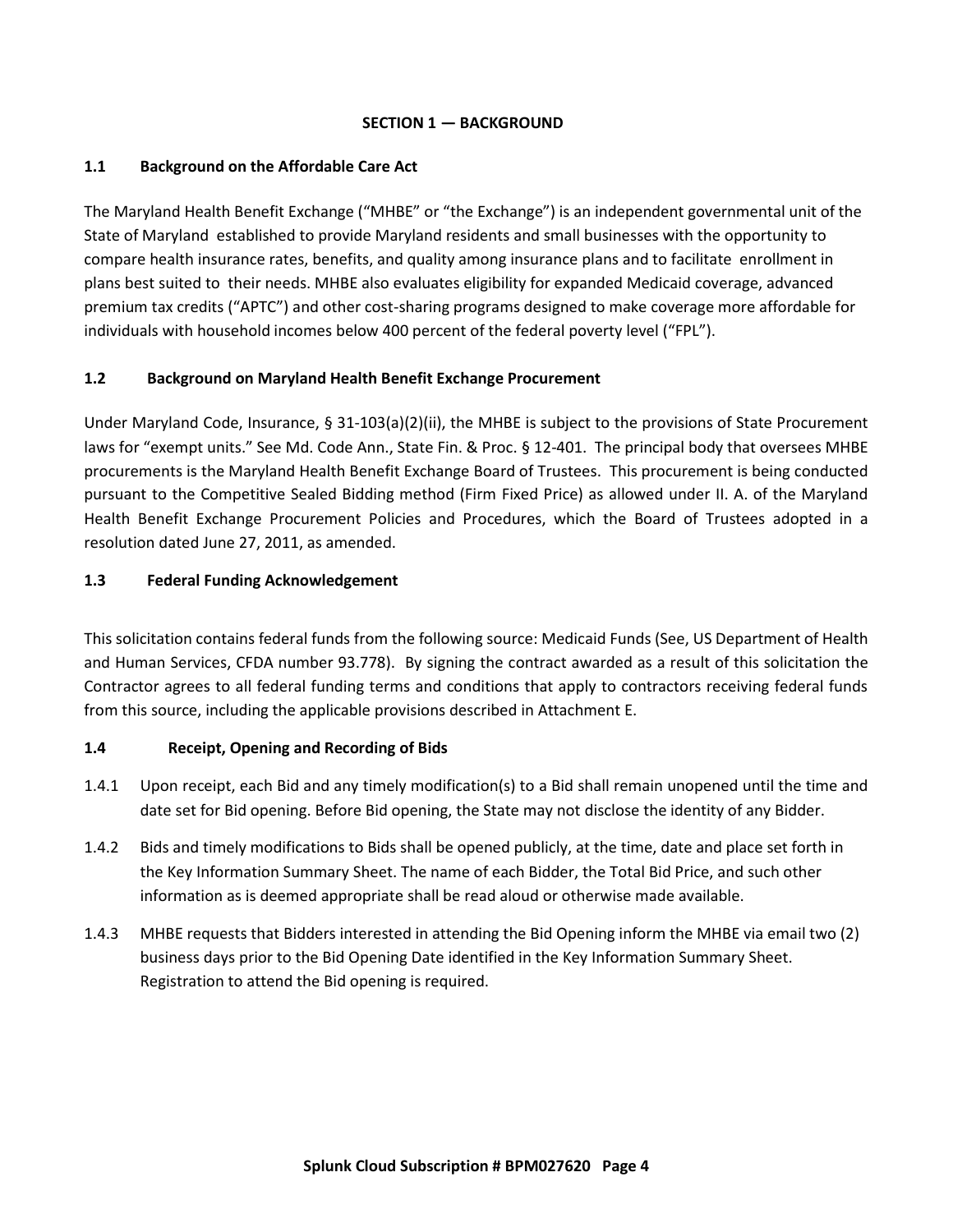#### **1.5 Confidentiality of Bids**

The Bids shall be tabulated, or a Bid abstract made. The opened Bids shall be available for public inspection at a reasonable time after Bid opening, but in any case, before Contract award, except to the extent the Bidder designates trade secrets or other proprietary data to be confidential as set forth in this solicitation. See Sections 1.6, and 4.1.3 for further information.

#### **1.6 Public Information Act Notice**

A Bidder should give specific attention to the clear identification of those portions of its submission that it considers confidential and/or proprietary commercial information or trade secrets, and provide justification why such materials, upon request, should not be disclosed by the State under the Public Information Act, Md. Code Ann., General Provisions Article, Title 4.

Bidders are advised that, upon request for this information from a third party, the MHBE is required to make an independent determination whether the information must be disclosed.

#### **1.7 Protest/Disputes**

Any protest or dispute related, respectively, to this solicitation or the resulting Contract shall be subject to Section VII of the MHBE Procurement Policies & Procedures, and the Dispute provisions set forth in the contract resulting from this IFB (Refer to IFB Attachment A).

#### **BALANCE OF PAGE INTENTIONALLY LEFT BLANK**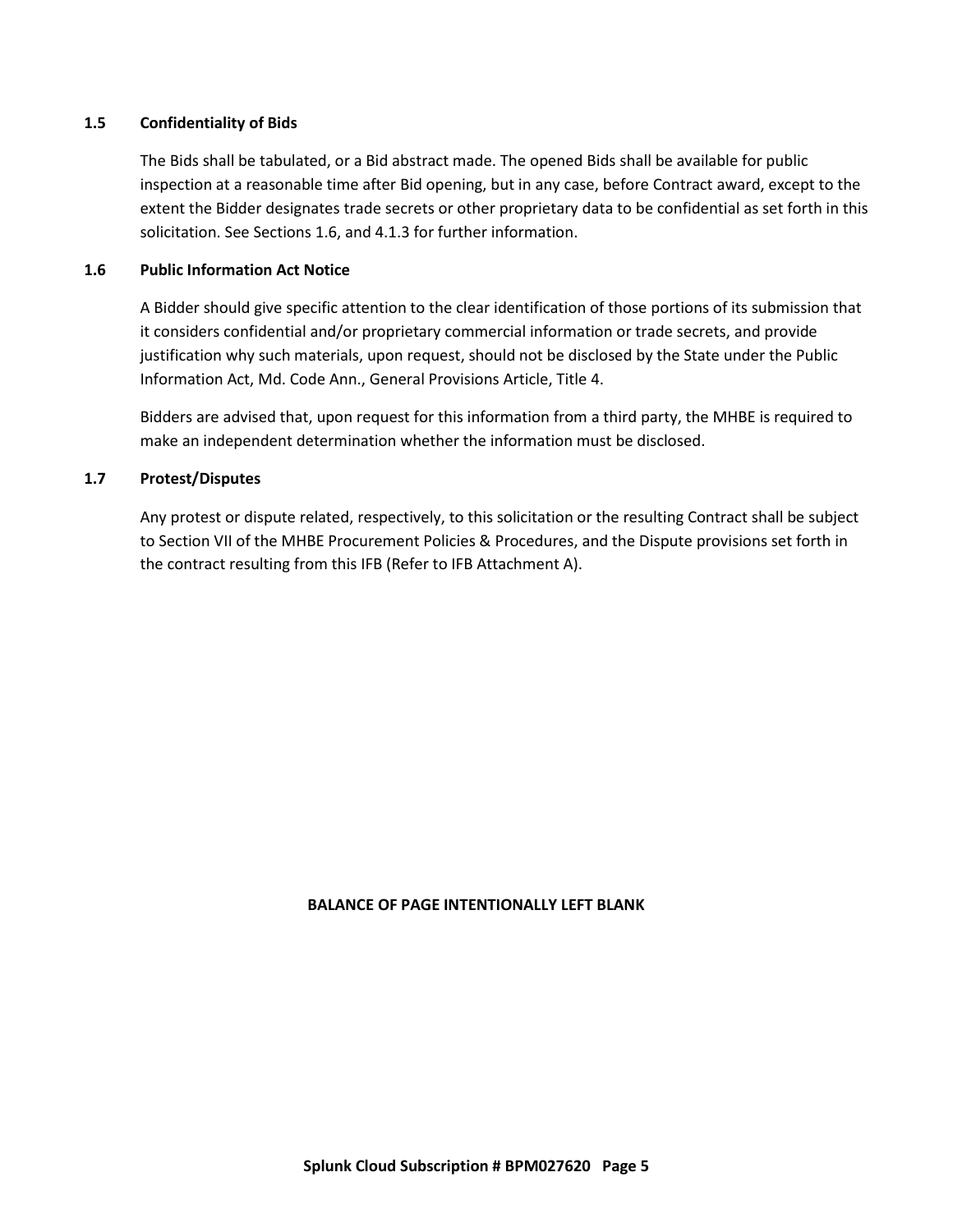#### **SECTION 2 — SCOPE OF WORK**

#### <span id="page-5-0"></span>**Background and Purpose**

#### **Section 2.1: Purpose**

The MHBE is seeking bidders that are authorized to resell Splunk's cloud subscription as mentioned. MHBE shall be using Splunk for analyzing logs and monitoring the platform.

#### **Section 2.2: Requirements**

A. The offeror shall provide to the MHBE the items mentioned in the table below:

| Quantity | <b>ITEM#</b>            | <b>PRODUCT / SERVICE DESCRIPTION</b>                                                                                                                                                                                                                                               | <b>DURATION</b> |
|----------|-------------------------|------------------------------------------------------------------------------------------------------------------------------------------------------------------------------------------------------------------------------------------------------------------------------------|-----------------|
| 1        | SE-S-CLD-GOV-<br>FED-ST | Splunk Cloud Subscription with attested<br>FedRAMP Moderate impact level<br>controls, Encryption at Rest, and<br>Standard Success Plan 50 GB/day<br>(Starts on delivery and ends 365 Days<br>from start date)<br>Provisioned in FedRamp Environment<br>includes 4500 GB of storage | 12 Months       |
| 1        | ES-S-CLD-ST             | Splunk Enterprise Security Subscription<br>$\bullet$<br>with Standard Success Plan 50 GB/day<br>(Starts on delivery and ends 365 Days<br>from start date)                                                                                                                          | 12 Months       |
| 28       | SE-S-ARC-FED-ENC        | Splunk Cloud Subscription with attested<br>FedRAMP Moderate impact level<br>controls, Encryption at Rest - Dynamic<br>Data Archive - 500 GB Increments<br>(Starts on delivery and ends 365 Days<br>from start date)                                                                | 12 Months       |
| 20       | <b>PS-DAY-R</b>         | Splunk Professional Services Daily Rate<br>(Remote)<br>Note: See scope of professional services<br>below                                                                                                                                                                           | 20 days         |

# B. Scope of Professional Services (Item # PS-DAY-R in the above table)

MHBE has elected to engage Splunk Professional Services to configure Splunk Enterprise Security. Following Splunk best practices and implementation methodologies, MHBE and Splunk will work together to action the scope as identified below, focusing on operationalizing Splunk Enterprise Security.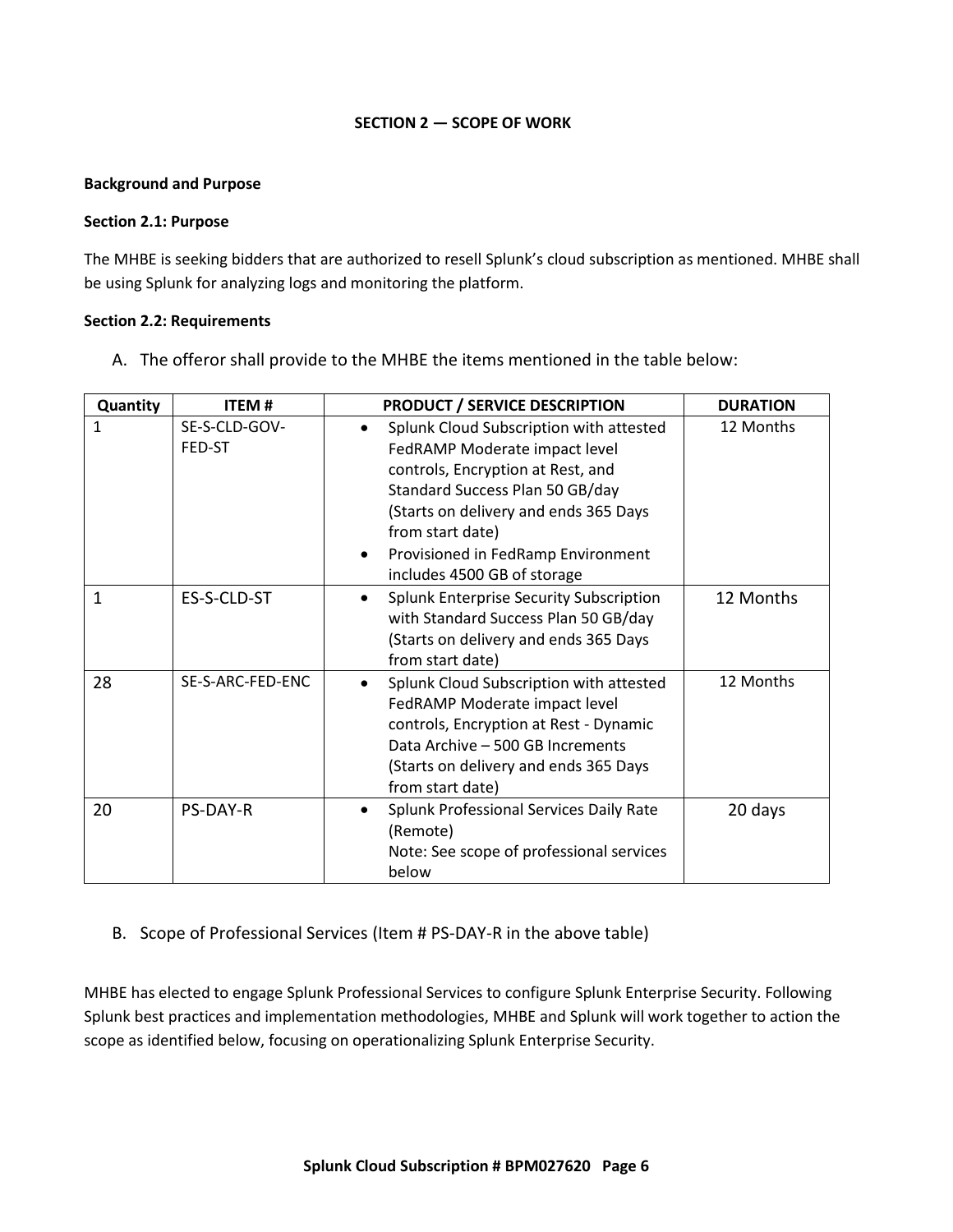#### **1. Specific Information for MHBE:**

• 50GB Splunk Core & ES – GovCloud/FedRamp

# **2. Kick Off Call:**

- **Objective:** MHBE & Splunk consultant will review delivery methodology and prepare for technical engagement
- **Additional Topics:** Review requirements, SOW & logistics

# **3. Architecture and Implementation Planning**

- **Objective:** Splunk consultant will review MHBEs requirements and produce Architecture Recommendations, list of data sources, and discuss implementation
	- o **Scope:**
		- Review MHBEs use cases to identify data sources and their associated data onboarding methods
		- Identify technology add-ons required
		- Identify Splunk Apps applicable to MHBE use cases
		- Identify data enrichment requirements based on MHBE use cases and data sources
		- Discuss anticipated tasks, estimated duration, MHBE pre-requisites, and dependencies in implementation plan
- **Professional Services Materials:**
	- o Architecture Recommendations
	- o Implementation Discussion

# **4. Index and Retention Planning**

- **Objective:** Creation and documentation of a strategy for index definition and data retention.
	- o **Scope**
		- Discuss retention strategy in alignment with MHBE audit and compliance requirements
		- Review time and size-based retention capabilities
		- Review of data archiving and restoration requirements
		- Review access control requirements

# **5. Splunk Cloud - Roles & Responsibilities**

• **Objective:** Splunk will advise MHBE on Splunk Cloud administration capabilities

# **6. Install Intermediate Forwarder(s) for Splunk Cloud**

- **Objective:** Install and configure an intermediate forwarding tier
- **Scope:** Configure an intermediate forwarding tier using UFs / HFs as required
- **Task-Specific Assumptions:**
	- o MHBE has pre-provisioned instances in adherence to Splunk's documented system requirements for use of Splunk Enterprise
	- $\circ$  Splunk version to be installed will be the latest available version of the software unless an alternative version has been jointly agreed upon

# **7. Configure Deployment Server**

- **Objective:** Configure the deployment server for Splunk Universal Forwarder configuration
- **Scope:** This task may include:
	- o Enable deployment server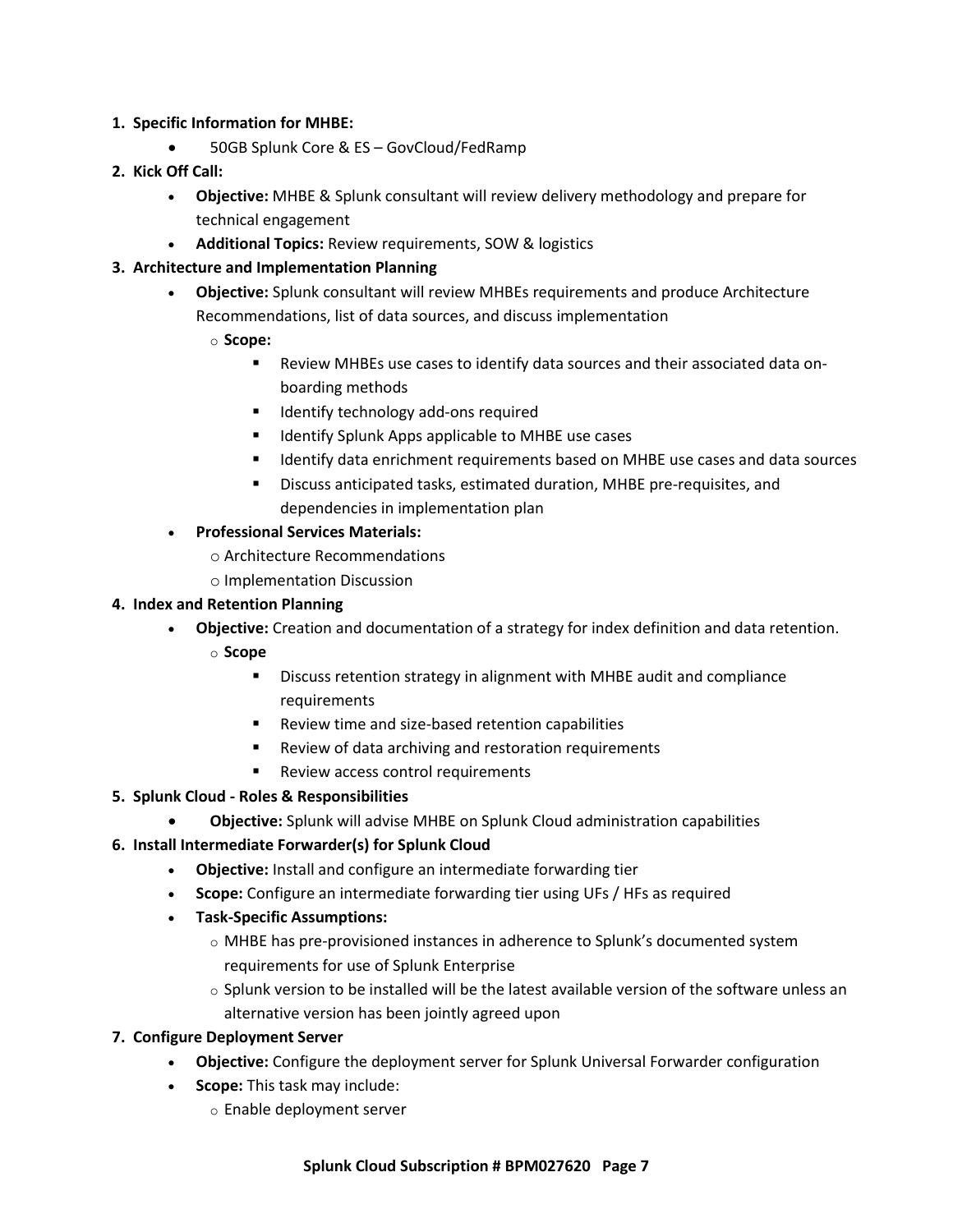- $\circ$  Configure up to ten (10) server classes on the deployment server
- o Configuration of Forwarder Management using User Interface ("UI")
- $\circ$  Verification of functionality with minimum of one (1) deployment client

## **8. Configure RBAC**

- **Objective:** Assist with configuration of Splunk Enterprise Role Based Access Control ("RBAC")
- **Scope:**
	- o Review MHBEs requirements and provide recommendations
	- o Assist MHBE with RBAC configuration

## **9. SSO Configuration**

- **Objective:** Configure MHBEs Single Sign-On (SSO) solution for authenticating to Splunk products
- **Scope:** Configure one (1) supported SSO configuration for a Splunk product

## **10. Configure Indexes**

- **Objective:** Splunk will configure Splunk indexes to ingest MHBE data
- **Scope:**
	- o Configure up to 400 indexes as agreed to by MHBE and Splunk
	- o Splunk will review data sources and data management requirements

## **11. Install App(s)**

- **Objective:** Installation of Splunk Application(s) on Splunk Search Head(s).
- **Scope:**
	- o Complete initial setup according to Splunk best practices
	- o Install and validate add-ons based on data on-boarding activities
	- o Details:
		- Firewall logs
		- AD
		- Other sources to be determined during implementation

# • **Task-Specific Assumptions:**

- $\circ$  Applications identified are supported under the individual applications support terms
- $\circ$  If installing on Splunk Cloud: applications identified shall be approved by Splunk Cloud for Installation

#### **12. Implement Splunk Connect for Syslog or rsyslog / syslog-ng**

- **Objective:** Assist MHBE with implementation of Splunk Connect for Syslog ("SC4S")
- **Scope:**
	- o Assist MHBE in configuration of Splunk HTTP Event Collector using a MHBE provided load balancer
	- $\circ$  Assist MHBE in deploying the SC4S container utilizing a supported container infrastructure:
		- Choose one (1) of Docker, Docker Swarm or PODMAN
	- $\circ$  Assist MHBE in configuration of the SC4S container for compatible data sources using one (1) of the following methods: message recognition, host name, or network matching

# • **Task-Specific Assumptions:**

- $\circ$  MHBE can either utilize the publicly available SC4S container or can independently build the SC4S container prior to commencement of this task
- $\circ$  Server hardware and associated storage for running the SC4S Container is appropriately sized for the amount of data to be ingested
- o MHBE has made in-scope systems accessible to Splunk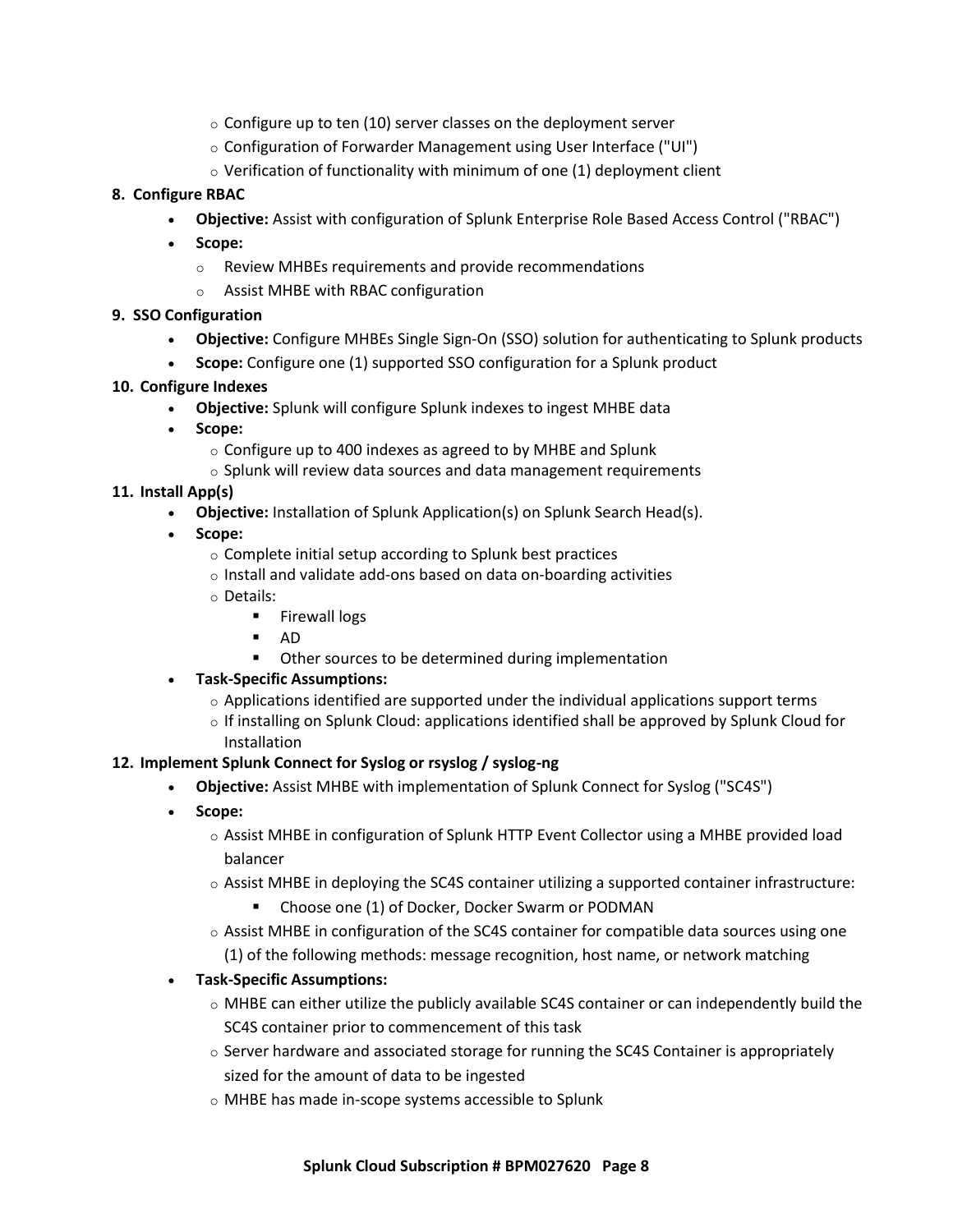#### **13. Data Onboarding using a Splunk App or TA: Standard**

- **Objective:** Deploy and configure Splunk Apps and Technology Add-Ons ("TAs")
- **Scope:**
	- o Identified Apps and TAs
	- $\circ$  Review the add-on for node-specific configuration which may include enabled data models, saved searches, indexes or inputs. If in a distributed environment, advise MHBE on configurations that should be made to different tiers of the Splunk Architecture
	- $\circ$  MHBE may elect one (1) of the following: deploy the identified App or TA to required Splunk Instances using Splunk Deployment Server, or advise MHBE on deployment strategy for configuration management tool (which may include: SCCM, Puppet, Ansible)
	- $\circ$  Configure the identified App or TA to collect data using default configurations as defined by the developer and Splunk best practices
	- o Review the on-boarded data with MHBE
- **Out of Scope:**
	- o Customization of Apps or TAs
	- o Installation and configuration of Licensed (paid) Splunk Apps
- **Task-Specific Assumptions:**
	- o Apps and TAs must be Splunk or Developer-Supported, and App-Inspect quality check passed
	- o If installing on Splunk Cloud: applications identified shall be approved by Splunk Cloud for Installation.
	- o For data sources which require vendor-specific output configuration, MHBE resource(s) with appropriate access are required to configure the vendor technology in adherence to documented Add-on requirements
	- $\circ$  Add-on(s) are designed for specific versions of data sources and may not be compatible when source technology changes are introduced which affect the data source
	- $\circ$  MHBE specific configuration(s) made to Add-on(s) may require additional configuration not considered in this SOW when upgrading to subsequent versions of the Add-on(s)

# **14. Enterprise Security Application Configuration**

- **Objective:** Configuration of the Splunk Enterprise Security ("ES") application per Splunk best practices
	- o ES out-of-the-box dashboards for performance issues or missing data
	- $\circ$  Hide non-applicable ES dashboards from the main menu for user interface simplicity (dashboards will remain available in the Dashboards menu for access)
- Install and configure the Splunk Monitoring Console, on an instance of Splunk separate from the ES instance **Scope:**
	- o Validate data sources are available in ES data models
	- o Validate population of ES dashboards
	- $\circ$  Assign ES-specific Splunk roles to users and groups identified by Customer as needing access to ES
	- o Review, to facilitate monitoring the overall health of the ES deployment
- **Task-Specific Assumptions:**
	- o In-scope data sources have been onboarded to Splunk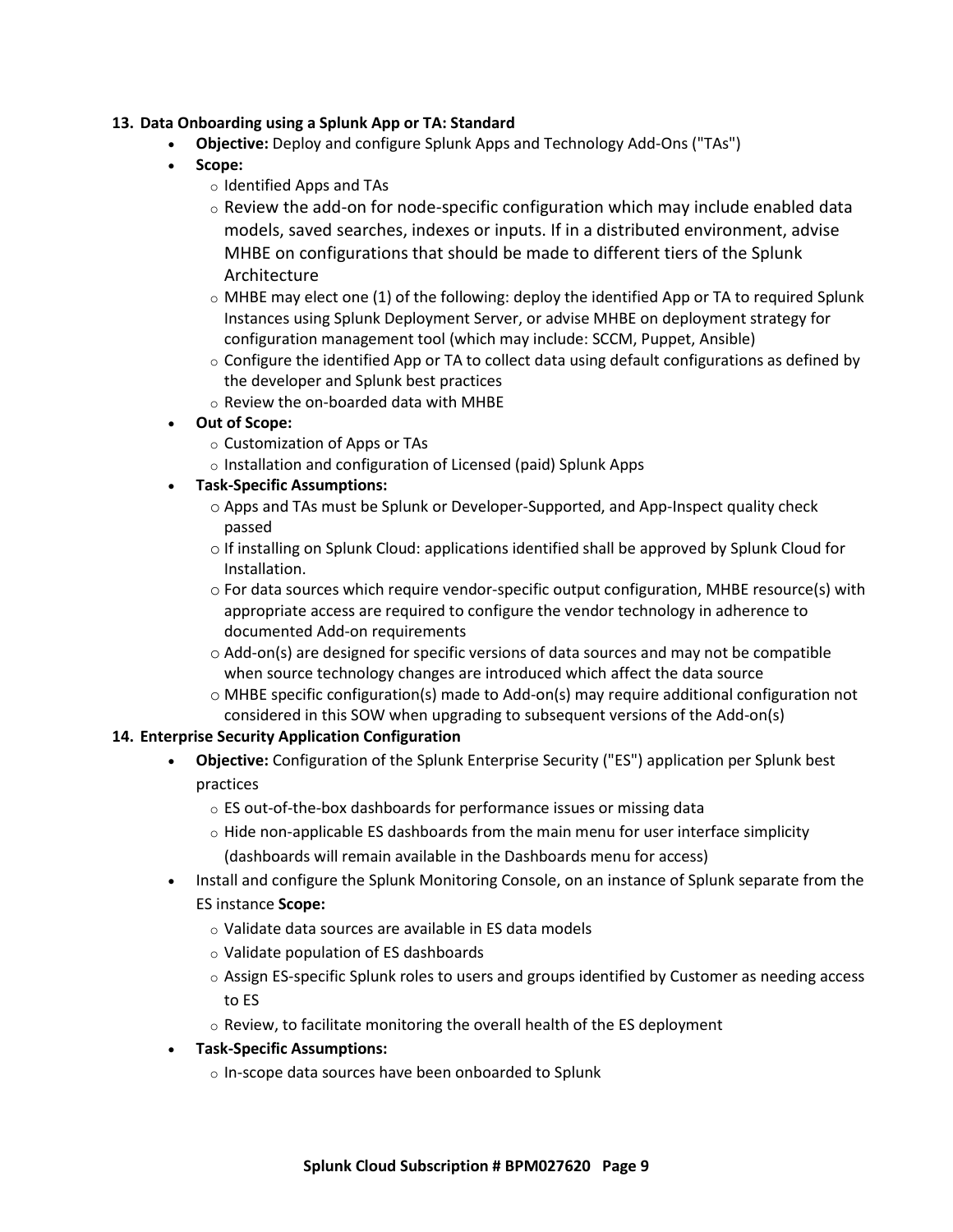$\circ$  Information about users and groups needing access to ES (including LDAP or Active Directory groups) is made available to Splunk Professional Services prior to execution of this task

## **15. Assets and Identities**

- **Objective:** Implement Assets and Identities for ES
- **Scope:**
	- o Assist the MHBE in configuration of assets and identities
	- $\circ$  Create MHBE specific implementation of assets and identities for Enterprise Security using up to one (1) of the following sources:
		- Splunk SA-LDAP search
		- Splunk UF Admon
		- Customer-provided CSV files

## • **Task-Specific Assumptions:**

o MHBE has validated the source intended contains required information per Splunk

Documentation and business requirements

## **16. Enterprise Security Use Case Library Installation**

- **Objective:** Installation of Splunk applications to make Splunk's full Use Case Library available to the MHBEs Splunk Enterprise Security environment
- **Scope:**
	- o Install and configure the Splunk Security Essentials application on the Enterprise Security search head or search head cluster
	- $\circ$  Install and configure the Splunk ES Content Update application on the Enterprise Security search head or search head cluster

#### • **Task-Specific Assumptions:**

o The Splunk Enterprise Security application has been installed and configured prior to the execution of this task

#### **17. Enterprise Security Threat Intelligence Configuration**

- **Objective:** Configure Splunk Enterprise Security ("ES") to retrieve threat intelligence information and compare it against events in ES
- **Scope:**
	- o Configure ES to retrieve threat intelligence information from a supported source listed in the ES documentation

# • **Task-Specific Assumptions:**

- $\circ$  Applicable details necessary to retrieve threat intelligence information (such as internet addresses, usernames, passwords, etc.) are available prior to the execution of this task
- $\circ$  Proxy connection details, if a proxy is required, are available prior to the execution of this task
- o MHBE has ensured that the host running ES has internet connectivity via firewall rules or proxy configuration prior to the execution of this task

# **18. ES Use Cases - Implementation**

- **Objective:** Implement and Configure MHBE relevant content for Enterprise Security
- **Scope:**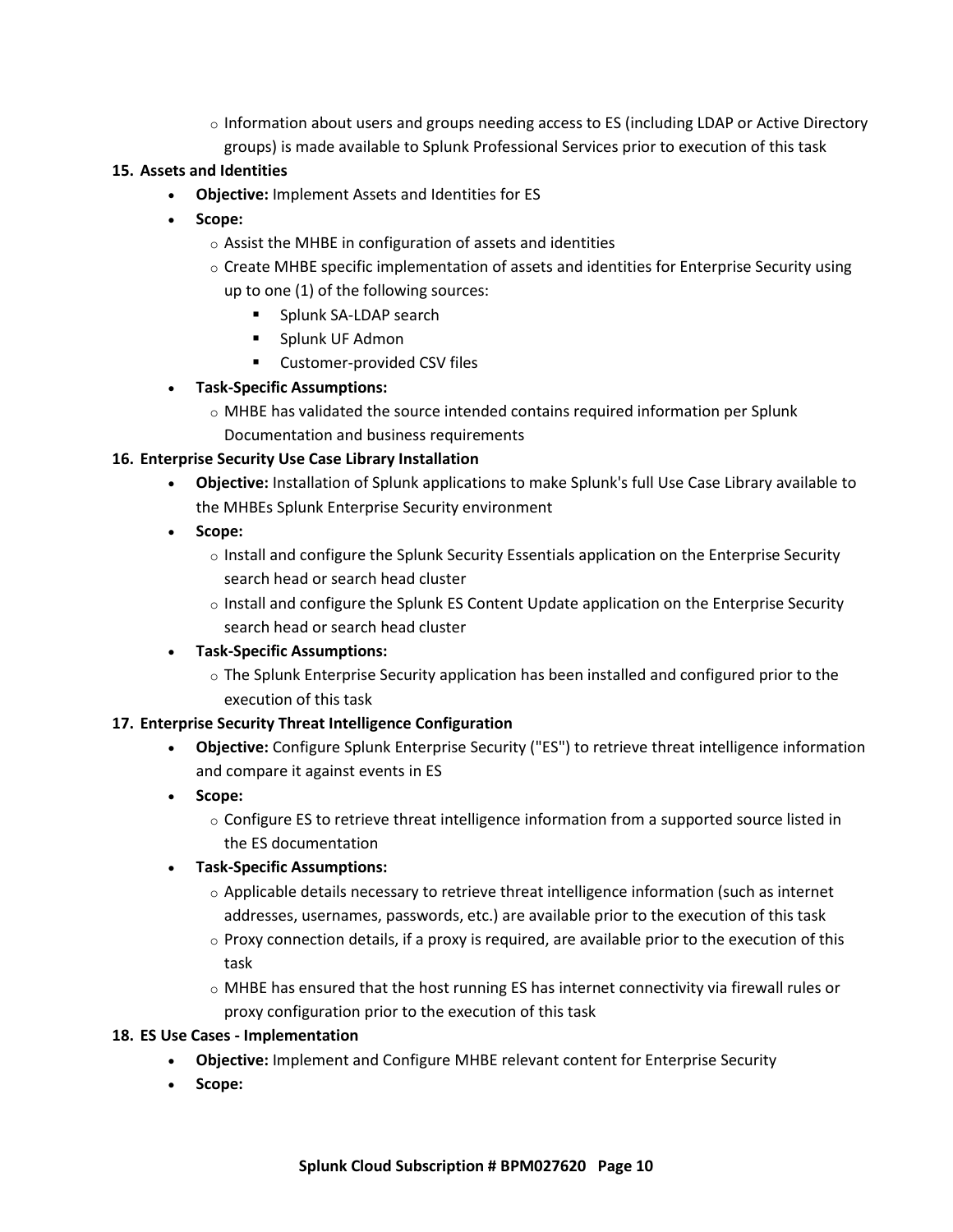- o Assist MHBE in configuration of Correlation Searches, Dashboard Searches, and Enterprise Security content
- o Use case relevant data must be normalized to the Splunk Common Information Model prior to this task
- o Review configured content with MHBE
- **Task-Specific Assumptions:**
	- $\circ$  MHBE has validated that the use cases identified are applicable and can be implemented given on-boarded data sources, available context, and business rules

# **19. Enterprise Security Project Wrap-up and Knowledge Transfer**

- **Objective:** Provide a walk-through of Splunk Enterprise Security ("ES") data sources and capabilities that were implemented and facilitate knowledge transfer as time allows
- **Scope:**
	- $\circ$  Provide a single group a walk-through of ES for interested project stakeholders. This may include the following:
		- Data sources that were onboarded
		- ES customizations that were made
		- ES capabilities that were enabled during the course of the Services engagement
	- o Facilitate a Q&A session following the walk-through as time allows
	- $\circ$  Facilitate additional knowledge transfer on the ES configuration or capabilities as time allows
- **Task-Specific Assumptions:**
	- $\circ$  All interested stakeholders will make themselves available at the time determined mutually by Splunk Professional Services and the MHBE

# **20. Splunk Cloud Project Close Preparation**

- **Objective:** Review Administration of Splunk Cloud platform and transfer knowledge to MHBE
- **Scope:** This task may include discussions about:
	- o How to operate Splunk Cloud on a day-to-day basis, such as:
		- Adding new Apps and data sources to the Splunk Cloud environment
		- Adding new Users and Groups to the Splunk Cloud environment
	- o How to interface with Splunk Support and Splunk Cloud Operations teams
	- o Splunk Cloud best practices
- **Task-Specific Assumptions:**
	- o Appropriate MHBE personnel are available to receive knowledge

# **21. Status Reporting**

- **Objective:** Splunk will provide periodic Status Reports to MHBE for the duration of the project which may include time usage detail, identified risks, and project timeline
- **Professional Services Materials:**
	- o Status Reports

# **Project Close Out**

**22. End of Project Call**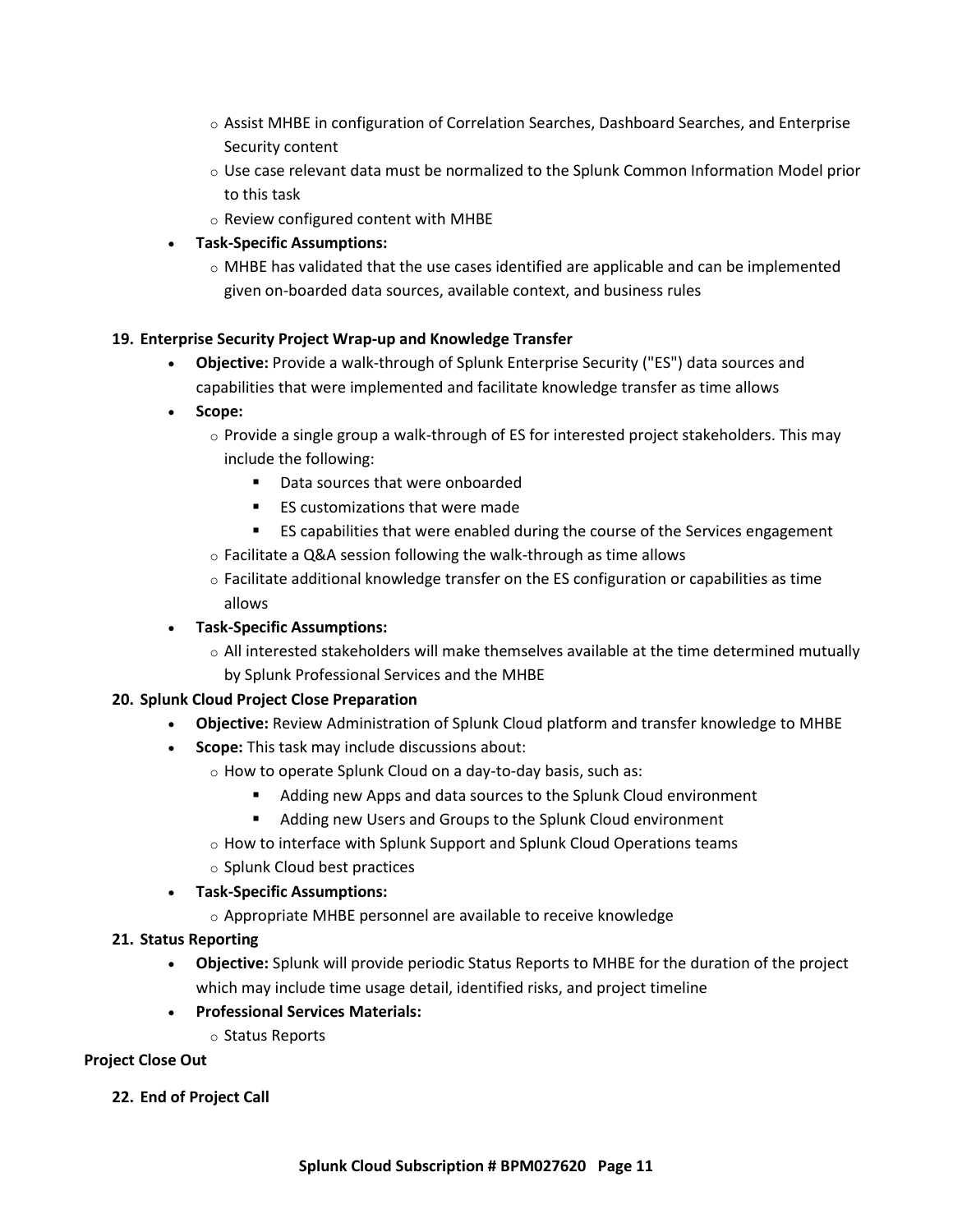- **Objective:** Finalize Project Status
- **Scope:**
	- o Review of tasks performed during the project
	- o Review of outstanding issue or MHBE action items
	- o Recommendations for next steps
	- o Provide Implementation Plan document to the MHBE

#### **Section 2.3: Support**

- A) As part of this procurement, MHBE shall receive Standard Support from Splunk throughout the duration of this subscription. Standard support will provide MHBE,
- 1. Access to new versions/updates/fixes
- 2. Access to Documentation
- 3. Access to Splunk Answers
- 4. Live Product Roadmap
- 5. Online Case Submission
- 6. Online Case Status Verification
- 7. Phone Support
- B) As part of Standard Support, MHBE shall be entitled to the following target response times:

| <b>Severity</b>                  | <b>Metric &amp; Target Response Time</b> |
|----------------------------------|------------------------------------------|
| P1: A production installation of | Availability: 24/7 x 365                 |
| purchased Splunk software is     | Response Time: 2 hours                   |
| completely inaccessible, or the  | <b>Update Time: Daily</b>                |
| majority of its functionality is | Targeted Fix/Workaround Time: 1 business |
| unusable                         | week                                     |
| P2: One or more important        | <b>Availability: 8-5 Business Days</b>   |
| features of purchased Splunk     | Response Time: 1 Business Day            |
| software has become unusable     | <b>Update Time: Weekly</b>               |
|                                  | Targeted Fix/Workaround Time: 1 business |
|                                  | week                                     |
| P3: Any other case where a       | Availability: 8-5 Business Days          |
| feature of purchased Splunk      | Response Time: 2 Business Days           |
| software is not operating as     | <b>Update Time: None</b>                 |
| documented                       | Targeted Fix/Workaround Time: Next       |
|                                  | Release                                  |
| P4: All general questions        | Availability: 8-5 Business Days          |
|                                  | Response Time: 2 Business Days           |
|                                  | <b>Update Time: None</b>                 |
|                                  | Targeted Fix/Workaround Time: NA         |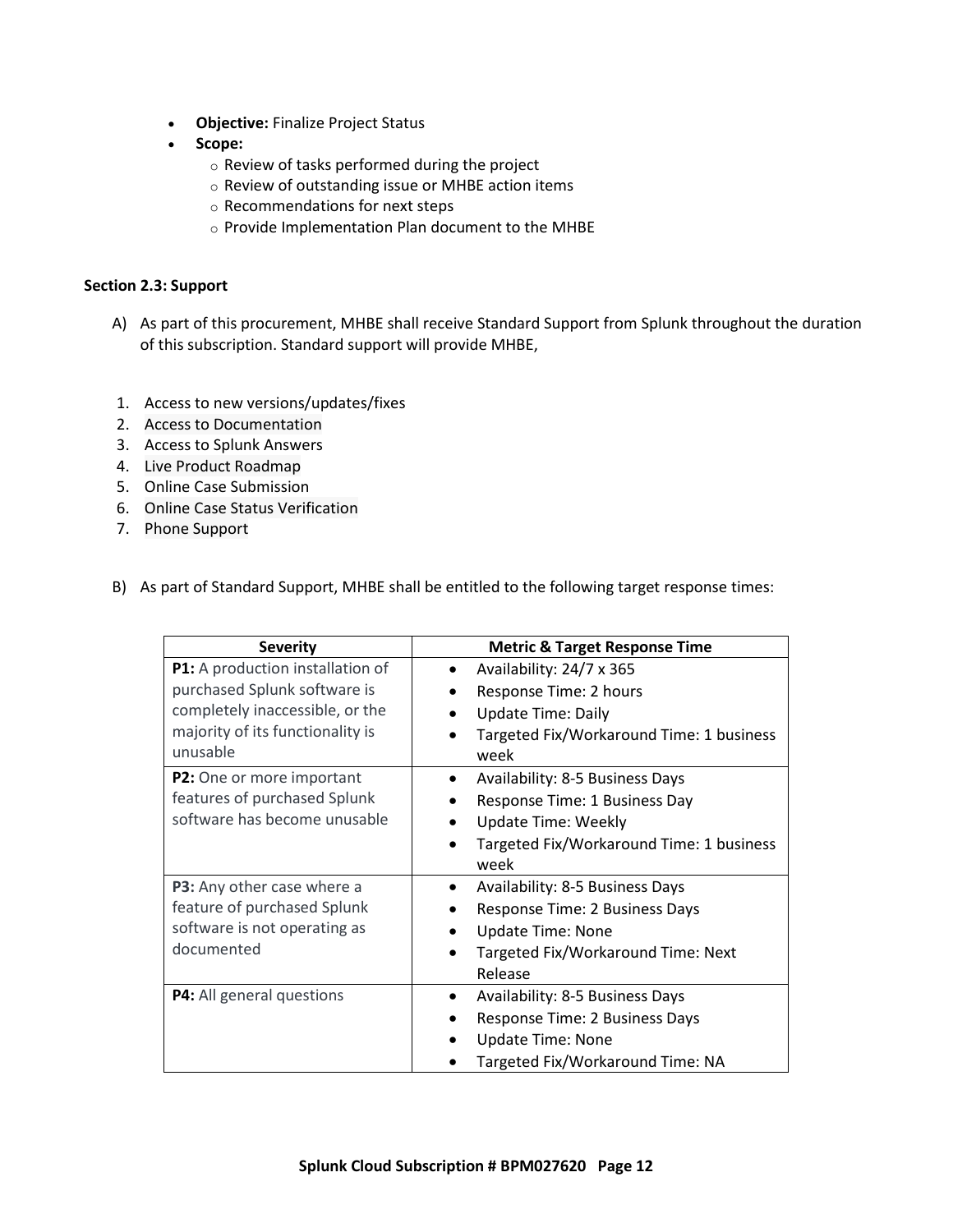# **2.4 Invoicing**

All invoices shall be submitted by the Contractor within 30 days of receipt of equipment, software or services and shall include, at the minimum, the following information:

- a. Name and address of the MHBE;
- b. Contractor name;
- c. Products(s) and/or service(s) purchased listed separately including the amount for each individual charge (i.e., 5 – ABC Hardware @ \$2,000 Total \$10,000.00, Support @ \$100.00 Total \$200.00);
- d. Supporting Documentation;
- e. E-mail address/phone number of Contractor's Point of Contact;
- f. Remittance address;
- g. Federal Employer Identification Number or (if owned by an individual) Contractor's Social Security number;
- h. Invoice period, invoice date, invoice number and amount due; and
- i. Purchase Order # being billed.

Invoices submitted without the above information will not be processed for payment until the Contractor provides the required information. The MHBE is generally exempt from Federal excise taxes, Maryland sales and use taxes, District of Columbia sales taxes and transportation taxes. The Contractor: however, is not exempt from such sales and use taxes and may be liable for the same.

# **SECTION 3 – BIDDER MINIMUM QUALIFICATIONS**

<span id="page-12-0"></span>The Bidder must be an authorized reseller of Splunk Software. As proof, the Bidder must submit with the bid a letter of authorization from the manufacturer or distributor providing evidence of the rights to resell all products and services required by this IFB.

# **SECTION 4— BID FORMAT, DUE DATE AND TIME**

# <span id="page-12-1"></span>**4.1 One Part Submission**

# 4.1.1 **To minimize duplication costs, MHBE strongly desires e-mail delivery of Bids***.*

4.1.2 Bidders submitting via email must submit their Bids and all required attachments in pdf format to <https://marylandhealthconnection.sharefile.com/r-r59a6a774f8434140a7a497d4f8c7827f> no later than 11:00 AM, Local Time, February 24, 2022. [Bidders m](mailto:hix.procurement@maryland.gov.Bidders)ust submit with their Bid the required minimum qualification documentation (see Section 3), and any required Bid submissions (see Section 4.2.4) with one document clearly labeled as "**Bid**, **Splunk Cloud Subscription**, **IFB # BPM027620** in time to be received by **11:00 AM, Local Daylight Time, February 24, 2022**.

4.1.3 A second attachment labeled "**Bid, Splunk Cloud Subscription IFB**, # **BPM027620 PIA**", in searchable Adobe .pdf format must be submitted for Public Information Act (PIA) requests (this copy shall be redacted so that confidential and/or proprietary information has been removed (see Section 1.6 "Public Information Act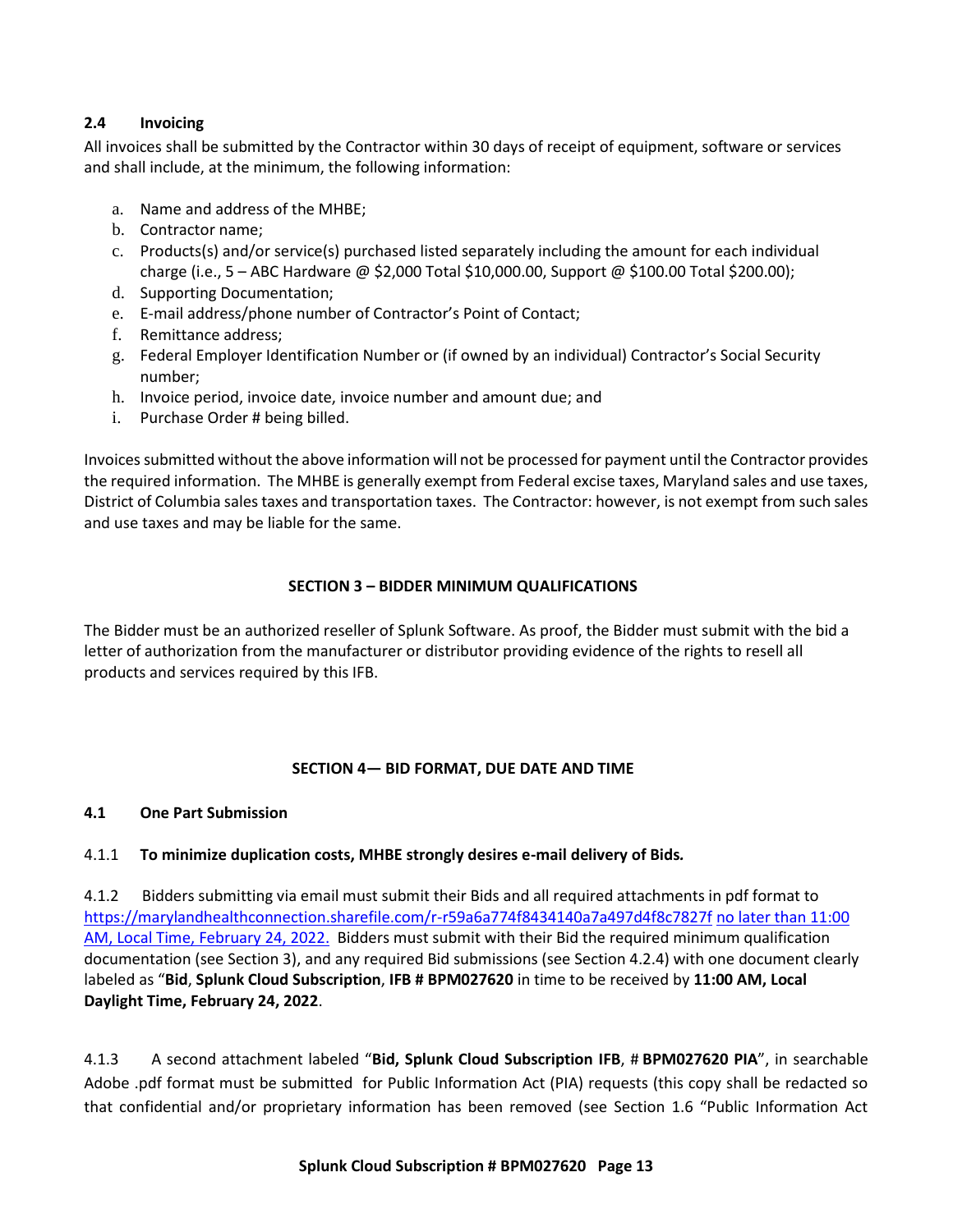Notice"). If a Bidder chooses to submit its Bid without identifying any information that is confidential and/or proprietary, it should still provide the second attachment required here and label it "PIA", even though no information therein will be redacted.

4.1.4 Bidders choosing to provide paper submissions shall email the Procurement Officer at the mailing address specified in the Key Information Summary Sheet for submission instructions.

## 4.1.5 **Bids cannot be delivered by facsimile and shall not be considered**.

4.1.6 The Procurement Officer must receive all files by the IFB due date and time specified in the Key Information Summary Sheet and Section 4.1.3. If submitted via e-mail, the date and time of submission is determined by the date and time of arrival in th[e https://marylandhealthconnection.sharefile.com/r](https://marylandhealthconnection.sharefile.com/r-r59a6a774f8434140a7a497d4f8c7827f)[r59a6a774f8434140a7a497d4f8c7827f](https://marylandhealthconnection.sharefile.com/r-r59a6a774f8434140a7a497d4f8c7827f) e-mail box. Requests for extension of this date and time will not be granted. Except as provided in COMAR 21.05.02.10, Bids received by the Procurement Officer after the due date will not be considered.

#### **4.2 Required Bid Submissions**

Bidders shall include the following with their Bid:

## **4.2.1 Transmittal Letter:**

**A Transmittal Letter shall accompany the Bid.** The purpose of this letter is to transmit the Bid and acknowledge the receipt of any addenda. The Transmittal Letter should be brief and signed by an individual who is authorized to commit the Bidder to the services and requirements as stated in this IFB and the Bid Price. The Transmittal Letter should include the following:

- 1. Name and address of the Bidder;
- 2. Name, title, e-mail address, and telephone number of primary contact for the Bidder;
- 3. "Bid, Splunk Cloud Subscription IFB, # BPM027620" and Solicitation Number that the Bid is in response to;
- 4. Signature, typed name, and title of an individual authorized to commit the Bidder to its Bid;
- 5. Federal Employer Identification Number (FEIN) of the Bidder, or if a single individual, that individual's Social Security Number (SSN);
- 6. Bidder's eMMA number;
- 7. Bidder's MBE certification number (if applicable);
- 8. Acceptance of all State IFB and Contract terms and conditions;
- 9. Acceptance of all Federal funding provisions applicable to contractors receiving federal funds; and
- 10. Acknowledgement of all addenda to this IFB.

#### **4.2.2 Minimum Qualifications Documentation:**

The Bidder shall submit the Minimum Qualifications documentation set forth in Section 3 "Bidder Minimum Qualifications."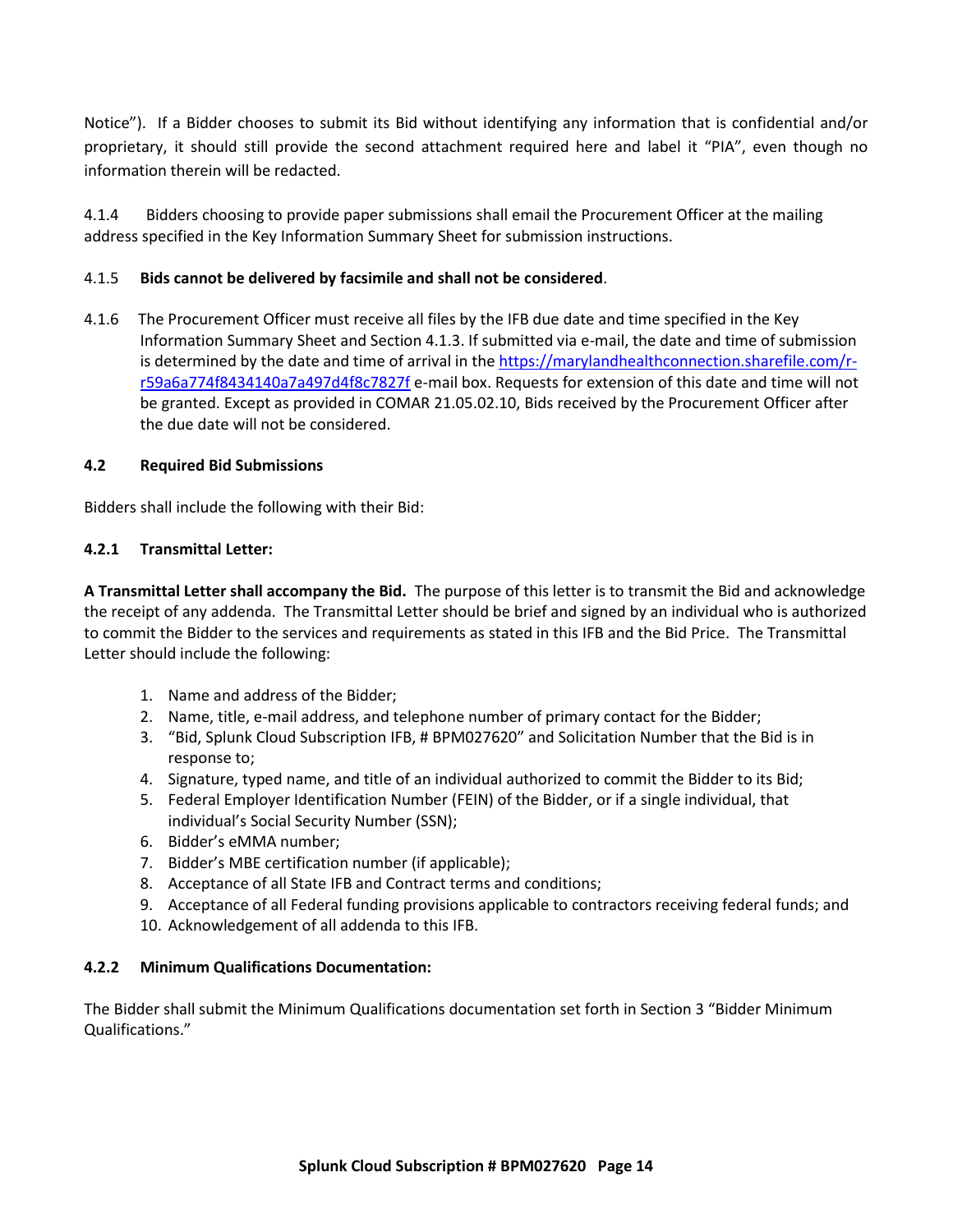## **4.2.3 Bid Price Form**

The Bid shall contain all price information in the format specified on **IFB Attachment D - Bid Form.** Complete the Bid Form only as provided in the Bid Pricing Instructions. **Do not amend, alter, or leave blank any items on the Bid Form or include additional clarifying or contingent language on or attached to the Bid Form**. Failure to adhere to any of these instructions may result in the Bid being determined to be non-responsive and rejected by MHBE.

## **4.2.4 Completed Required Attachments.**

Submit with Bid Submission one (1) copy of each with original signatures:

- a. Attachment B Bid/Proposal Affidavit; and
- b. Attachment E Federal Funds Attachment, **including E-1 and E-2.**

#### **4.3 Procurement Transactions Authorized by Electronic Means.**

- 4.3.1 This procurement authorizes electronic transactions in keeping with COMAR 21.03.05 *et seq*. and pursuant to the Maryland Uniform Electronic Transactions Act, Maryland Code Annotated, Commercial Law Article, Title 21.
- 4.3.2 In addition to specific electronic transactions specifically authorized in other sections of this IFB, including its attachments (e.g., Section 4.1 (One Part Submission Via Email Preferred) and Section 6 (Bidder agrees to accept payments by electronic funds transfer)) and subject to the exclusions noted in Section 4.3.3, below, the following procurement transactions are authorized to be conducted by electronic means on the terms described:
	- A. The Procurement Officer may conduct the procurement using eMMA, the Maryland Health Benefit Exchange website at<https://www.marylandhbe.com/solicitations/> or e-mail to issue:
		- a) The solicitation (e.g., the IFB);
		- b) Any amendments;
		- c) Pre-Bid/Proposal conference documents;
		- d) Questions and responses;
		- e) Communications regarding the solicitation or Bid/Proposal to any Bidder/Offeror or potential Bidder/Offeror;
		- f) Notices of award selection or non-selection;
		- g) The Procurement Officer's decision on any Bid protest or Contract claim;
		- h) Contract award; and
		- i) Contract Modifications.
	- B. A Bidder or potential Bidder may use e-mail to:
		- a) Submit initial Bids or Proposals;
		- b) Ask questions regarding the solicitation;
		- c) Reply to any material received from the Procurement Officer by electronic means that includes a Procurement Officer's request or direction to reply by e-mail or facsimile, but only on the terms specifically approved and directed by the Procurement Officer;
		- d) Submit a "No Bid/Proposal Response" to the solicitation;

#### **Splunk Cloud Subscription # BPM027620 Page 15**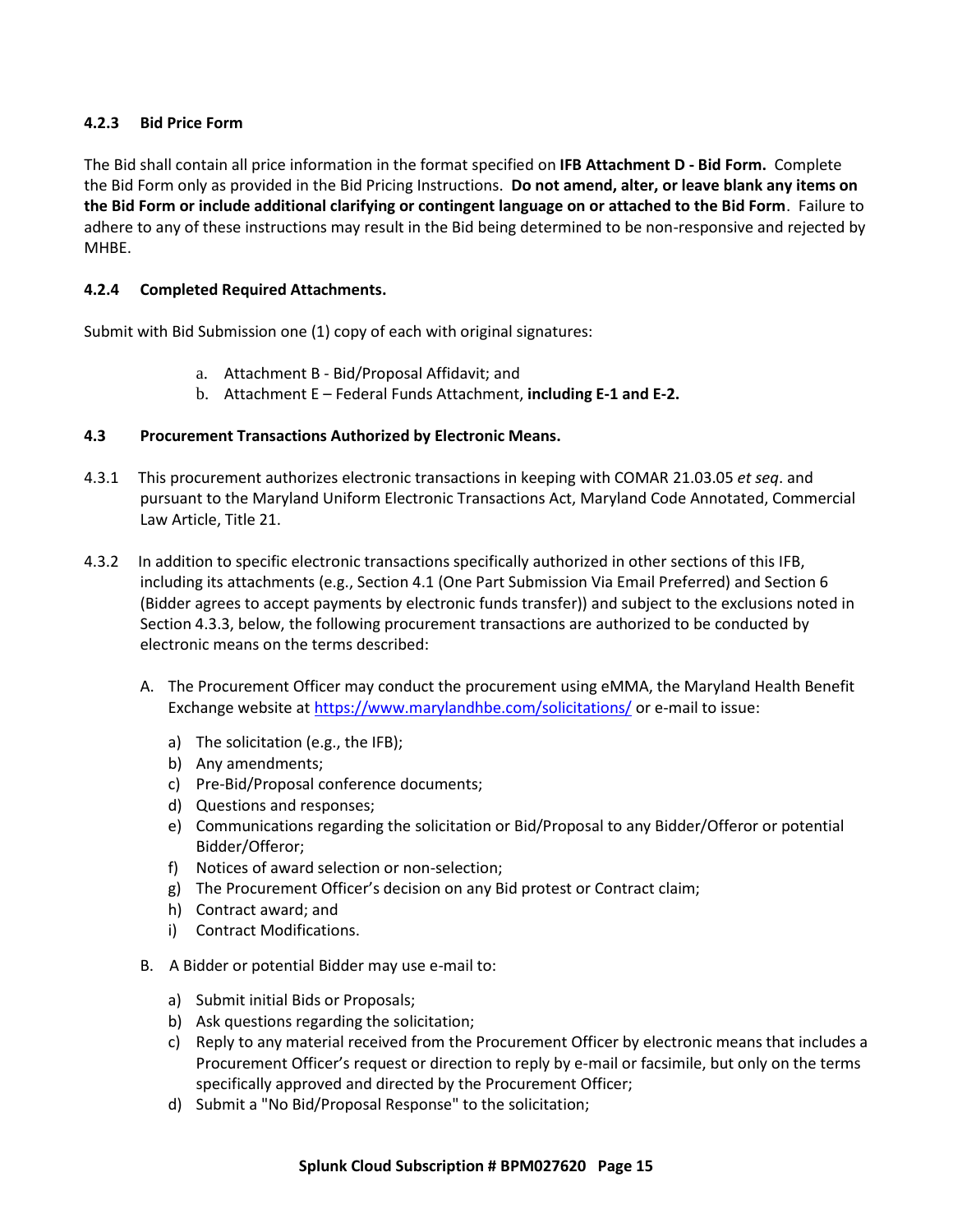- e) Submit a Pre-Proposal Conference Response Form;
- f) Submit a signed Contract, Contract Affidavit, Non-Exchange Entity Agreement, Non-Disclosure Agreement or other attachment required to be returned with an executed Contract or within five days of award; and
- g) Submit a signed Contract Modification.
- C. The Procurement Officer, the Contract Monitor, and the Contractor may conduct day-to-day Contract administration, except as outlined in Section E of this subsection utilizing e-mail, facsimile, or other electronic means if authorized by the Procurement Officer or Contract Monitor.
- 4.3.3 The following transactions related to this procurement and any Contract awarded pursuant to it are *not authorized* to be conducted by electronic means:
	- a) Filing of Bid Protests;
	- b) Filing of Contract Claims; or
	- c) Any transaction, submission, or communication where the Procurement Officer has specifically directed that a response from the Contractor or Bidder/Offeror be provided in writing or hard copy.
- 4.3.4 Any facsimile or e-mail transmission is only authorized to the facsimile numbers or e-mail addresses for the identified person as provided in the solicitation, the awarded contract, or as directed by the Procurement Officer or Contract Monitor.
- 4.3.5 MHBE requires original signatures on all submissions that this IFB or the document form requires to be signed, including but not limited to all Transmittal Letters, Bids, the Contract or Contract Modifications resulting from this IFB. However, the Contractor may scan and submit electronically any document containing such original signature(s). The Contract and other contractual documents each may be signed by the Parties in counterparts, each of which shall be deemed to be an original but all of which, taken together, shall constitute one and the same Contract.

#### **4.4 Documents Required upon Notice of Recommendation for Contract Award.**

Upon receipt of a Notification of Recommendation for Contract Award, the following documents shall be completed and submitted electronically, via email, by the recommended awardee **within five (5) Business Day**s, unless noted otherwise:

- a) Attachment A Standard Contract; and
- b) Attachment C Contract Affidavit.

#### **SECTION 5 — BASIS FOR AWARD**

<span id="page-15-1"></span><span id="page-15-0"></span>A contract shall be awarded to the responsible Bidder submitting a responsive Bid with the most favorable Total Bid Price for providing the products/services as specified in this IFB. **The most favorable Total Bid Price will be the lowest price on IFB Attachment D - Bid Form.**

#### **SECTION 6 — GENERAL INFORMATION AND REQUIREMENTS**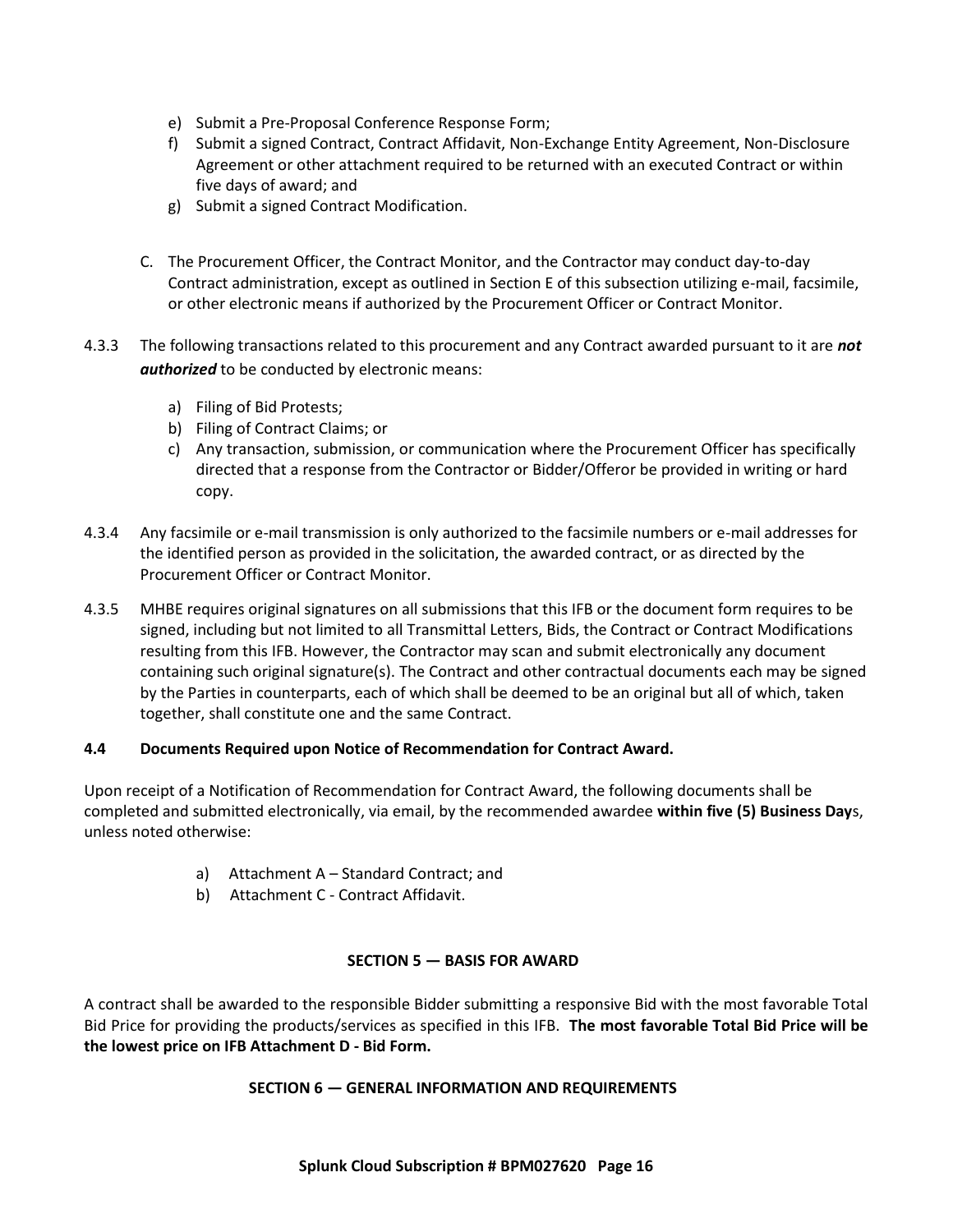6.1 The Contract resulting from this IFB shall be a Firm Fixed Price Contract.

6.2 The Contract that results from this IFB shall be a firm fixed price contract and shall commence as of the date of the full execution of the Parties and run, from on or about **March 14, 2022,** through **March 13, 2023**. The Contractor shall provide services upon receipt of a written Notice to Proceed. Audit, confidentiality, document retention, patents, copyrights & intellectual property, warranty and indemnification obligations Contract and any other obligations specifically identified in the Contract shall survive termination of the Contract.

6.3 If it becomes necessary to revise this IFB before the due date for bids, addenda will be provided to all prospective Bidders who were sent this IFB or otherwise are known by the Procurement Officer to have obtained this IFB. In addition, addenda to the IFB will be posted on the MHBE web page and through eMaryland Marketplace Advantage (eMMA). Addenda made after the due date for bids will be sent only to those Bidders who submitted a timely bid.

6.4 The MHBE reserves the right to cancel this IFB, accept or reject any and all bids (in whole or in part) received in response to this IFB, to waive or permit cure of minor irregularities. The MHBE also reserves the right, in its sole discretion, to award a Contract based upon the written bids received without prior discussions or negotiations.

6.5 The MHBE is not responsible for Contractor's costs incurred in preparing and submitting a bid or in performing any other activities relative to this solicitation.

6.6 By submitting a response to this solicitation, the Bidder agrees to accept payments by electronic funds transfer if selected for Contract unless the State Comptroller's Office grants an exemption. Payment by electronic funds transfer is mandatory for contracts exceeding \$100,000. The selected Contractor shall register using the COT/GAD X-10 Vendor Electronic Funds (EFT) Registration.

# 6.7 **Request Form.**

Any request for exemption must be submitted to the State Comptroller's Office for approval at the address specified on the COT/GAD X-10 form and must include the business identification information as stated on the form and include the reason for the exemption. The COT/GAD X-10 form can be downloaded at: [http://compnet.comp.state.md.us/gad/pdf/GADX-10.pdf.](http://compnet.comp.state.md.us/gad/pdf/GADX-10.pdf)

# 6.8 **Procurement Officer and Contract Monitor**

The sole point of contact at the MHBE for purposes of this IFB, prior to the award of any contract, is the Procurement Officer at the address listed below:

> Name: Tony Armiger Title: Procurement Officer Address: 750 E. Pratt Street, 6th Floor, Baltimore, MD 21202 Email Address: [hix.procurement@maryland.gov](mailto:hix.procurement@maryland.gov)

The individual responsible for day-to-day administration and management of the Contract issued pursuant to this IFB shall be the Contract Monitor identified below:

Name: Greg Yaculak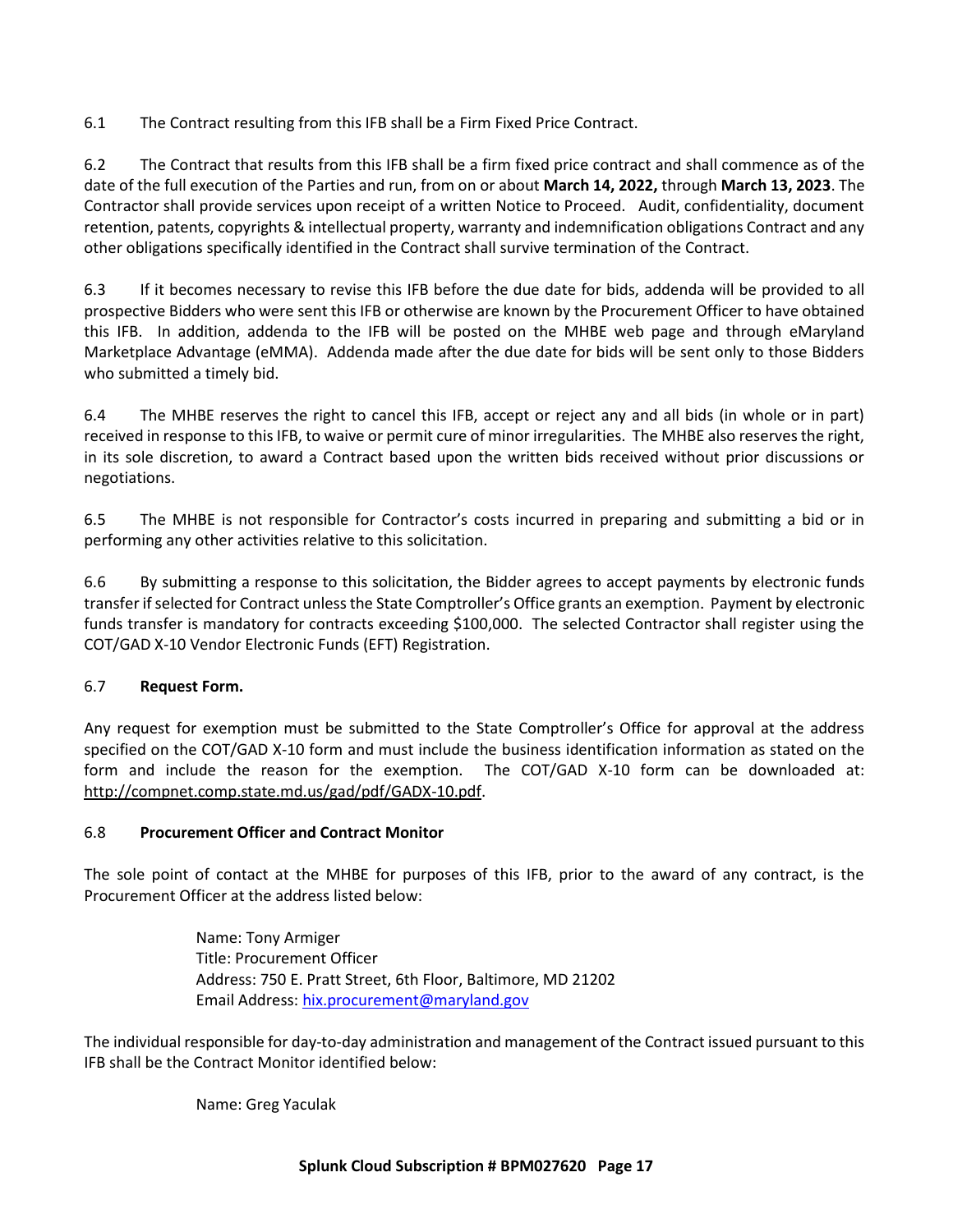Address: 750 East Pratt Street, 6<sup>th</sup> Floor, Baltimore, MD 21202 Email address: [greg.yaculak@maryland.gov](mailto:greg.yaculak@maryland.gov) 

The MHBE may change the Procurement Officer and/or the Contract Monitor at any time by written notice.

<span id="page-17-0"></span>6.9 Bids submitted in response to this IFB are irrevocable for 120 days following the closing date of bids. This period may be extended at the Procurement Officer's request only with the Bidder's written agreement.

## **SECTION 7 — ATTACHMENTS**

Attachment A - Sample Contract – Must be signed and submitted by awardee within five (5) business days of notification of proposed Contract award.

Attachment B - Bid/Proposal Affidavit – Must be completed and submitted with the Bid.

Attachment C - State Contract Affidavit – Must be completed and submitted by awardee within five (5) business days of notification of proposed Contract award.

Attachment D – Bid Form – Must be completed and submitted with the Bid

Attachment E – Federal Funds Attachment – This attachment describes requirements and restrictions associated with the federal funds to be used in this Contract. Execution of a Contract awarded as a result of this IFB indicates a Contractor's agreement with all applicable requirements and restrictions. This attachment must be completed and submitted with the Bid.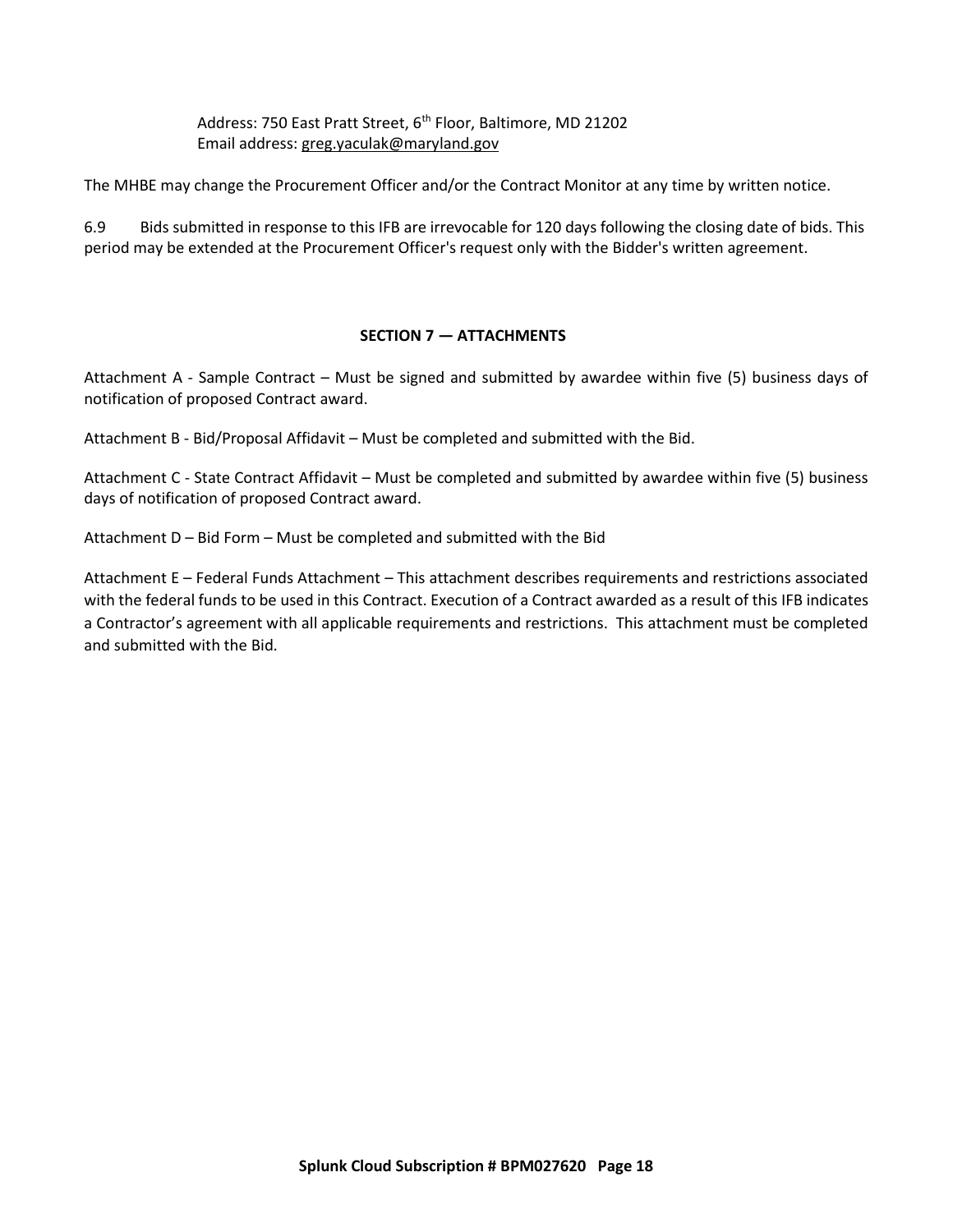# **ATTACHMENT A – SAMPLE CONTRACT - DO NOT COMPLETE Splunk Cloud Subscription IFB IFB # BPM027620**

<span id="page-18-0"></span>THIS CONTRACT (the "Contract") is made as of the Effective Date defined below by and between [Contractor's name] (the "Contractor") and the MARYLAND HEALTH BENEFIT EXCHANGE, a unit of the STATE OF MARYLAND (the "MHBE"). The Contractor and the MHBE each are a "Party" and, together, are the "Parties".

In consideration of the premises and the covenants herein contained, the Parties agree as follows:

#### **1. Definitions**

In this Contract, the following words have the meanings indicated:

- 1.1 "Bid" means the Contractor's Bid dated .
- 1.2 "COMAR" means Code of Maryland Regulations.
- 1.3 "Contract Monitor" means the MHBE employee identified in Section 6 of the IFB as the Contract Monitor or a successor designated by the MHBE.
- 1.4 "Contractor" means \_\_\_\_\_\_\_\_\_\_\_\_\_\_\_\_\_\_\_\_\_\_\_\_\_\_\_\_\_\_\_\_ [Contractor's name] whose principal business address is \_\_\_\_\_\_\_\_\_\_\_\_\_\_\_\_\_\_\_\_\_\_\_\_\_\_\_\_\_\_\_\_\_\_\_\_\_[Contractor's primary address] and whose principal office in Maryland is equal to the set of the contractor's local address.
- 1.5 "Effective Date" means the date on which the last of the two Parties signs this Contract.
- 1.6 "MHBE" means the Maryland Health Benefit Exchange.
- 1.7 "IFB" means the Invitation for Bids for **Splunk Cloud Subscription IFB, # BPM027620**, and any addenda thereto issued in writing by the MHBE.
- 1.8 "Procurement Officer" means the MHBE employee identified in Section 6 of the IFB as the Procurement Officer or a successor designated by the MHBE.
- 1.9 "Software" means the object code version of computer programs licensed pursuant to this Contract. Embedded code, firmware, internal code, microcode, and any other term referring to software that is necessary for proper operation is included in this definition of Software. Software includes all prior, current, and future versions of the Software and all maintenance updates and error corrections. "Software" also includes any upgrades, updates, bug fixes or modified versions or backup copies of the Software licensed to the MHBE by Contractor or an authorized distributor.
- 1.10 "State" means the State of Maryland.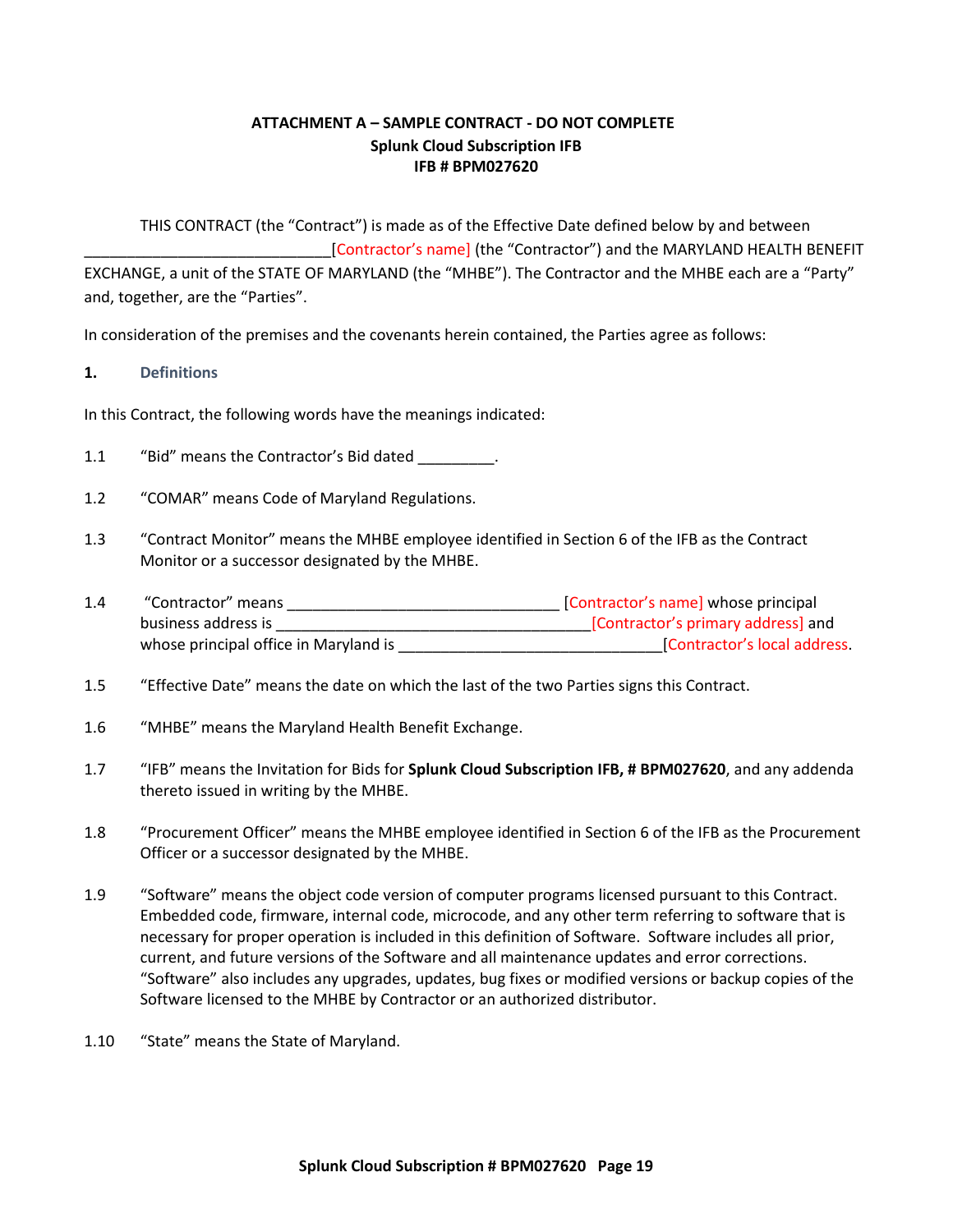#### **2. Scope of Contract**

2.1 The Contractor shall provide products and services as described in the IFB for **Splunk Cloud Subscription IFB** awarded in accordance with Exhibits A-D listed in this section and hereby incorporated as part of this Contract. If there is any conflict between this Contract and the Exhibits, the terms of the Contract shall govern. If there is any conflict among the Exhibits, the following order of precedence shall determine the prevailing provision:

Exhibit A – The IFB and any Addenda thereto; Exhibit B - Bid Affidavit; Exhibit C – State Contract Affidavit, executed by the Contractor and dated \_\_\_\_\_\_\_\_\_\_\_\_\_\_\_\_\_; Exhibit D – Contractor's Bid dated \_\_\_\_\_\_\_\_\_\_\_; and Exhibit E – The Federal Funds Attachment (Attachment E to the IFB, including E-1 and E-2)

- 2.2 The Procurement Officer may, at any time, by written order, make changes in the work within the general scope of the Contract or the IFB. No other order, statement, or conduct of the Procurement Officer or any other person shall be treated as a change or entitle the Contractor to an equitable adjustment under this section. Except as otherwise provided in this Contract, if any change under this section causes an increase or decrease in the Contractor's cost of, or the time required for, the performance of any part of the work, whether or not changed by the order, an equitable adjustment in the Contract price shall be made and the Contract modified in writing accordingly. The Contractor must assert in writing its right to an adjustment under this section within thirty (30) days of receipt of written change order and shall include a written statement setting forth the nature and cost of such claim. No claim by the Contractor shall be allowed if asserted after final payment under this Contract. Failure to agree to an adjustment under this section shall be a dispute under the Disputes clause. Nothing in this section shall excuse the Contractor from proceeding with the Contract as changed.
- 2.3 While the Procurement Officer may, at any time, by written change order, make unilateral changes in the work within the general scope of the Contract as provided in Section 2.2 above, the Contract may be modified by mutual agreement of the parties, provided: (a) the modification is made in writing; (b) all parties sign the modification; and (c) all required approvals are obtained.
- 2.4 Contracts awarded in violation of the MHBE Procurement Policies and Procedures are voidable at the election of MHBE.

#### **3. Period of Performance.**

- 3.1 The Contract shall become effective as of the date of full execution by the Parties. The period of performance shall run for twelve (12) months from on or about **March 14, 2022,** through **March 13, 2023**.
- 3.2 Audit, confidentiality, document retention, patents, copyrights and intellectual property, warranty and indemnification obligations under this Contract and any other obligations specifically identified shall survive expiration or termination of the Contract.

#### **4. Consideration and Payment**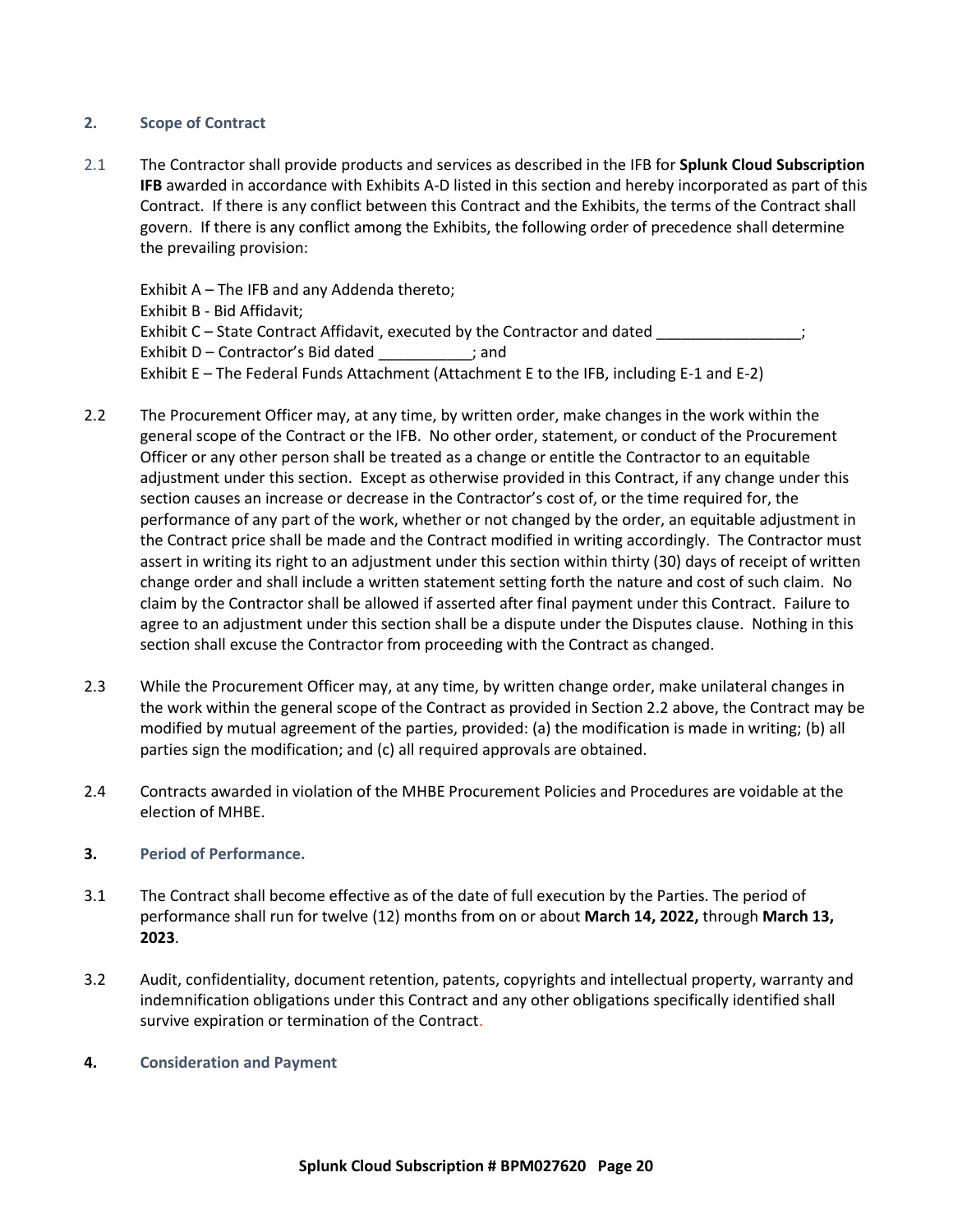- 4.1 In consideration of the satisfactory performance of the work set forth in this Contract, the MHBE shall pay the Contractor in accordance with the terms of this Contract and at the prices quoted in the Bid.
- 4.2 Payments to the Contractor shall be made no later than thirty (30) days after the MHBE's receipt of a proper invoice for services provided by the Contractor, acceptance by the MHBE of services provided by the Contractor, and pursuant to the conditions outlined in Section 4 of this Contract. Each invoice must include the Contractor's Federal Employer Identification Number or Social Security Number for a Contractor who is an individual which is example to the set of contractor's FEIN or SSN-]. Charges for late payment of invoices other than as prescribed at Md. Code Ann., State Finance and Procurement Article, §15-104 are prohibited. Invoices shall be submitted to the Contract Monitor at hbe.finance@maryland.gov. Electronic funds transfer shall be used by the MHBE to pay Contractor pursuant to this Contract and any other State payments due Contractor unless the State Comptroller's Office grants Contractor an exemption.
- 4.3 In addition to any other available remedies, if, in the opinion of the Procurement Officer, the Contractor fails to perform in a satisfactory and timely manner, the Procurement Officer may refuse or limit approval of any invoice for payment, and may cause payments to the Contractor to be reduced or withheld until such time as the Contractor meets performance standards as established by the Procurement Officer.
- 4.4 Payment of an invoice by the MHBE is not evidence that services were rendered as required under this Contract.
- 4.5 Contractor's eMarylandMarketplace Advantage vendor ID number is \_\_\_\_\_\_\_\_\_ (Contractor's eMMA number).
- **5. Patents, Copyrights, and Intellectual Property**
- 5.1 If the Contractor furnishes any design, device, material, process, or other item, which is covered by a patent, trademark or service mark, or copyright or which is proprietary to, or a trade secret of, another, the Contractor shall obtain the necessary permission or license to permit the State to use such item or items.
- 5.2 Except as provided in Section 5.4 of this Contract, the Contractor agrees that all documents and materials, including but not limited to, reports, drawings, studies, specifications, estimates, tests, maps, photographs, designs, software, equipment, graphics, mechanical, artwork, computations and data prepared by or for the Contractor for purposes of this Contract (Work Product) shall become and remain the sole and exclusive property of the State and shall be available to the MHBE at any time. The MHBE shall have the right to use the same without restriction and without compensation to the Contractor other than that specifically provided by this Contract.
- 5.3 Except as provided in Section 5.4 of this Contract, the Contractor agrees that at all times during the term of this Contract and thereafter, the Work Product shall be "works made for hire" as that term is interpreted under U.S. copyright law and shall be owned by the State. Ownership includes the right to copyright, patent, register and the ability to transfer these rights and all information used to formulate such Work Product. In the event any Work Product is or may not be considered a work made for hire under applicable law, Contractor assigns and transfers to the State the entire right, title and interest in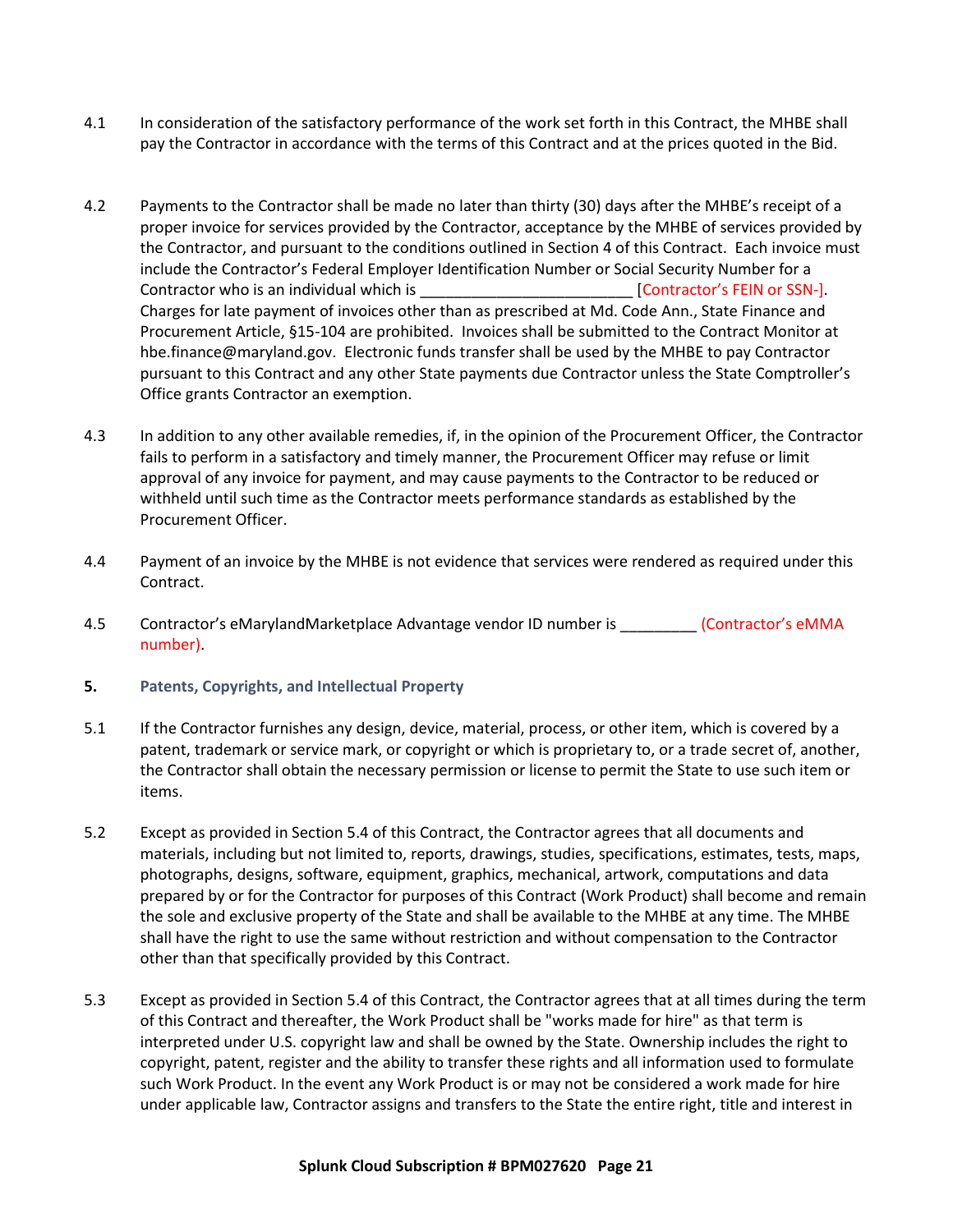and to all rights in the Work Product and any registrations and copyright applications relating thereto and any renewals and extensions thereof. Contractor shall execute all documents and perform such other proper acts as the State may deem necessary to secure for it the rights pursuant to this section.

- 5.4 Notwithstanding anything to the contrary in this Contract, to the extent (i) the Work Product incorporates any commercial-off-the shelf software (COTS) and/or any Pre-Existing Intellectual Property or (ii) any COTS and/or Pre-Existing Intellectual Property (other than a computer's operating system, supported internet browser, browser accessibility software or hardware if needed by the user, and software required to access a commonly-available data transmission tool or export format) is required to access, install, build, compile or otherwise use the Work Product (such COTS and Pre-Existing Intellectual Property individually and collectively referred to herein as "Third-party Intellectual Property," which shall be the sole property of Contractor or its third-party licensors, as applicable), Contractor hereby grants, on behalf of itself and any third-party licensors, to the State a royalty-free, paid-up, non-exclusive, unrestricted, unconditional, irrevocable, worldwide right and license, with the right to use, execute, reproduce, display, perform, distribute copies of internally, modify and prepare derivative works based upon, such Third-party Intellectual Property as may be necessary for the State to use the Work Product for the purposes for which such Work Product was designed and intended. "Pre-Existing Intellectual Property" means any program, utility or tool owned by Contractor or its third-party licensors that was created by Contractor or its third-party licensors independently from its performance of this Contract and not solely using funds from this Contract.
- 5.5 Subject to the terms of Section 6, Contractor shall defend, indemnify, and hold harmless the State, including, but not limited to, the Agency and its agents, officers, and employees, from and against any and all claims, costs, losses, damages, liabilities, judgments and expenses (including without limitation reasonable attorneys' fees) arising out of or in connection with any claim the Work Product or any Thirdparty Intellectual Property infringes, misappropriates or otherwise violates any Third-party Intellectual Property rights. Contractor shall not enter into any settlement involving third party claims that contains any admission of or stipulation to any guilt, fault, liability or wrongdoing by the State or that adversely affects the State's rights or interests, without the State's prior written consent, which consent may be withheld in the State's sole and absolute discretion. Contractor shall be entitled to control the defense or settlement of such claim (with counsel reasonably satisfactory to the State), provided that the State will, upon requesting indemnification hereunder: (a) provide reasonable cooperation to Contractor in connection with the defense or settlement of any such claim, at Contractor's expense; and (b) be entitled to participate in the defense of any such claim. Contractor's obligations under this section will not apply to the extent any Third-party Intellectual Property infringes, misappropriates or otherwise violates any third-party intellectual rights as a result of modifications made by the State in violation of the license granted to the State pursuant to section 5.4; provided that such infringement, misappropriation or violation would not have occurred absent such modification.
- 5.6 Without limiting Contractor's obligations under Section 5.5, if all or any part of the Work Product or any Third Party Intellectual Property is held, or Contractor or the State reasonably determines that it could be held, to infringe, misappropriate or otherwise violate any third party intellectual property right, Contractor (after consultation with the State and at no cost to the State): (a) shall procure for the State the right to continue using the item in accordance with its rights under this Contract; (b) replace the item with an item that does not infringe, misappropriate or otherwise violate any third party intellectual property rights and, in the State's sole and absolute determination, complies with the item's specifications, and all rights of use and/or ownership set forth in this Contract; or (c) modify the item so that it no longer infringes, misappropriates or otherwise violates any third party intellectual property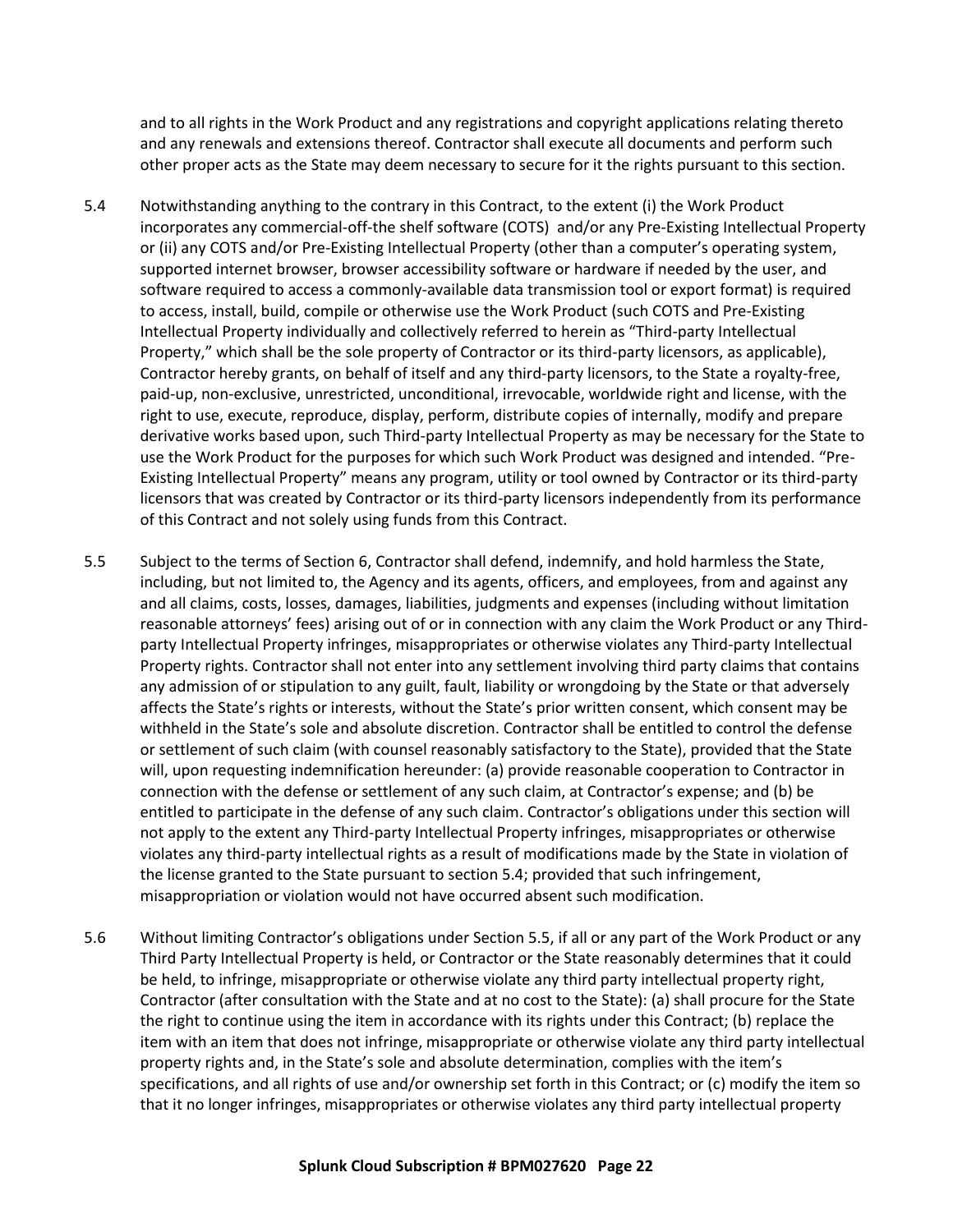right and, in the State's sole and absolute determination, complies with the item's specifications and all rights of use and/or ownership set forth in this Contract.

- 5.7 Except for any Pre-Existing Intellectual Property and Third-Party Intellectual Property, Contractor shall not acquire any right, title or interest (including any intellectual property rights subsisting therein) in or to any goods, software, technical information, specifications, drawings, records, documentation, data or any other materials (including any derivative works thereof) provided by the State to the Contractor. Notwithstanding anything to the contrary herein, the State may, in its sole and absolute discretion, grant the Contractor a license to such materials, subject to the terms of a separate writing executed by the Contractor and an authorized representative of the State.
- 5.8 Contractor, on behalf of itself and its subcontractors, hereby agrees not to incorporate, link, distribute or use any Third-party Intellectual Property in such a way that: (a) creates, purports to create or has the potential to create, obligations with respect to any State software (including any deliverable hereunder), including without limitation the distribution or disclosure of any source code; or (b) grants, purports to grant, or has the potential to grant to any third-party any rights to or immunities under any State intellectual property or proprietary rights. Without limiting the generality of the foregoing, neither Contractor nor any of its subcontractors shall incorporate, link, distribute or use, in conjunction with the Work Product, any code or software licensed under the GNU General Public License ("GPL"), Lesser General Public License ("LGPL"), Affero GPL ("AGPL"), European Community Public License ("ECPL"), Mozilla, or any other open source license, in any manner that could cause or could be interpreted or asserted to cause any State software (or any modifications thereto) to become subject to the terms of the GPL, LGPL, AGPL, ECPL, Mozilla or such other open source software.
- 5.9 Without limiting the generality of the foregoing, neither Contractor nor any of its subcontractors shall use any software or technology in a manner that will cause any patents, copyrights or other intellectual property which are owned or controlled by the State or any of its affiliates (or for which the State or any of its subcontractors has received license rights) to become subject to any encumbrance or terms and conditions of any third-party or open source license (including, without limitation, any open source license listed on http://www.opensource.org/licenses/alphabetical) (each an "Open Source License"). These restrictions, limitations, exclusions and conditions shall apply even if the State or any of its subcontractors becomes aware of or fails to act in a manner to address any violation or failure to comply therewith. No act by the State or any of its subcontractors that is undertaken under this Contract as to any software or technology shall be construed as intending to cause any patents, copyrights or other intellectual property that are owned or controlled by the State (or for which the State has received license rights) to become subject to any encumbrance or terms and conditions of any Open-Source License.
- 5.10 The Contractor shall report to the MHBE, promptly and in written detail, each notice or claim of copyright infringement received by the Contractor with respect to all Work Product delivered under this Contract.

#### **6. Indemnification**

6.1 Contractor shall indemnify, defend, and hold the State, its directors, officers, employees and agents harmless from third-party liability for tangible property damage, bodily injury and death, and for fraud or willful misconduct of Contractor, including all related defense costs and expenses (including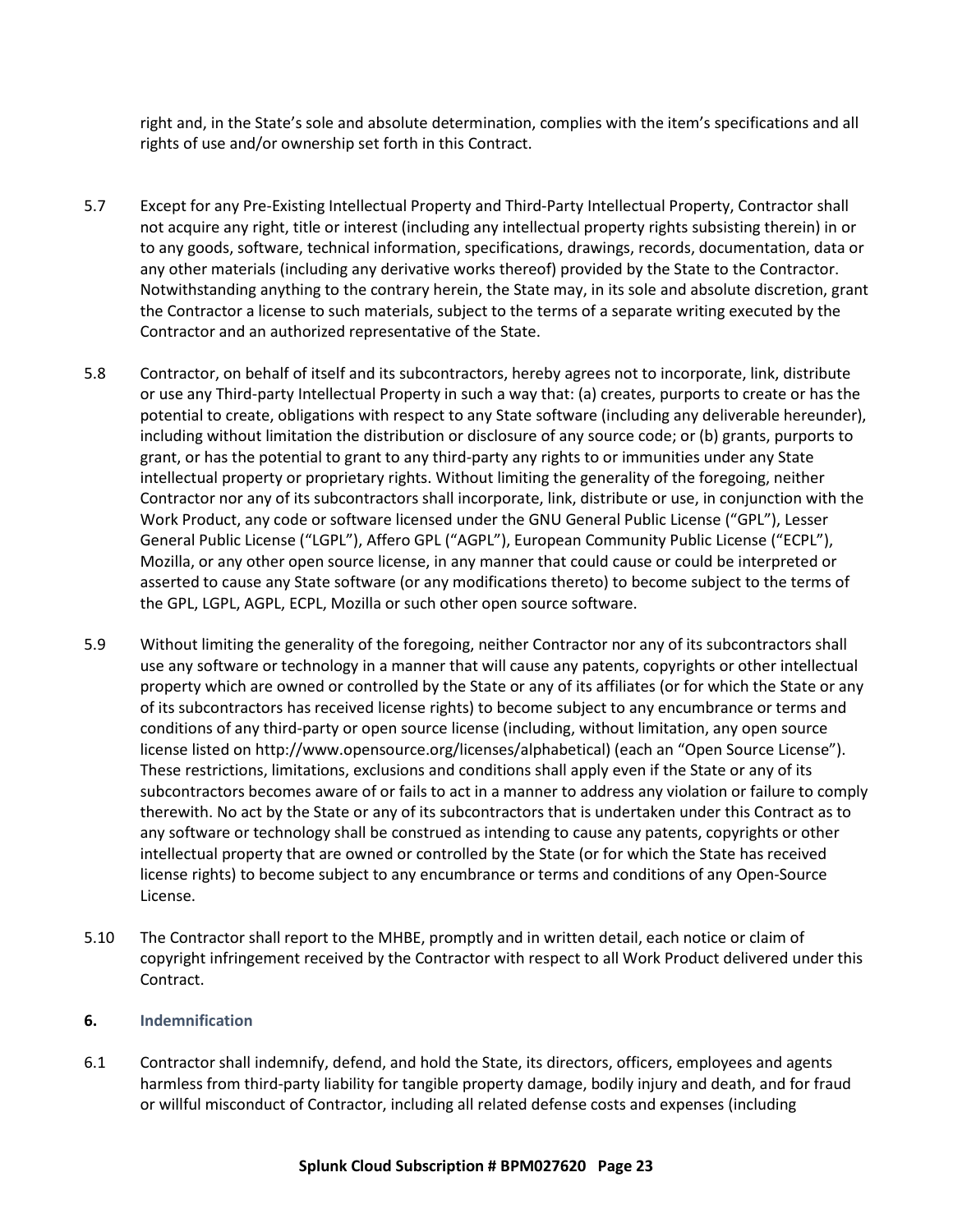reasonable attorneys' fees and costs of investigation, litigation, settlement, judgments, interest and penalties) arising from or relating to the performance of the Contractor or its subcontractors under this Contract.

- 6.2 The State has no obligation to provide legal counsel or defense to the Contractor or its subcontractors in the event that a suit, claim or action of any character is brought by any person not party to this Contract against the Contractor or its subcontractors as a result of or relating to the Contractor's obligations under this Contract.
- 6.3 The State has no obligation for the payment of any judgments or the settlement of any claims against the Contractor or its subcontractors as a result of or relating to the Contractor's obligations under this Contract.
- 6.4 The Contractor shall immediately notify the Procurement Officer of any claim or suit made or filed against the Contractor or its subcontractors regarding any matter resulting from or relating to the Contractor's obligations under the Contract, and will cooperate, assist, and consult with the State in the defense or investigation of any claim, suit, or action made or filed against the State as a result of or relating to the Contractor's performance under this Contract.
- 6.5 Section 6 shall survive expiration or termination of this Contract.

# **7. Confidential or Proprietary Information and Documentation**

- 7.1 Subject to the Maryland Public Information Act and any other applicable laws and the implementation of regulations promulgated pursuant thereto, all confidential or proprietary information and documentation relating to either party (including without limitation, any information or data stored within the Contractor's computer systems) shall be held in absolute confidence by the other party. Each party shall, however, be permitted to disclose relevant confidential information to its officers, agents, and employees to the extent that such disclosure is necessary for the performance of their duties under this Contract, provided that the data may be collected, used, disclosed, stored, and disseminated only as provided by and consistent with the law. The provisions of this section shall not apply to information that: (a) is lawfully in the public domain; (b) has been independently developed by the other party without violation of this Contract; (c) was already in the possession of such party; (d) was supplied to such party by a third party lawfully in possession thereof and legally permitted to further disclose the information; or (e) which such party is required to disclose by law.
- 7.2 This Section 7 shall survive expiration or termination of this Contract.

# **8. Loss of Data**

In the event of loss of any State data or records where such loss is due to the intentional act or omission (any failures to act when Contractor has a duty to act) or negligence of the Contractor or any of its subcontractors or agents, the Contractor shall be responsible for recreating such lost data in the manner and on the schedule set by the Contract Monitor. The Contractor shall ensure that all data is backed up and recoverable by the Contractor. Contractor shall use its best efforts to assure that at no time shall any actions undertaken by the Contractor under this Contract, or any failures to act when Contractor has a duty to act, damage or create any vulnerabilities in data bases, systems, platforms, and/or applications with which the Contractor is working hereunder.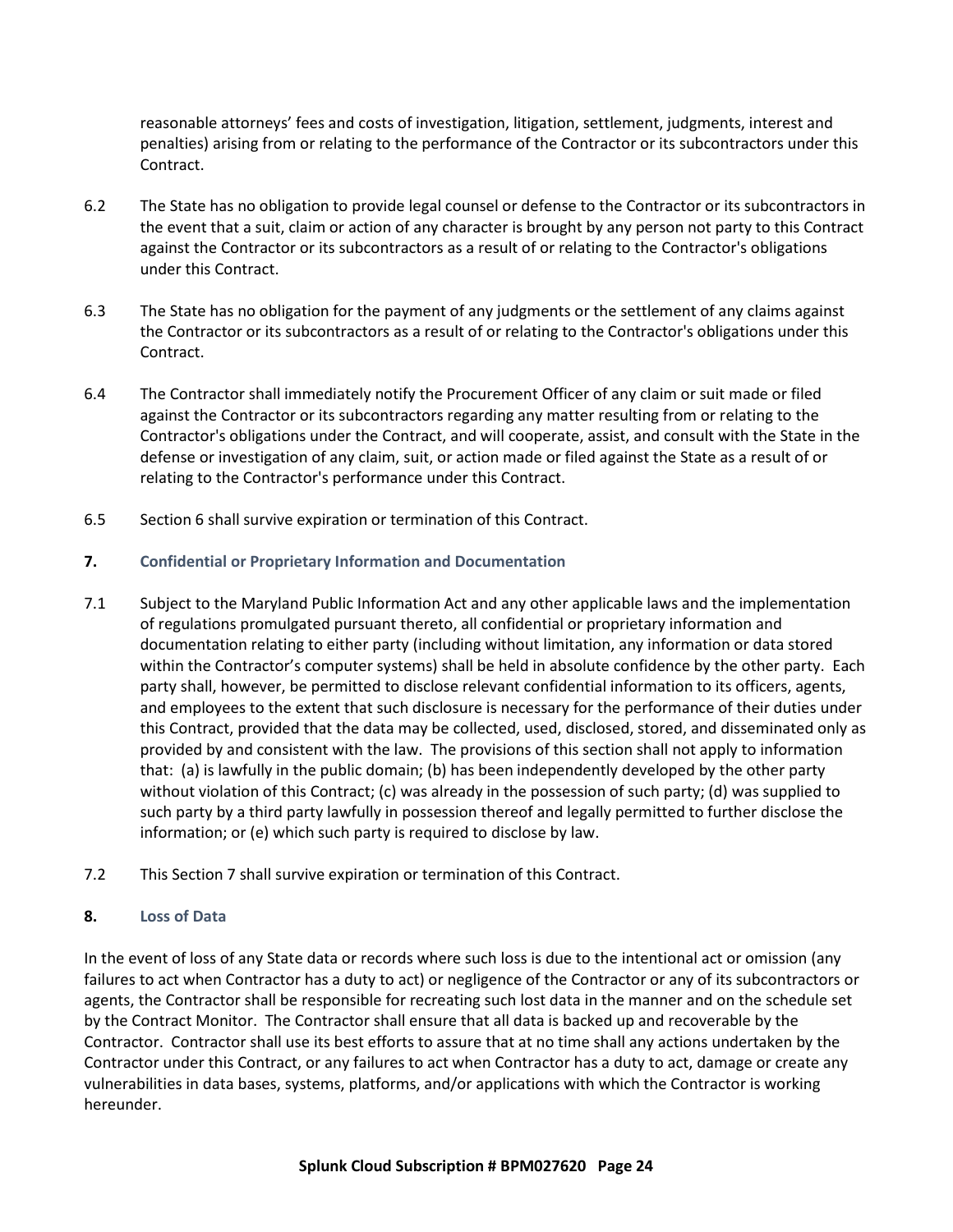#### **9. Non-Hiring of Employees**

No official or employee of the State, as defined under Md. Code Ann., General Provisions Article, § 5-101, whose duties as such official or employee include matters relating to or affecting the subject matter of this Contract, shall, during the pendency and term of this Contract and while serving as an official or employee of the State, become or be an employee of the Contractor or any entity that is a subcontractor on this Contract.

#### **10. Disputes**

- 10.1 As used herein, a "claim" means a written demand or assertion by one of the parties seeking, as a legal right, the payment of money, adjustment, or interpretation of contract terms, or other relief, arising under or relating to this Contract. A voucher, invoice, or request for payment that is not in dispute when submitted is not a claim. However, if the submission subsequently is not acted upon in a reasonable time, or is disputed as to liability or amount, it may be converted to claim for the purpose of this clause.
- 10.2 Within thirty (30) days of when the Contractor knows or should have known of the basis for a claim relating to the Contract, it shall file a written notice of claim on its letterhead to the Procurement Officer. Contemporaneously with, or within thirty (30) days after filing the notice of claim, the Contractor shall submit the written claim to the Procurement Officer. The claim shall be in writing and shall contain: (a) An explanation of the claim, including reference to all contract provisions upon which it is based; (b) The amount of the claim; (c) The facts upon which the claim is based; (d) All pertinent data and correspondence that the Contractor relies upon to substantiate the claim; and (e) a certification by a senior official, officer, or general partner of the Contractor or the subcontractor, as applicable, that, to the best of the person's knowledge and belief, the claim is made in good faith, supporting data are accurate and complete, and the amount requested accurately reflects the contract adjustment for which the person believes the MHBE is liable. The Procurement Officer shall issue a final, written decision on the claim as expeditiously as possible. Any final decision of the Procurement Officer may award a Contract claim only for those expenses incurred not more than thirty (30) days before the contractor initially filed its notice of claim.
- 10.3 If the final decision of the Procurement Officer grants the claim in part and denies the claim in part, the MHBE shall pay the Contractor the undisputed amount. Payment of the partial claim shall not be construed as an admission of liability by the MHBE and does not preclude the MHBE from recovering the amount paid if a subsequent determination modifies the final decision.
- 10.4 Within ten (10) days of receipt of the final decision of the Procurement Officer, the Contractor may file a notice of appeal to the MHBE Executive Director for claims for monetary amounts less than \$50,000, and to the Board of Trustees for either claims for monetary amounts of \$50,000 or greater or for claims involving non-monetary relief. Contemporaneously with, or within twenty (20) days after filing the notice of appeal, the Contractor shall submit its written appeal to the MHBE Executive Director or Board of Trustees as applicable. The Executive Director shall issue a final decision resolving the appeal of claims for monetary amounts less than \$50,000. The Board of Trustees shall issue a final decision resolving appeals of claims for \$50,000 or more and those for non-monetary relief. The Contractor's timely appeal to the Executive Director or the Board of Trustees shall be a strict condition precedent to the Contractor pursuing any legal rights which it alleges, or which may exist in any other forum.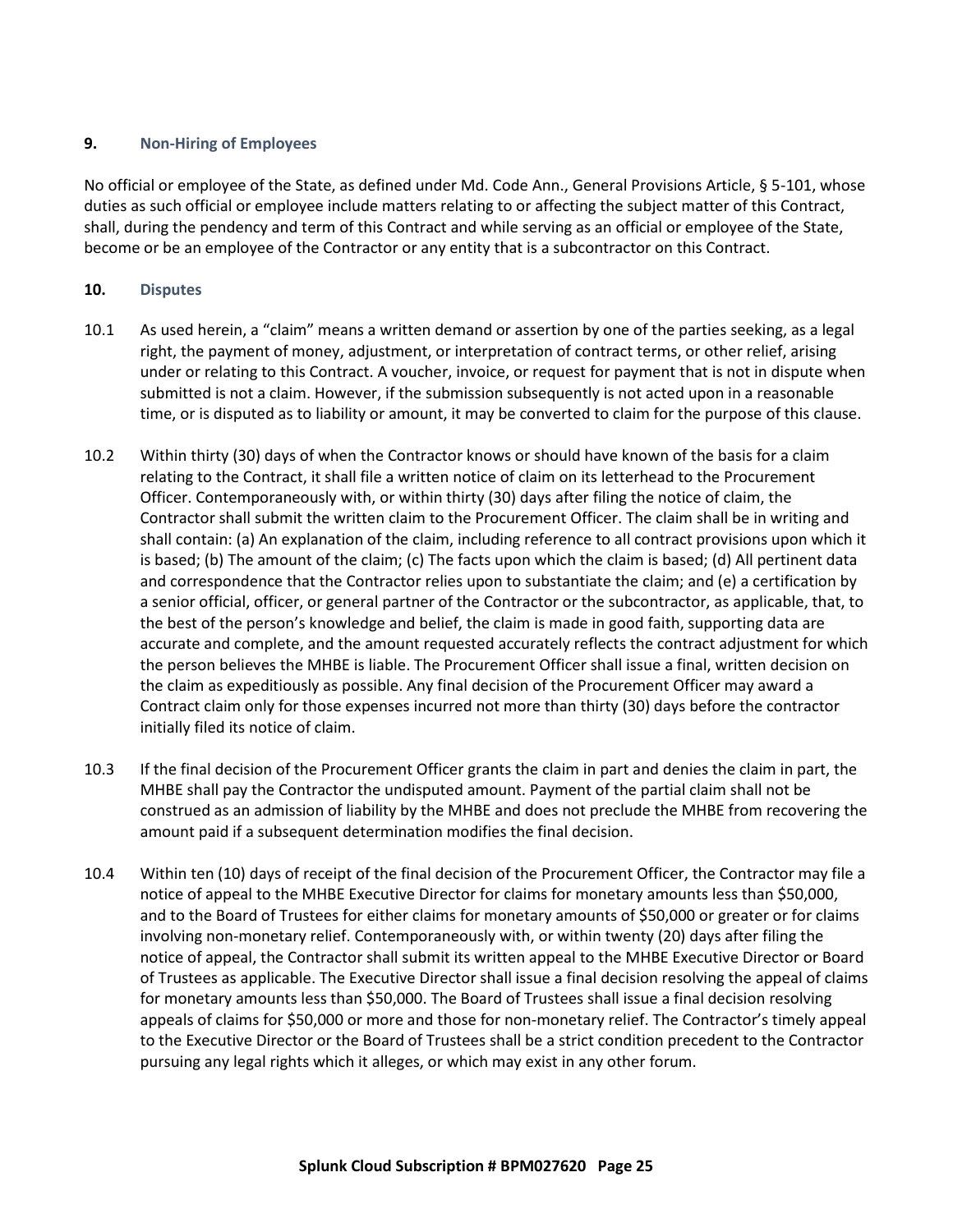- 10.5 Pending resolution of a claim, the Contractor shall proceed diligently with the performance of the Contract in accordance with the Procurement Officer's decision.
- 10.6 Nothing in this section shall be construed to limit the MHBE's right to withhold payments from the Contractor, assess liquidated damages against the Contractor, direct the Contractor to perform pursuant to the terms of the Contract or any written change order, or to exercise any other rights allowed by Contract or at law.

#### **11. Maryland Law**

- 11.1 This Contract shall be construed, interpreted, and enforced according to the laws of the State of Maryland.
- 11.2 The Md. Code Ann., Commercial Law Article, Title 22, Maryland Uniform Computer Information Transactions Act, does not apply to this Contract or to any purchase order or Notice to Proceed issued under this Contract.
- 11.3 Any and all references to the Maryland Code, Annotated contained in this Contract shall be construed to refer to such Code sections as are from time to time amended.

## **12. Nondiscrimination in Employment**

The Contractor agrees: (a) not to discriminate in any manner against an employee or applicant for employment because of race, color, religion, creed, age, sex, marital status, national origin, sexual orientation, sexual identity, ancestry, or disability of a qualified individual with a disability; (b) to include a provision similar to that contained in subsection (a), above, in any underlying subcontract except a subcontract for standard commercial supplies or raw materials; and (c) to post and to cause subcontractors to post in conspicuous places available to employees and applicants for employment, notices setting forth the substance of this clause.

# **13. Contingent Fee Prohibition**

The Contractor warrants that it has not employed or retained any person, partnership, corporation, or other entity, other than a bona fide employee, bona fide agent, bona fide salesperson, or commercial selling agency working for the business, to solicit or secure the Contract, and that the business has not paid or agreed to pay any person, partnership, corporation, or other entity, other than a bona fide employee, bona fide agent, bona fide salesperson, or commercial selling agency, any fee or any other consideration contingent on the making of this Contract.

# **14. Non-availability of Funding**

If the General Assembly fails to appropriate funds or if funds are not otherwise made available for continued performance for any fiscal period of this Contract succeeding the first fiscal period, this Contract shall be canceled automatically as of the beginning of the fiscal year for which funds were not appropriated or otherwise made available; provided, however, that this will not affect either the State's rights or the Contractor's rights under any termination clause in this Contract. The effect of termination of the Contract hereunder will be to discharge both the Contractor and the State from future performance of the Contract, but not from their rights and obligations existing at the time of termination. The Contractor shall be reimbursed for the reasonable value of any nonrecurring costs incurred but not amortized in the price of the Contract. The State shall notify the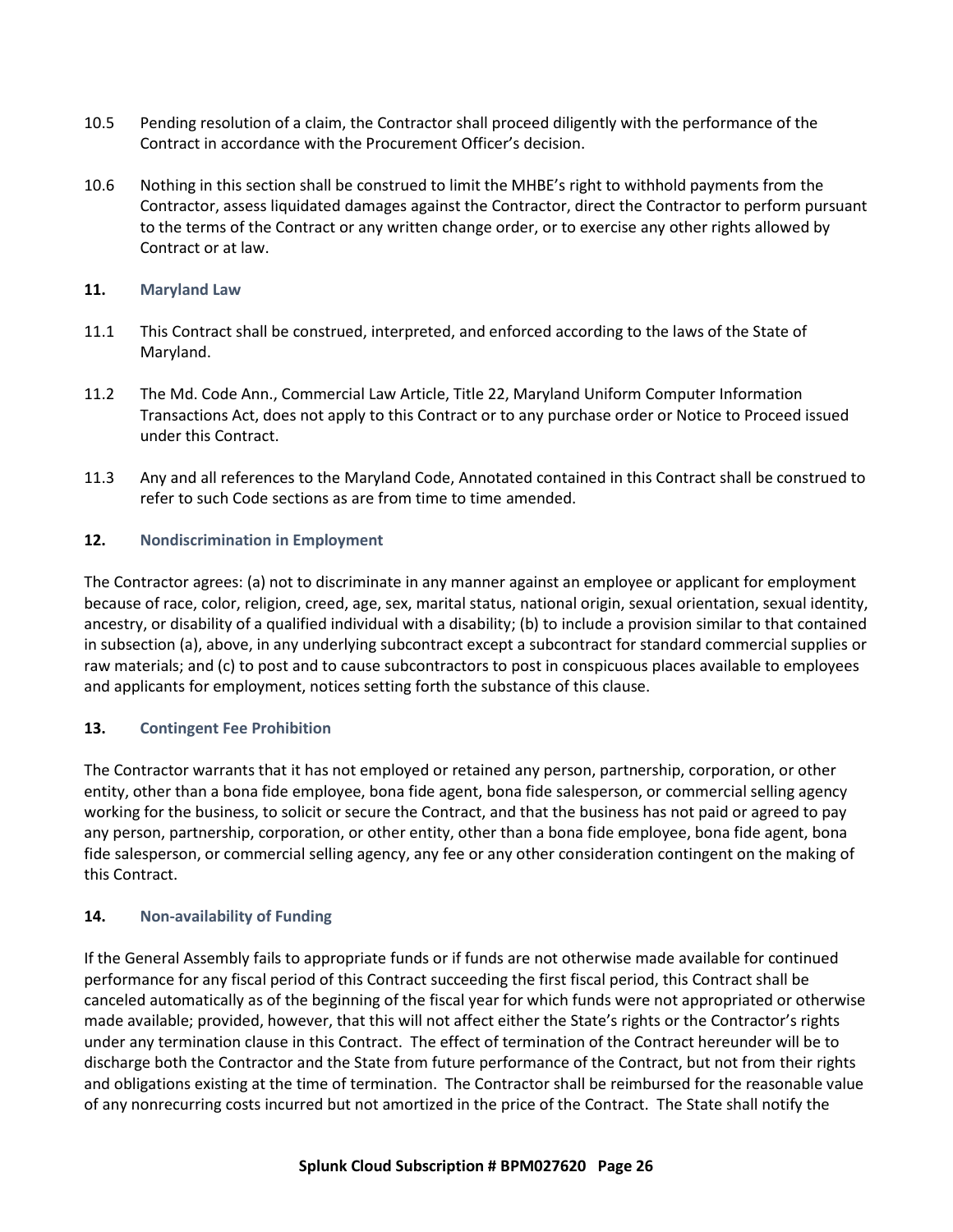Contractor as soon as it has knowledge that funds may not be available for the continuation of this Contract for each succeeding fiscal period beyond the first.

## **15. Termination for Cause**

If the Contractor fails to fulfill its obligations under this Contract properly and on time, or otherwise violates any provision of the Contract, the State may terminate the Contract by written notice to the Contractor. The notice shall specify the acts or omissions relied upon as cause for termination. All finished or unfinished work provided by the Contractor shall, at the State's option, become the State's property. The State shall pay the Contractor fair and equitable compensation for satisfactory performance prior to receipt of notice of termination, less the amount of damages caused by the Contractor's breach. If the damages are more than the compensation payable to the Contractor, the Contractor will remain liable after termination and the State can affirmatively collect damages. Termination hereunder, including the termination of the rights and obligations of the parties, shall be governed by the provisions of COMAR 21.07.01.11B.

## **16. Termination for Convenience**

The performance of work under this Contract may be terminated by the State in accordance with this clause in whole, or from time to time in part, whenever the State shall determine that such termination is in the best interest of the State. The State will pay all reasonable costs associated with this Contract that the Contractor has incurred up to the date of termination, and all reasonable costs associated with termination of the Contract; provided, however, the Contractor shall not be reimbursed for any anticipatory profits that have not been earned up to the date of termination. Termination hereunder, including the determination of the rights and obligations of the parties, shall be governed by the provisions of COMAR 21.07.01.12A(2).

#### **17. Delays and Extensions of Time**

- 17.1 The Contractor agrees to prosecute the work continuously and diligently and no charges or claims for damages shall be made by it for any delays, interruptions, interferences, or hindrances from any cause whatsoever during the progress of any portion of the work specified in this Contract.
- 17.2 Time extensions will be granted only for excusable delays that arise from unforeseeable causes beyond the control and without the fault or negligence of the Contractor, including but not restricted to, acts of God, acts of the public enemy, acts of the State in either its sovereign or contractual capacity, acts of another Contractor in the performance of a contract with the State, fires, floods, epidemics, quarantine restrictions, strikes, freight embargoes, or delays of subcontractors or suppliers arising from unforeseeable causes beyond the control and without the fault or negligence of either the Contractor or the subcontractors or suppliers.

#### **18. Suspension of Work**

The State unilaterally may order the Contractor in writing to suspend, delay, or interrupt all or any part of its performance for such period of time as the Procurement Officer may determine to be appropriate for the convenience of the State.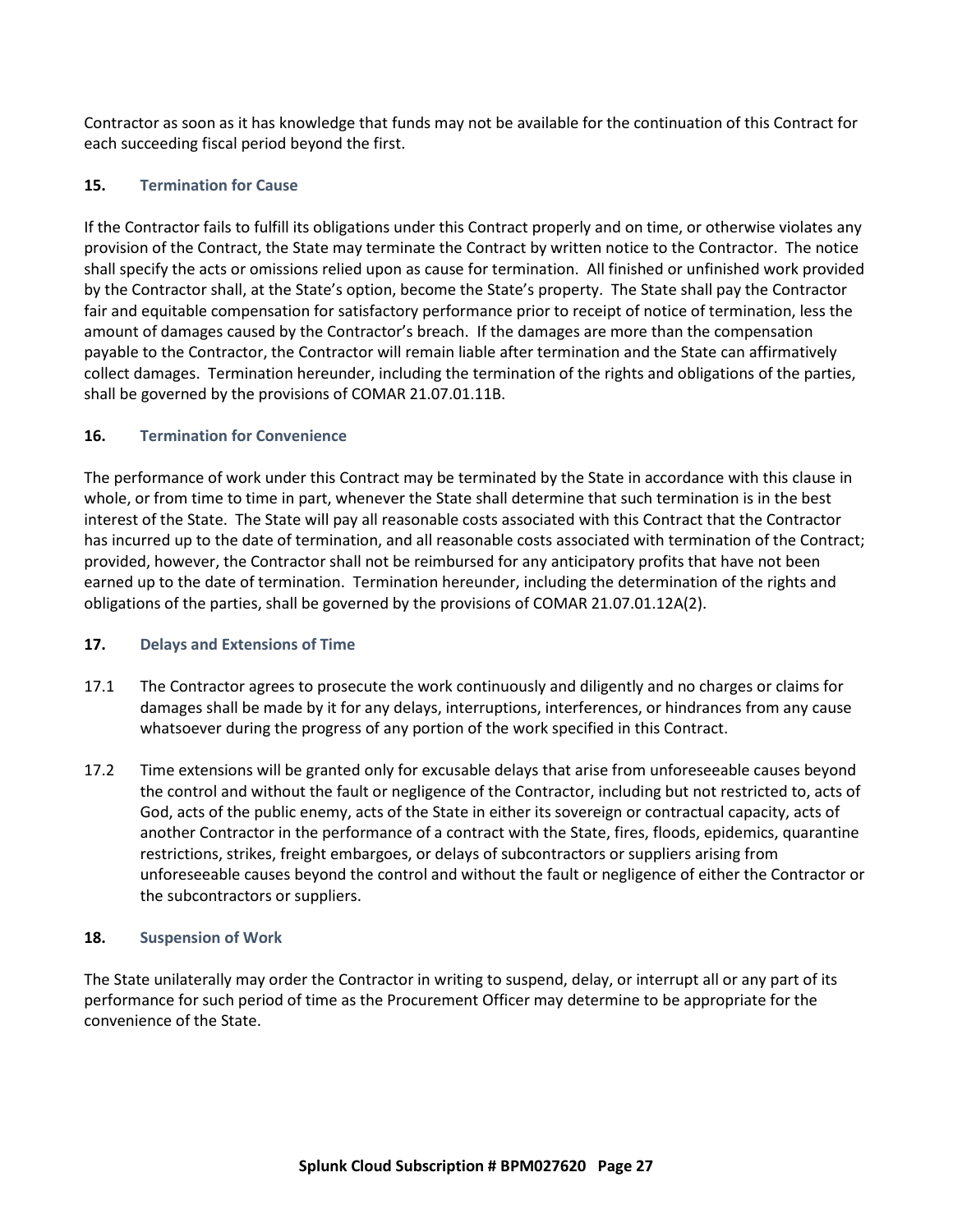## **19. Pre-Existing Regulations**

In accordance with the provisions of Md. Code Ann., State Finance and Procurement Article, § 11-206, the regulations set forth in Title 21 of the Code of Maryland Regulations (COMAR 21) in effect on the date of execution of this Contract are applicable to this Contract, where made applicable by this Contract.

## **20. Financial Disclosure**

The Contractor shall comply with the provisions of Md. Code Ann., State Finance and Procurement Article, § 13- 221, which requires that every person that enters into contracts, leases, or other agreements with the State or its agencies during a calendar year under which the business is to receive in the aggregate, \$100,000 or more, shall within thirty (30) days of the time when the aggregate value of these contracts, leases or other agreements reaches \$100,000, file with the Secretary of the State certain specified information to include disclosure of beneficial ownership of the business.

## **21. Political Contribution Disclosure**

The Contractor shall comply with Md. Code Ann., Election Law Article, Title 14, which requires that every person that enters into a contract for a procurement with the State, a county, or a municipal corporation, or other political subdivision of the State, during a calendar year in which the person receives a contract with a governmental entity in the amount of \$200,000 or more, shall, file with the State Board of Elections statements disclosing: (a) any contributions made during the reporting period to a candidate for elective office in any primary or general election; and (b) the name of each candidate to whom one or more contributions in a cumulative amount of \$500 or more were made during the reporting period. The statement shall be filed with the State Board of Elections: (a) before execution of a contract by the State, a county, a municipal corporation, or other political subdivision of the State, and shall cover the 24 months prior to when a contract was awarded; and (b) if the contribution is made after the execution of a contract, then twice a year, throughout the contract term, on: (i) February 5, to cover the six (6) month period ending January 31; and (ii) August 5, to cover the six (6) month period ending July 31. Additional information is available on the State Board of Elections website: http://www.elections.state.md.us/campaign\_finance/index.html.

# **22. Documents Retention and Inspection Clause**

The Contractor and subcontractors shall retain and maintain all records and documents relating to this Contract for a period of ten (10) years after final payment by the State hereunder or any applicable statute of limitations or federal retention requirements, whichever is longer, and shall make them available for inspection and audit by authorized representatives of the State, including the Procurement Officer or designee, at all reasonable times. All records related in any way to the Contract are to be retained for the entire time provided under this section. In the event of any audit, the Contractor shall provide assistance to the State, without additional compensation, to identify, investigate, and reconcile any audit discrepancies and/or variances. This Section 24 shall survive expiration or termination of the Contract.

#### **23. Compliance with Laws**

The Contractor hereby represents and warrants that:

23.1 It is qualified to do business in the State and that it will take such action as, from time-to-time hereafter, may be necessary to remain so qualified;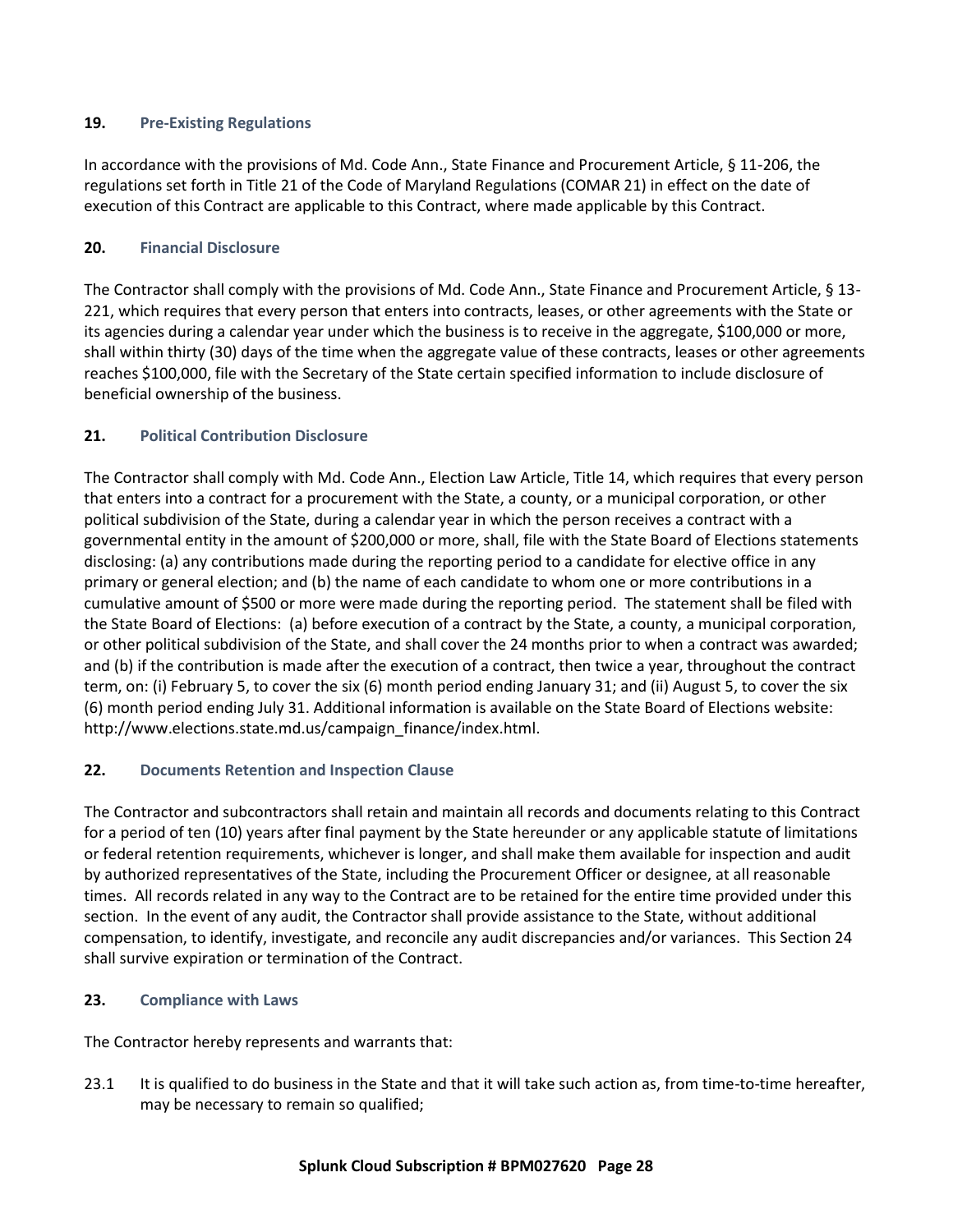- 23.2 It is not in arrears with respect to the payment of any monies due and owing the State, or any department or unit thereof, including but not limited to the payment of taxes and employee benefits, and that it shall not become so in arrears during the term of this Contract;
- 23.3 It shall comply with all federal, State and local laws, regulations, and ordinances applicable to its activities and obligations under this Contract; and
- 23.4 It shall obtain, at its expense, all licenses, permits, insurance, and governmental approvals, if any, necessary to the performance of its obligations under this Contract.

## **24. Cost and Price Certification**

By submitting cost or price information, the Contractor certifies to the best of its knowledge that the information submitted is accurate, complete, and current as of the date of its Bid.

The price under this Contract and any change order or modification hereunder, including profit or fee, shall be adjusted to exclude any significant price increases occurring because the Contractor furnished cost or price information which, as of the date of its Bid, was inaccurate, incomplete, or not current.

## **25. Subcontracting; Assignment**

The Contractor may not subcontract any portion of the services provided under this Contract without obtaining the prior written approval of the Procurement Officer, nor may the Contractor assign this Contract or any of its rights or obligations hereunder, without the prior written approval of the Procurement Officer provided, however, that a contractor may assign monies receivable under a contract after due notice to the State. Any subcontracts shall include such language as may be required in various clauses contained within this Contract, exhibits, and attachments. The Contract shall not be assigned until all approvals, documents, and affidavits are completed and properly registered. The State shall not be responsible for fulfillment of the Contractor's obligations to its subcontractors.

#### **26. Liability**

For breach of this Contract, negligence, misrepresentation, or any other contract or tort claim, Contractor shall be liable as follows:

- 26.1 For infringement of patents, copyrights, trademarks, service marks, and/or trade secrets, as provided in Section 5 of this Contract;
- 26.2 Without limitation for damages for bodily injury (including death) and damage to real property and tangible personal property; and
- 26.3 For all other claims, damages, losses, costs, expenses, suits, or actions in any way related to this Contract where liability is not otherwise set forth as being "without limitation", and regardless of the basis on which the claim is made, Contractor's liability shall not exceed 3 times the value of the Contract. Third-party claims arising under Section 6 ("Indemnification") of this Contract are included in this limitation of liability only if the State is immune from liability. Contractor's liability for third-party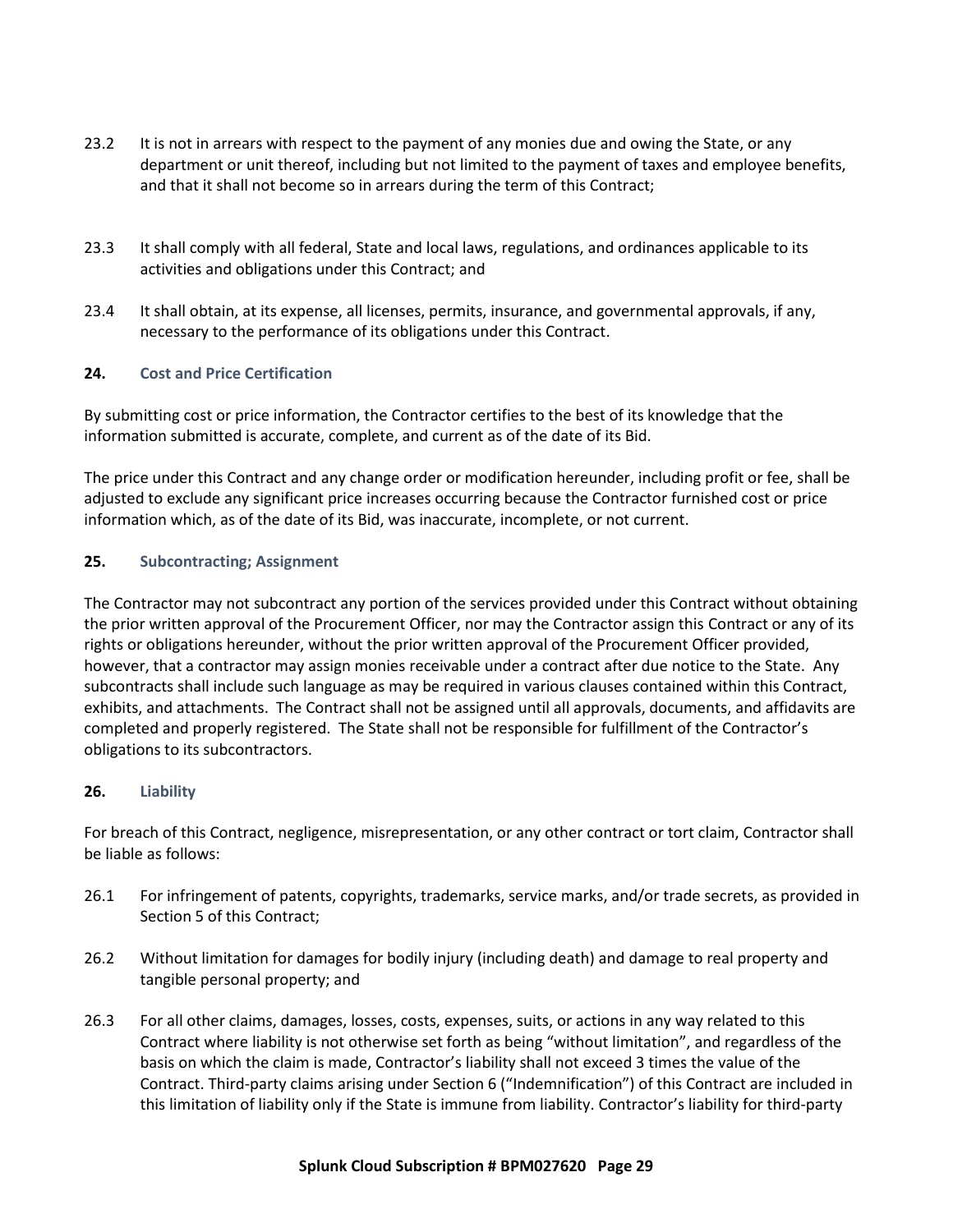claims arising under Section 6 of this Contract, including for intellectual property infringement, bodily injury, damage to real property, and damage to tangible personal property, shall be unlimited if the State is not immune from liability for claims arising under Section 6.

## **27. Commercial Nondiscrimination**

- 27.1 As a condition of entering into this Contract, Contractor represents and warrants that it will comply with the State's Commercial Nondiscrimination Policy, as described at Md. Code Ann., State Finance and Procurement Article, Title 19. As part of such compliance, Contractor may not discriminate on the basis of race, color, religion, ancestry or national origin, sex, age, marital status, sexual orientation, sexual identity, or on the basis of disability or other unlawful forms of discrimination in the solicitation, selection, hiring, or commercial treatment of subcontractors, vendors, suppliers, or commercial customers, nor shall Contractor retaliate against any person for reporting instances of such discrimination. Contractor shall provide equal opportunity for subcontractors, vendors, and suppliers to participate in all of its public sector and private sector subcontracting and supply opportunities, provided that this clause does not prohibit or limit lawful efforts to remedy the effects of marketplace discrimination that have occurred or are occurring in the marketplace. Contractor understands that a material violation of this clause shall be considered a material breach of this Contract and may result in termination of this Contract, disqualification of Contractor from participating in State contracts, or other sanctions. This clause is not enforceable by or for the benefit of, and creates no obligation to, any third party.
- 27.2 The Contractor shall include the above Commercial Nondiscrimination clause, or similar clause approved by the Department, in all subcontracts.
- 27.3 As a condition of entering into this Contract, upon the request of the Commission on Civil Rights, and only after the filing of a complaint against Contractor under Md. Code Ann., State Finance and Procurement Article, Title 19, as amended from time to time, Contractor agrees to provide within sixty (60) days after the request a complete list of the names of all subcontractors, vendors, and suppliers that Contractor has used in the past four (4) years on any of its contracts that were undertaken within the State of Maryland, including the total dollar amount paid by Contractor on each subcontract or supply contract. Contractor further agrees to cooperate in any investigation conducted by the State pursuant to the State's Commercial Nondiscrimination Policy as set forth at Md. Code Ann., State Finance and Procurement Article, Title 19, and to provide any documents relevant to any investigation that are requested by the State. Contractor understands that violation of this clause is a material breach of this Contract and may result in contract termination, disqualification by the State from participating in State contracts, and other sanctions.

# **28. Contract Monitor and Procurement Officer**

The work to be accomplished under this Contract shall be performed under the direction of the Contract Monitor. All matters relating to the interpretation of this Contract shall be referred to the Procurement Officer for determination.

# **29. Notices**

All notices hereunder shall be in writing and either delivered personally or sent by certified or registered mail, postage prepaid, as follows: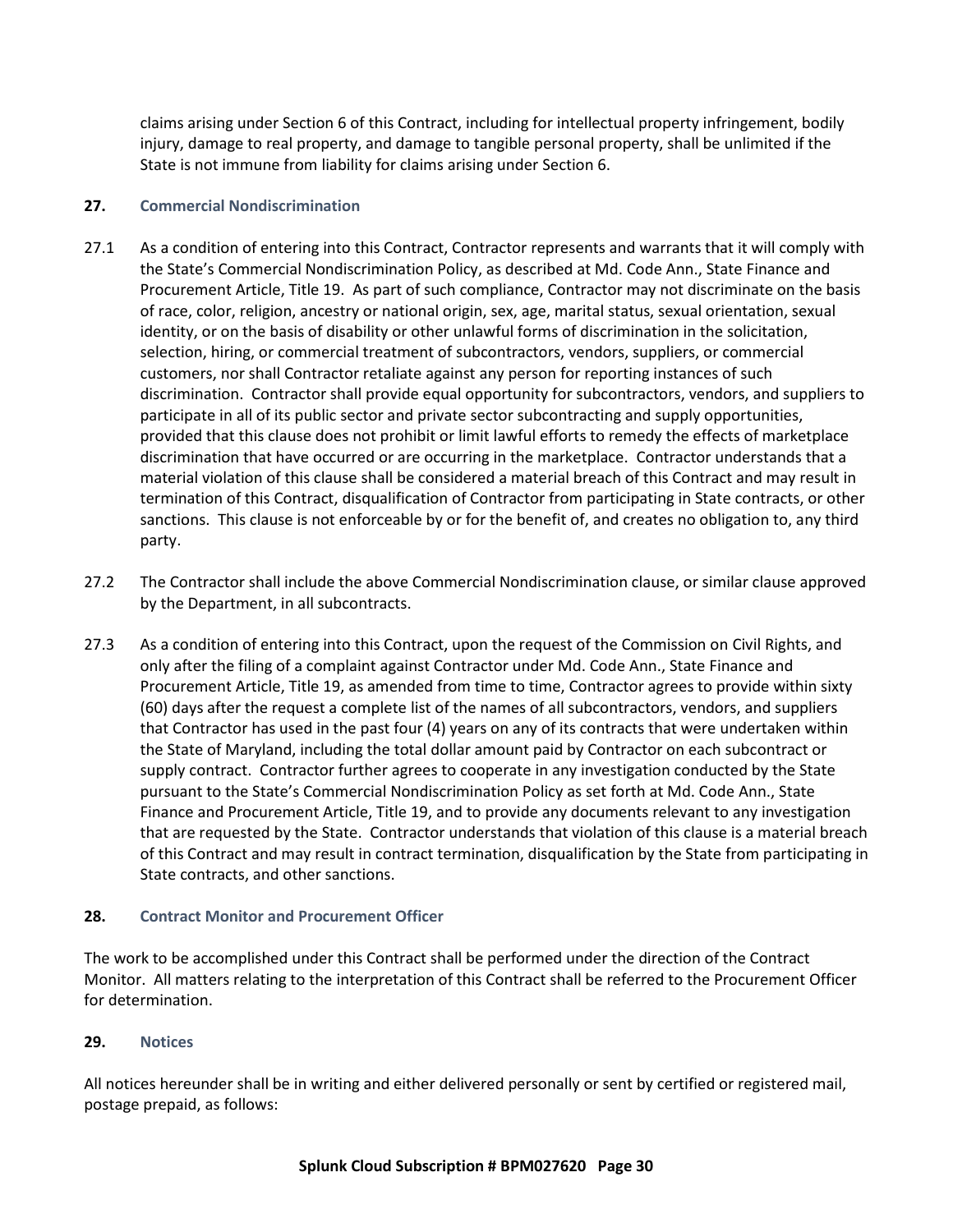If to the State: Anthony Armiger Procurement Officer 750 E. Pratt Street, 6th Floor, Baltimore, MD 21202 410-547-8152 [hix.procurement@maryland.gov](about:blank)

| If to the Contractor: |  |  |
|-----------------------|--|--|
|                       |  |  |
|                       |  |  |
|                       |  |  |

#### **30. Federal Funds Requirements and Restrictions**

This Contract contains Federal Funds from the following source: Medicaid Funds, CFDA number 93.778. Execution of this Contract indicates Contractor's agreement with all federal funding terms and conditions that apply to contractors receiving Federal Funds from the above referenced source, including but not limited to those required by 45 C.F.R. § 75.335 and appendix II to Part 75 of Title 45 of the Code of Federal Regulations and Attachment E of the IFB. Attachment E of the IFB is incorporated into this Contract pursuant to Section 2.1, above.

\_\_\_\_\_\_\_\_\_\_\_\_\_\_\_\_\_\_\_\_\_\_\_\_\_\_\_\_\_\_\_\_\_\_\_\_\_\_\_\_\_

- **31. Miscellaneous**
- 31.1 Any provision of this Contract which contemplates performance or observance after any termination or expiration of this contract shall survive termination or expiration of this contract and continue in full force and effect.
- 31.2 If any term contained in this contract is held or finally determined to be invalid, illegal, or unenforceable in any respect, in whole or in part, such term shall be severed from this contract, and the remaining terms contained herein shall continue in full force and effect, and shall in no way be affected, prejudiced, or disturbed thereby.

[Signatures on next page(s)]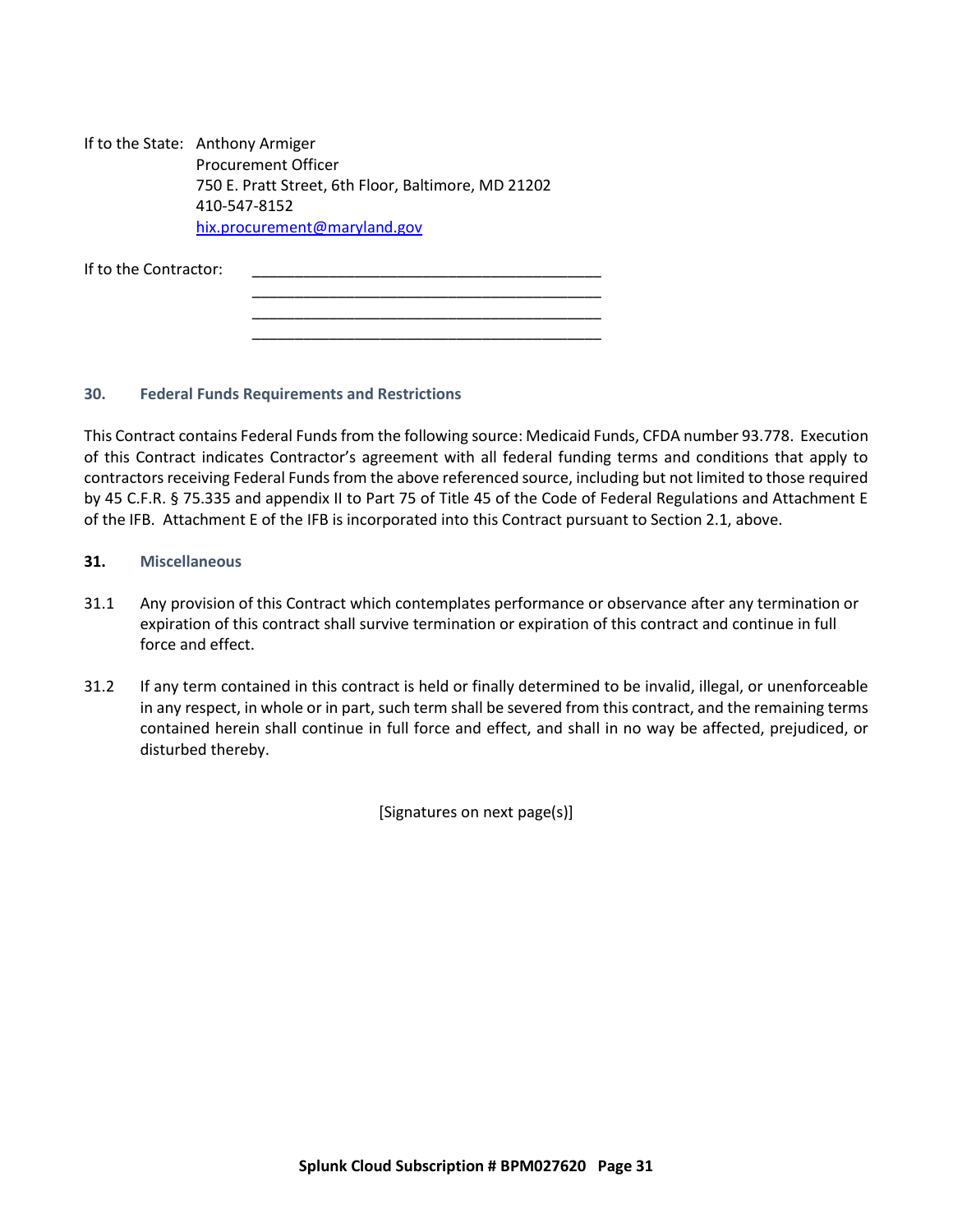# [Signature page to **Splunk Cloud Subscription IFB**]

| IN WITNESS THEREOF, the parties have executed this Contract as of the date hereinabove set forth. |  |  |  |  |  |
|---------------------------------------------------------------------------------------------------|--|--|--|--|--|
|---------------------------------------------------------------------------------------------------|--|--|--|--|--|

| <b>CONTRACTOR</b>                                                            | MARYLAND HEALTH BENEFIT<br><b>EXCHANGE</b> |
|------------------------------------------------------------------------------|--------------------------------------------|
|                                                                              |                                            |
| By:                                                                          | By: Michele Eberle                         |
| Title                                                                        | <b>Executive Director</b>                  |
|                                                                              |                                            |
|                                                                              |                                            |
| Date Signed                                                                  | Date Signed                                |
|                                                                              |                                            |
|                                                                              |                                            |
|                                                                              |                                            |
|                                                                              |                                            |
|                                                                              |                                            |
| Approved for form and legal sufficiency<br>this $\_\_$ day of $\_\_$ , 2022. |                                            |
|                                                                              |                                            |
| <b>Assistant Attorney General</b>                                            |                                            |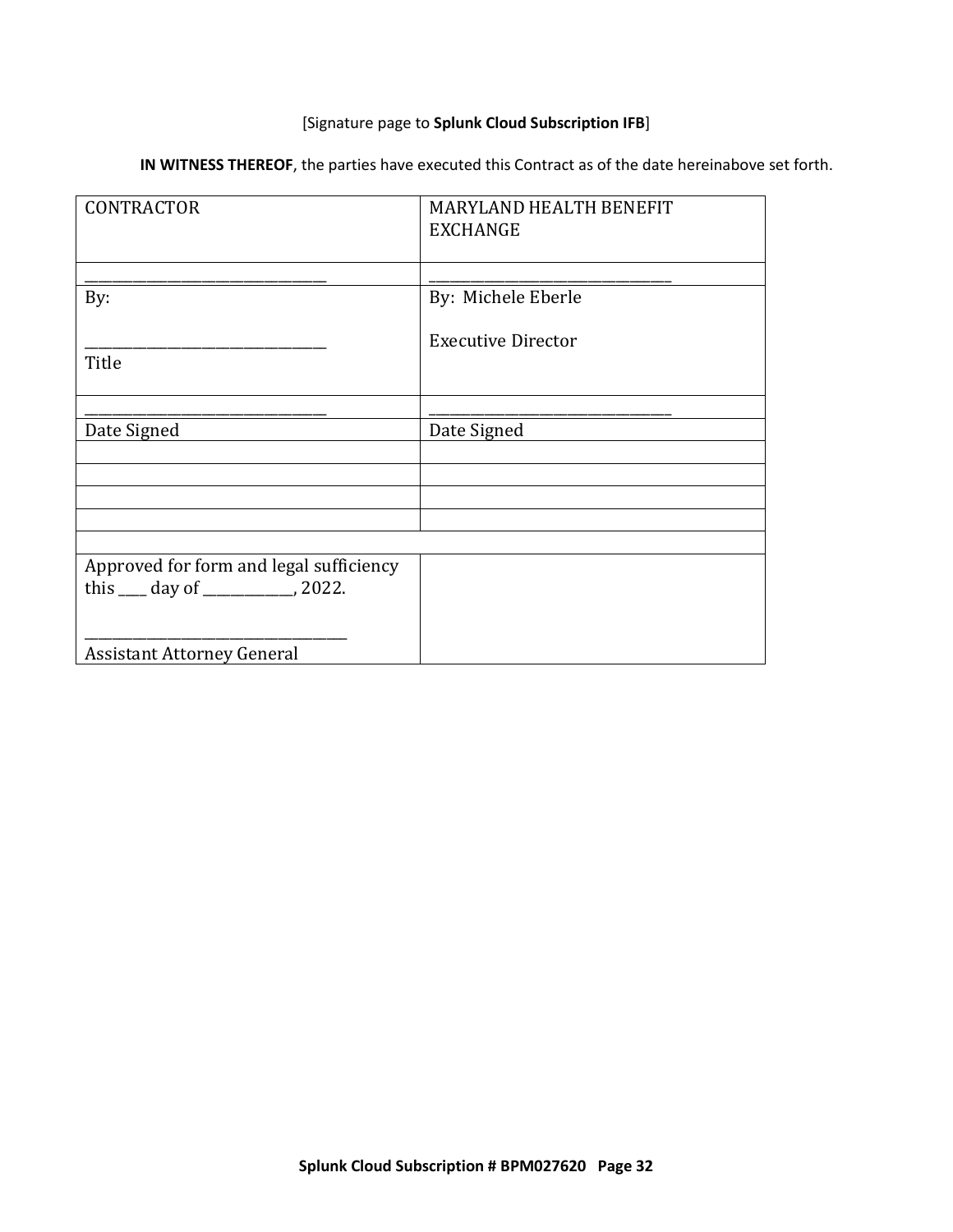## **ATTACHMENT B – BID/PROPOSAL AFFIDAVIT**

## <span id="page-32-0"></span>A. AUTHORITY

I hereby affirm that I, \_\_\_\_\_\_\_\_\_\_\_\_\_\_\_\_\_(name of affiant) am the \_\_\_\_\_\_\_\_\_\_\_\_\_\_(title) and duly authorized representative of \_\_\_\_\_\_\_\_\_\_\_\_\_\_\_(name of business entity) and that I possess the legal authority to make this affidavit on behalf of the business for which I am acting.

## B. CERTIFICATION REGARDING COMMERCIAL NONDISCRIMINATION

The undersigned Bidder/Offeror hereby certifies and agrees that the following information is correct: In preparing its Bid/Proposal on this project, the Bidder/Offeror has considered all Proposals submitted from qualified, potential subcontractors and suppliers, and has not engaged in "discrimination" as defined in § 19-103 of the State Finance and Procurement Article of the Annotated Code of Maryland. "Discrimination" means any disadvantage, difference, distinction, or preference in the solicitation, selection, hiring, or commercial treatment of a vendor, subcontractor, or commercial customer on the basis of race, color, religion, ancestry, or national origin, sex, age, marital status, sexual orientation, sexual identity, or on the basis of disability or any otherwise unlawful use of characteristics regarding the vendor's, supplier's, or commercial customer's employees or owners. "Discrimination" also includes retaliating against any person or other entity for reporting any incident of "discrimination". Without limiting any other provision of the solicitation on this project, it is understood that, if the certification is false, such false certification constitutes grounds for the State to reject the Bid/Proposal submitted by the Bidder/Offeror on this project, and terminate any contract awarded based on the Bid/Proposal. As part of its Bid/Proposal, the Bidder/Offeror herewith submits a list of all instances within the past 4 years where there has been a final adjudicated determination in a legal or administrative proceeding in the State of Maryland that the Bidder/Offeror discriminated against subcontractors, vendors, suppliers, or commercial customers, and a description of the status or resolution of that determination, including any remedial action taken. Bidder/Offeror agrees to comply in all respects with the State's Commercial Nondiscrimination Policy as described under Title 19 of the State Finance and Procurement Article of the Annotated Code of Maryland.

# B-1. CERTIFICATION REGARDING MINORITY BUSINESS ENTERPRISES.

The undersigned Bidder/Offeror hereby certifies and agrees that it has fully complied with the State Minority Business Enterprise Law, State Finance and Procurement Article, § 14-308(a)(2), Annotated Code of Maryland, which provides that, except as otherwise provided by law, a contractor may not identify a certified minority business enterprise in a Bid/Proposal and:

(1) Fail to request, receive, or otherwise obtain authorization from the certified minority business enterprise to identify the certified minority Proposal;

(2) Fail to notify the certified minority business enterprise before execution of the contract of its inclusion in the Bid/Proposal;

(3) Fail to use the certified minority business enterprise in the performance of the contract; or

(4) Pay the certified minority business enterprise solely for the use of its name in the Bid/Proposal.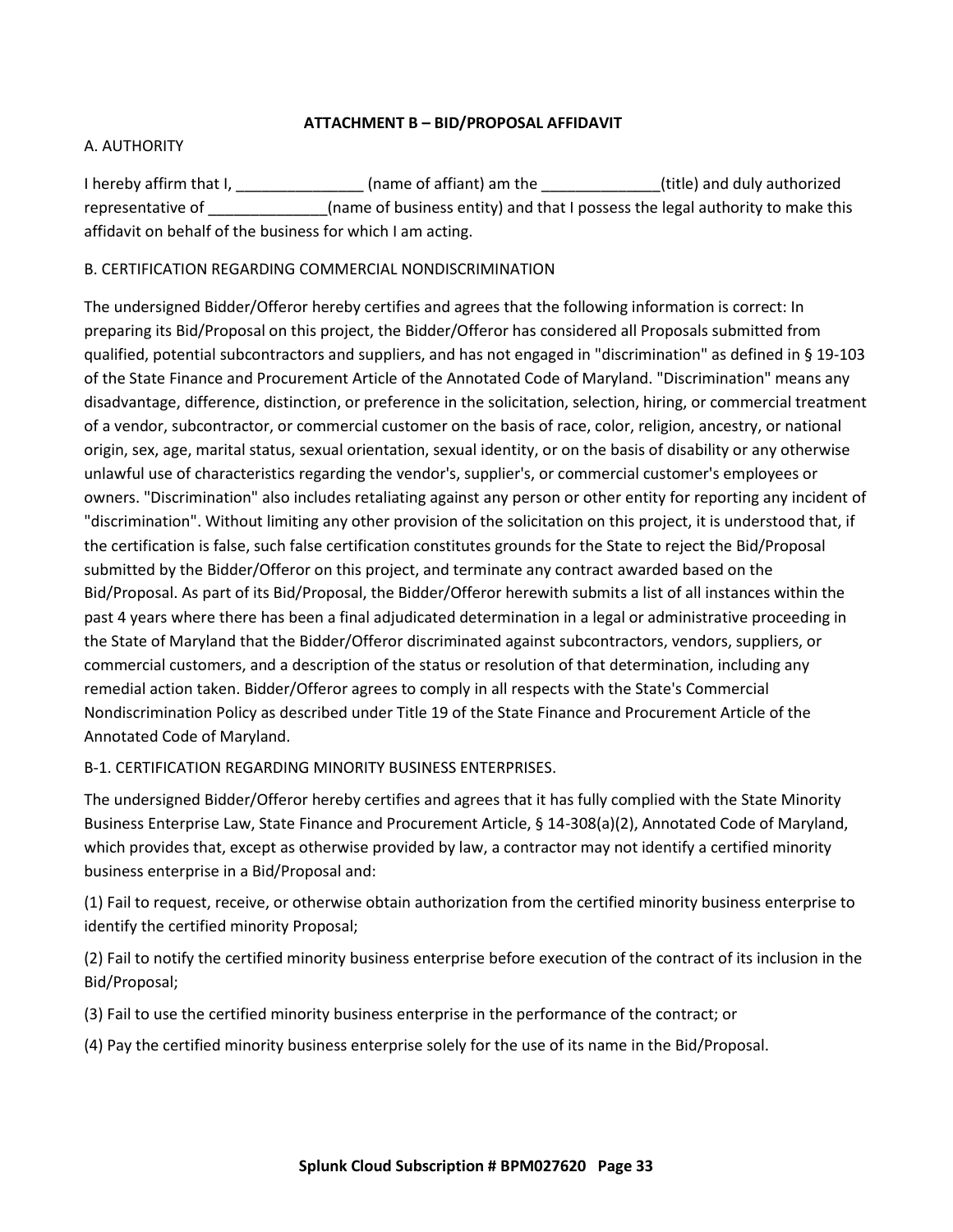Without limiting any other provision of the solicitation on this project, it is understood that if the certification is false, such false certification constitutes grounds for the State to reject the Bid/Proposal submitted by the Bidder/Offeror on this project, and terminate any contract awarded based on the Bid/Proposal.

B-2. CERTIFICATION REGARDING VETERAN-OWNED SMALL BUSINESS ENTERPRISES.

The undersigned Bidder/Offeror hereby certifies and agrees that it has fully complied with the State veteranowned small business enterprise law, State Finance and Procurement Article, § 14-605, Annotated Code of Maryland, which provides that a person may not:

(1) Knowingly and with intent to defraud, fraudulently obtain, attempt to obtain, or aid another person in fraudulently obtaining or attempting to obtain public money, procurement contracts, or funds expended under a procurement contract to which the person is not entitled under this title;

(2) Knowingly and with intent to defraud, fraudulently represent participation of a veteran–owned small business enterprise in order to obtain or retain a Bid/Proposal preference or a procurement contract;

(3) Willfully and knowingly make or subscribe to any statement, declaration, or other document that is fraudulent or false as to any material matter, whether or not that falsity or fraud is committed with the knowledge or consent of the person authorized or required to present the declaration, statement, or document;

(4) Willfully and knowingly aid, assist in, procure, counsel, or advise the preparation or presentation of a declaration, statement, or other document that is fraudulent or false as to any material matter, regardless of whether that falsity or fraud is committed with the knowledge or consent of the person authorized or required to present the declaration, statement, or document;

(5) Willfully and knowingly fail to file any declaration or notice with the unit that is required by COMAR 21.11.12; or

(6) Establish, knowingly aid in the establishment of, or exercise control over a business found to have violated a provision of  $\S$  B-2(1)-(5) of this regulation.

C. AFFIRMATION REGARDING BRIBERY CONVICTIONS

I FURTHER AFFIRM THAT:

Neither I, nor to the best of my knowledge, information, and belief, the above business (as is defined in Section 16-101(b) of the State Finance and Procurement Article of the Annotated Code of Maryland), or any of its officers, directors, partners, controlling stockholders, or any of its employees directly involved in the business's contracting activities including obtaining or performing contracts with public bodies has been convicted of, or has had probation before judgment imposed pursuant to Criminal Procedure Article, § 6-220, Annotated Code of Maryland, or has pleaded nolo contendere to a charge of, bribery, attempted bribery, or conspiracy to bribe in violation of Maryland law, or of the law of any other state or federal law, except as follows (indicate the reasons why the affirmation cannot be given and list any conviction, plea, or imposition of probation before judgment with the date, court, official or administrative body, the sentence or disposition, the name(s) of person(s) involved, and their current positions and responsibilities with the business):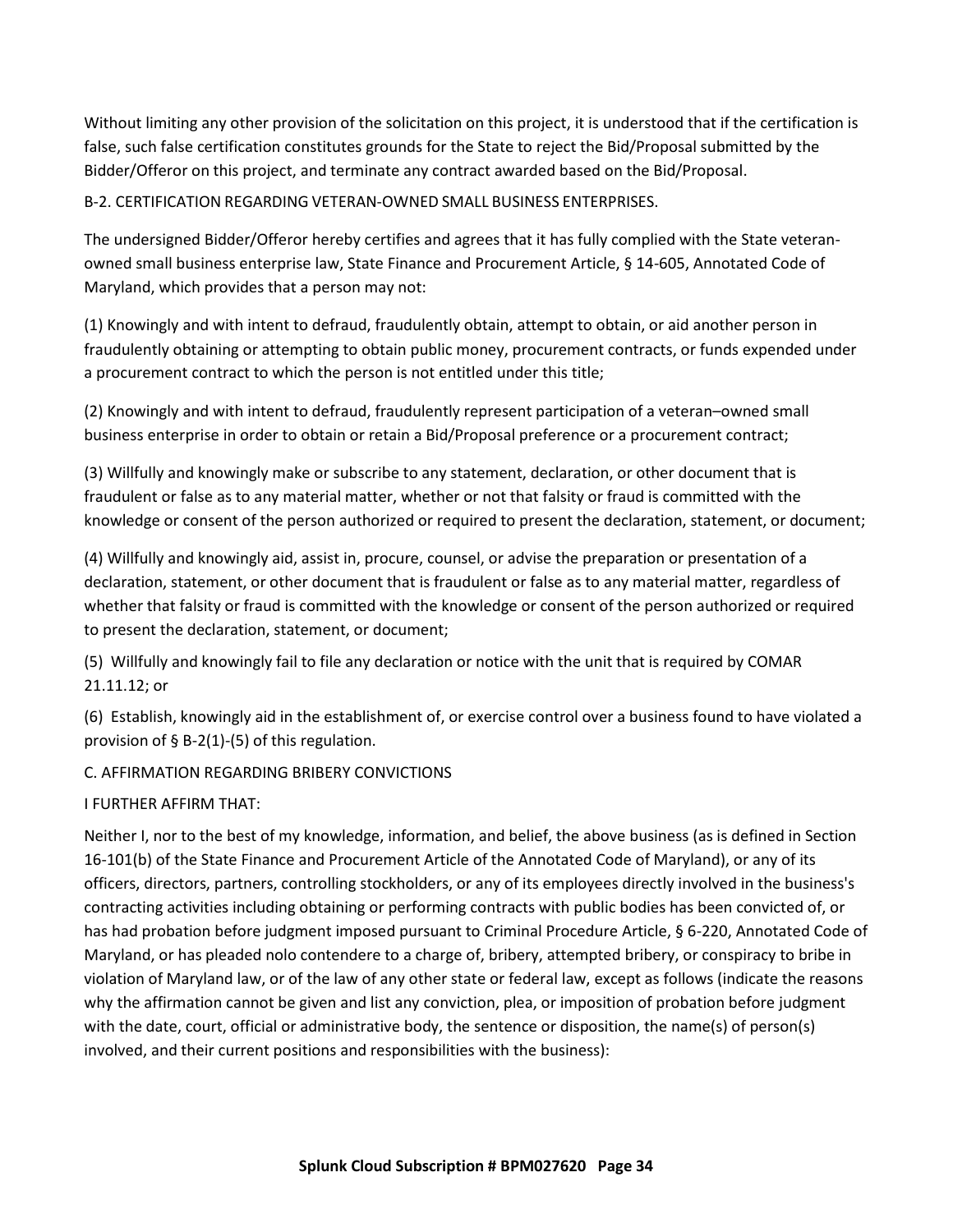## D. AFFIRMATION REGARDING OTHER CONVICTIONS

#### I FURTHER AFFIRM THAT:

Neither I, nor to the best of my knowledge, information, and belief, the above business, or any of its officers, directors, partners, controlling stockholders, or any of its employees directly involved in the business's contracting activities including obtaining or performing contracts with public bodies, has:

(1) Been convicted under state or federal statute of:

(a) A criminal offense incident to obtaining, attempting to obtain, or performing a public or private contract; or

(b) Fraud, embezzlement, theft, forgery, falsification or destruction of records or receiving stolen property;

(2) Been convicted of any criminal violation of a state or federal antitrust statute;

\_\_\_\_\_\_\_\_\_\_\_\_\_\_\_\_\_\_\_\_\_\_\_\_\_\_\_\_\_\_\_\_\_\_\_\_\_\_\_\_\_\_\_\_\_\_\_\_\_\_\_\_\_\_\_\_\_\_\_\_

\_\_\_\_\_\_\_\_\_\_\_\_\_\_\_\_\_\_\_\_\_\_\_\_\_\_\_\_\_\_\_\_\_\_\_\_\_\_\_\_\_\_\_\_\_\_\_\_\_\_\_\_\_\_\_\_\_\_\_\_

\_\_\_\_\_\_\_\_\_\_\_\_\_\_\_\_\_\_\_\_\_\_\_\_\_\_\_\_\_\_\_\_\_\_\_\_\_\_\_\_\_\_\_\_\_\_\_\_\_\_\_\_\_\_\_\_\_\_\_.

(3) Been convicted under the provisions of Title 18 of the United States Code for violation of the Racketeer Influenced and Corrupt Organization Act, 18 U.S.C. § 1961 et seq., or the Mail Fraud Act, 18 U.S.C. § 1341 et seq., for acts in connection with the submission of Bids/Proposals for a public or private contract;

(4) Been convicted of a violation of the State Minority Business Enterprise Law, § 14-308 of the State Finance and Procurement Article of the Annotated Code of Maryland;

(5) Been convicted of a violation of § 11-205.1 of the State Finance and Procurement Article of the Annotated Code of Maryland;

(6) Been convicted of conspiracy to commit any act or omission that would constitute grounds for conviction or liability under any law or statute described in subsections  $(1)$  –  $(5)$  above;

(7) Been found civilly liable under a state or federal antitrust statute for acts or omissions in connection with the submission of Bids/Proposals for a public or private contract;

(8) Been found in a final adjudicated decision to have violated the Commercial Nondiscrimination Policy under Title 19 of the State Finance and Procurement Article of the Annotated Code of Maryland regarding a public or private contract;

(9) Been convicted of a violation of one or more of the following provisions of the Internal Revenue Code:

(a) §7201, Attempt to Evade or Defeat Tax;

(b) §7203, Willful Failure to File Return, Supply Information, or Pay Tax,

(c) §7205, Fraudulent Withholding Exemption Certificate or Failure to Supply Information,

(d) §7205, Fraud and False Statements, or

(e) §7207, Fraudulent Returns, Statements, or Other Documents;

(10) Been convicted of a violation of 18 U.S.C. §286, Conspiracy to Defraud the Government with Respect to Claims, 18 U.S.C. §287, False, Fictitious, or Fraudulent Claims, or 18 U.S.C. §371, Conspiracy to Defraud the United States;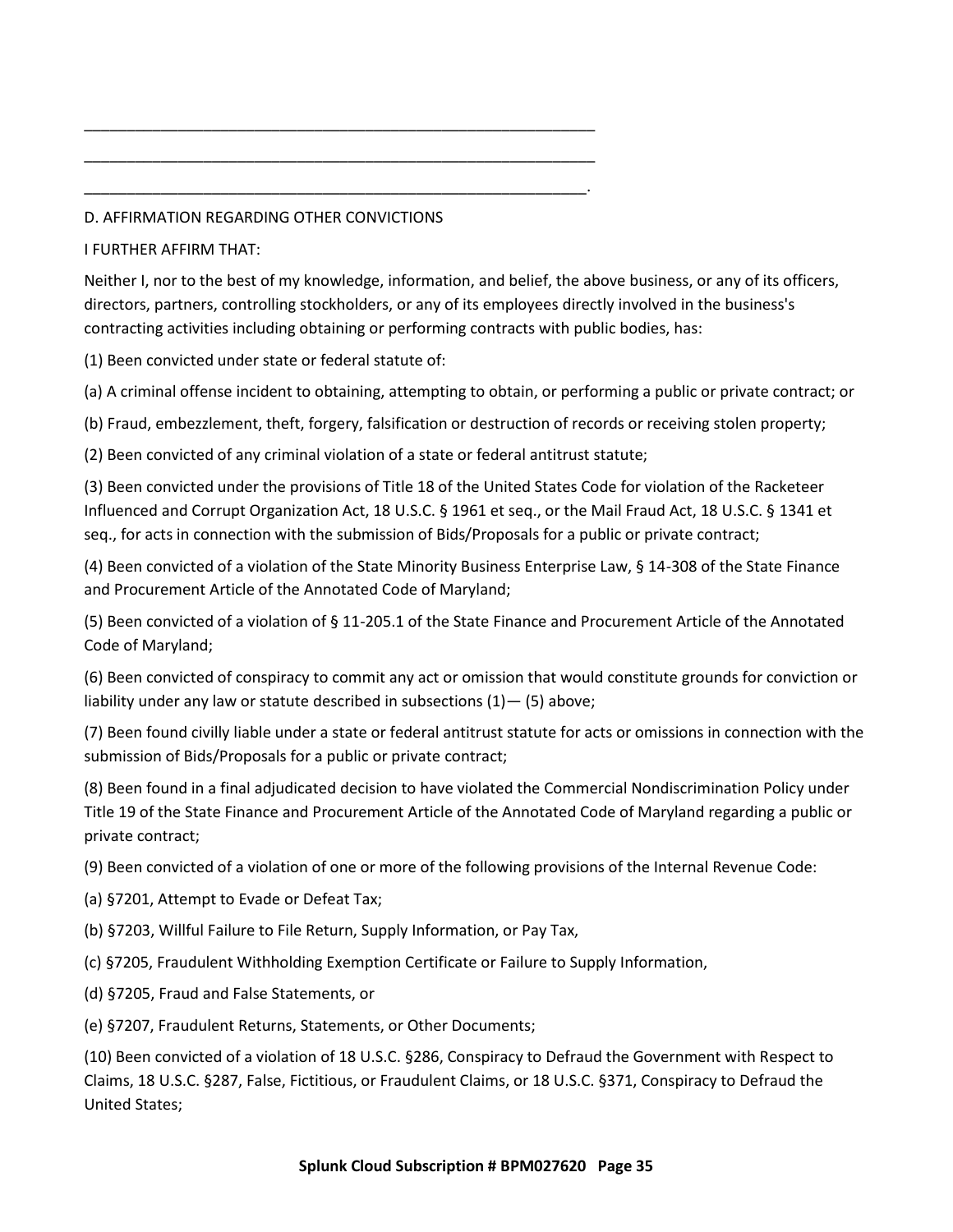(11) Been convicted of a violation of the Tax-General Article, Title 13, Subtitle 7 or Subtitle 10, Annotated Code of Maryland;

(12) Been found to have willfully or knowingly violated State Prevailing Wage Laws as provided in the State Finance and Procurement Article, Title 17, Subtitle 2, Annotated Code of Maryland, if:

(a) A court:

(i) Made the finding; and

(ii) Decision became final; or

(b) The finding was:

(i) Made in a contested case under the Maryland Administrative Procedure Act; and

(ii) Not overturned on judicial review;

(13) Been found to have willfully or knowingly violated State Living Wage Laws as provided in the State Finance and Procurement Article, Title 18, Annotated Code of Maryland, if:

(a) A court:

(i) Made the finding; and

(ii) Decision became final; or

(b) The finding was:

(i) Made in a contested case under the Maryland Administrative Procedure Act; and

(ii) Not overturned on judicial review;

(14) Been found to have willfully or knowingly violated the Labor and Employment Article, Title 3, Subtitles 3, 4, or 5, or Title 5, Annotated Code of Maryland, if:

(a) A court:

(i) Made the finding; and

(ii) Decision became final; or

(b) The finding was:

(i) Made in a contested case under the Maryland Administrative Procedure Act; and

\_\_\_\_\_\_\_\_\_\_\_\_\_\_\_\_\_\_\_\_\_\_\_\_\_\_\_\_\_\_\_\_\_\_\_\_\_\_\_\_\_\_\_\_\_\_\_\_\_\_\_\_\_\_\_\_\_\_\_\_

\_\_\_\_\_\_\_\_\_\_\_\_\_\_\_\_\_\_\_\_\_\_\_\_\_\_\_\_\_\_\_\_\_\_\_\_\_\_\_\_\_\_\_\_\_\_\_\_\_\_\_\_\_\_\_\_\_\_\_\_

(ii) Not overturned on judicial review; or

(15) Admitted in writing or under oath, during the course of an official investigation or other proceedings, acts or omissions that would constitute grounds for conviction or liability under any law or statute described in §§ B and C and subsections D(1)-(14) above, except as follows (indicate reasons why the affirmations cannot be given, and list any conviction, plea, or imposition of probation before judgment with the date, court, official or administrative body, the sentence or disposition, the name(s) of the person(s) involved and their current positions and responsibilities with the business, and the status of any debarment):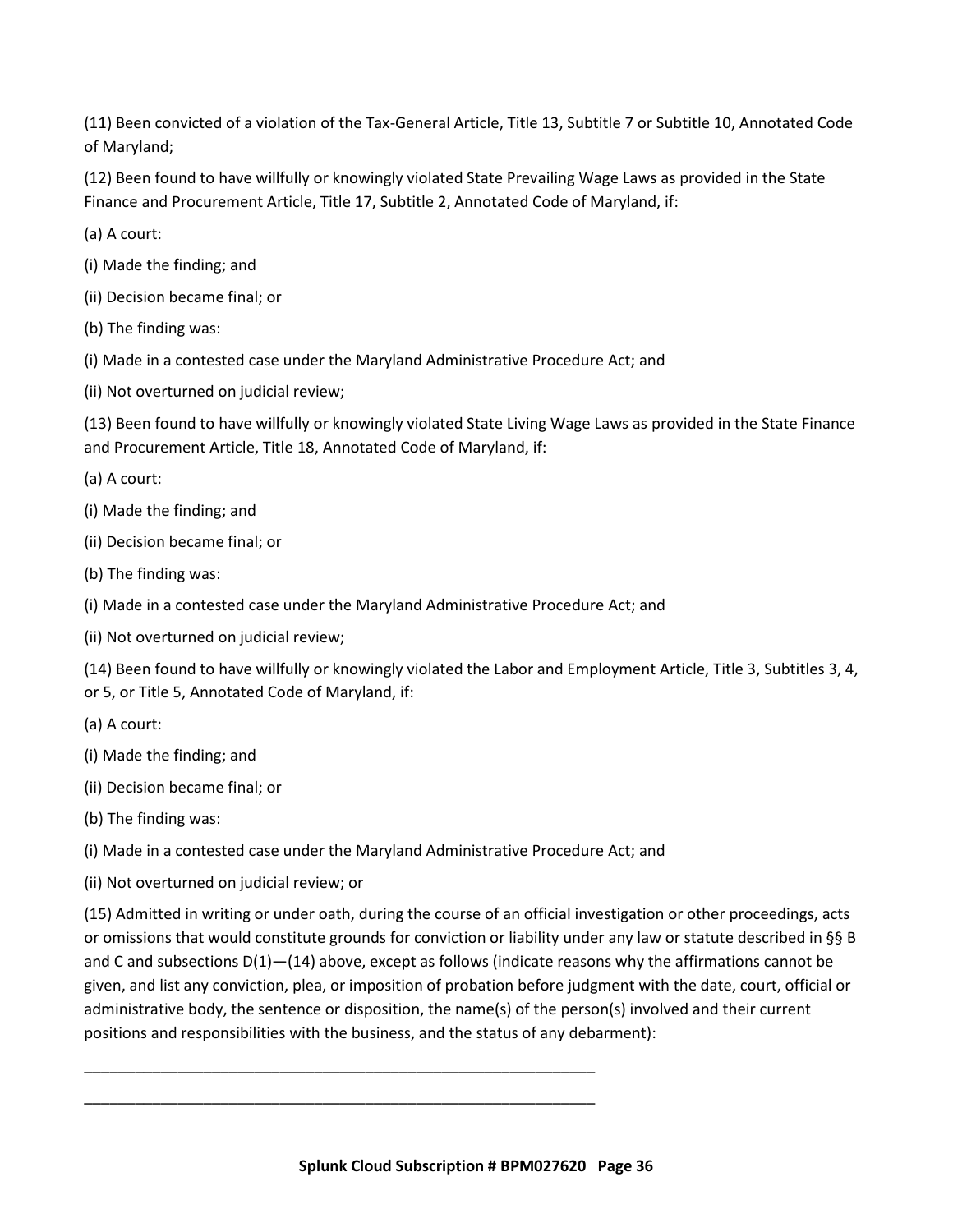# E. AFFIRMATION REGARDING DEBARMENT

## I FURTHER AFFIRM THAT:

Neither I, nor to the best of my knowledge, information, and belief, the above business, or any of its officers, directors, partners, controlling stockholders, or any of its employees directly involved in the business's contracting activities, including obtaining or performing contracts with public bodies, has ever been suspended or debarred (including being issued a limited denial of participation) by any public entity, except as follows (list each debarment or suspension providing the dates of the suspension or debarment, the name of the public entity and the status of the proceedings, the name(s) of the person(s) involved and their current positions and responsibilities with the business, the grounds of the debarment or suspension, and the details of each person's involvement in any activity that formed the grounds of the debarment or suspension).

F. AFFIRMATION REGARDING DEBARMENT OF RELATED ENTITIES

\_\_\_\_\_\_\_\_\_\_\_\_\_\_\_\_\_\_\_\_\_\_\_\_\_\_\_\_\_\_\_\_\_\_\_\_\_\_\_\_\_\_\_\_\_\_\_\_\_\_\_\_\_\_\_\_\_\_\_\_

\_\_\_\_\_\_\_\_\_\_\_\_\_\_\_\_\_\_\_\_\_\_\_\_\_\_\_\_\_\_\_\_\_\_\_\_\_\_\_\_\_\_\_\_\_\_\_\_\_\_\_\_\_\_\_\_\_\_\_\_

\_\_\_\_\_\_\_\_\_\_\_\_\_\_\_\_\_\_\_\_\_\_\_\_\_\_\_\_\_\_\_\_\_\_\_\_\_\_\_\_\_\_\_\_\_\_\_\_\_\_\_\_\_\_\_\_\_\_\_.

\_\_\_\_\_\_\_\_\_\_\_\_\_\_\_\_\_\_\_\_\_\_\_\_\_\_\_\_\_\_\_\_\_\_\_\_\_\_\_\_\_\_\_\_\_\_\_\_\_\_\_\_\_\_\_\_\_\_\_\_

\_\_\_\_\_\_\_\_\_\_\_\_\_\_\_\_\_\_\_\_\_\_\_\_\_\_\_\_\_\_\_\_\_\_\_\_\_\_\_\_\_\_\_\_\_\_\_\_\_\_\_\_\_\_\_\_\_\_\_\_

\_\_\_\_\_\_\_\_\_\_\_\_\_\_\_\_\_\_\_\_\_\_\_\_\_\_\_\_\_\_\_\_\_\_\_\_\_\_\_\_\_\_\_\_\_\_\_\_\_\_\_\_\_\_\_\_\_\_\_.

\_\_\_\_\_\_\_\_\_\_\_\_\_\_\_\_\_\_\_\_\_\_\_\_\_\_\_\_\_\_\_\_\_\_\_\_\_\_\_\_\_\_\_\_\_\_\_\_\_\_\_\_\_\_\_\_\_\_\_.

## I FURTHER AFFIRM THAT:

(1) The business was not established and it does not operate in a manner designed to evade the application of or defeat the purpose of debarment pursuant to Sections 16-101, et seq., of the State Finance and Procurement Article of the Annotated Code of Maryland; and

(2) The business is not a successor, assignee, subsidiary, or affiliate of a suspended or debarred business, except as follows (you must indicate the reasons why the affirmations cannot be given without qualification):

# G. SUBCONTRACT AFFIRMATION

# I FURTHER AFFIRM THAT:

Neither I, nor to the best of my knowledge, information, and belief, the above business, has knowingly entered into a contract with a public body under which a person debarred or suspended under Title 16 of the State Finance and Procurement Article of the Annotated Code of Maryland will provide, directly or indirectly, supplies, services, architectural services, construction related services, leases of real property, or construction.

# H. AFFIRMATION REGARDING COLLUSION

# I FURTHER AFFIRM THAT:

Neither I, nor to the best of my knowledge, information, and belief, the above business has:

(1) Agreed, conspired, connived, or colluded to produce a deceptive show of competition in the compilation of the accompanying Bid/Proposal that is being submitted;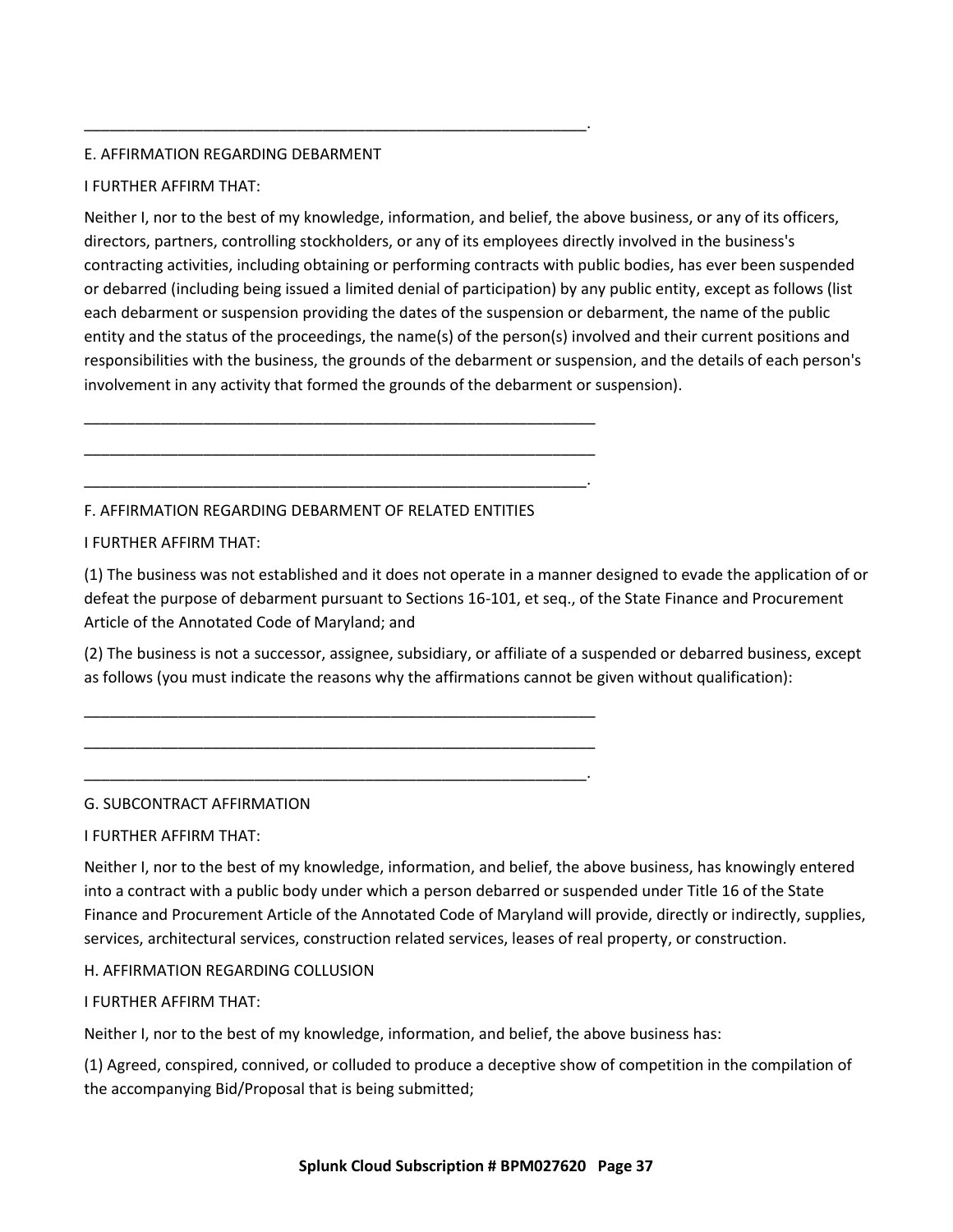(2) In any manner, directly or indirectly, entered into any agreement of any kind to fix the Bid/Proposal price of the Bidder/Offeror or of any competitor, or otherwise taken any action in restraint of free competitive bidding in connection with the contract for which the accompanying Bid/Proposal is submitted.

#### I. CERTIFICATION OF TAX PAYMENT

#### I FURTHER AFFIRM THAT:

Except as validly contested, the business has paid, or has arranged for payment of, all taxes due the State of Maryland and has filed all required returns and reports with the Comptroller of the Treasury, the State Department of Assessments and Taxation, and the Department of Labor, Licensing, and Regulation, as applicable, and will have paid all withholding taxes due the State of Maryland prior to final settlement.

#### J. CONTINGENT FEES

## I FURTHER AFFIRM THAT:

The business has not employed or retained any person, partnership, corporation, or other entity, other than a bona fide employee, bona fide agent, bona fide salesperson, or commercial selling agency working for the business, to solicit or secure the Contract, and that the business has not paid or agreed to pay any person, partnership, corporation, or other entity, other than a bona fide employee, bona fide agent, bona fide salesperson, or commercial selling agency, any fee or any other consideration contingent on the making of the Contract.

#### K. CERTIFICATION REGARDING INVESTMENTS IN IRAN

(1) The undersigned certifies that, in accordance with State Finance and Procurement Article, §17-705, Annotated Code of Maryland:

(a) It is not identified on the list created by the Board of Public Works as a person engaging in investment activities in Iran as described in State Finance and Procurement Article, §17-702, Annotated Code of Maryland; and

(b) It is not engaging in investment activities in Iran as described in State Finance and Procurement Article, §17- 702, Annotated Code of Maryland.

2. The undersigned is unable to make the above certification regarding its investment activities in Iran due to the following activities:

L. CONFLICT MINERALS ORIGINATED IN THE DEMOCRATIC REPUBLIC OF CONGO (FOR SUPPLIES AND SERVICES CONTRACTS)

# I FURTHER AFFIRM THAT:

The business has complied with the provisions of State Finance and Procurement Article, §14-413, Annotated Code of Maryland governing proper disclosure of certain information regarding conflict minerals originating in the Democratic Republic of Congo or its neighboring countries as required by federal law.

#### **Splunk Cloud Subscription # BPM027620 Page 38**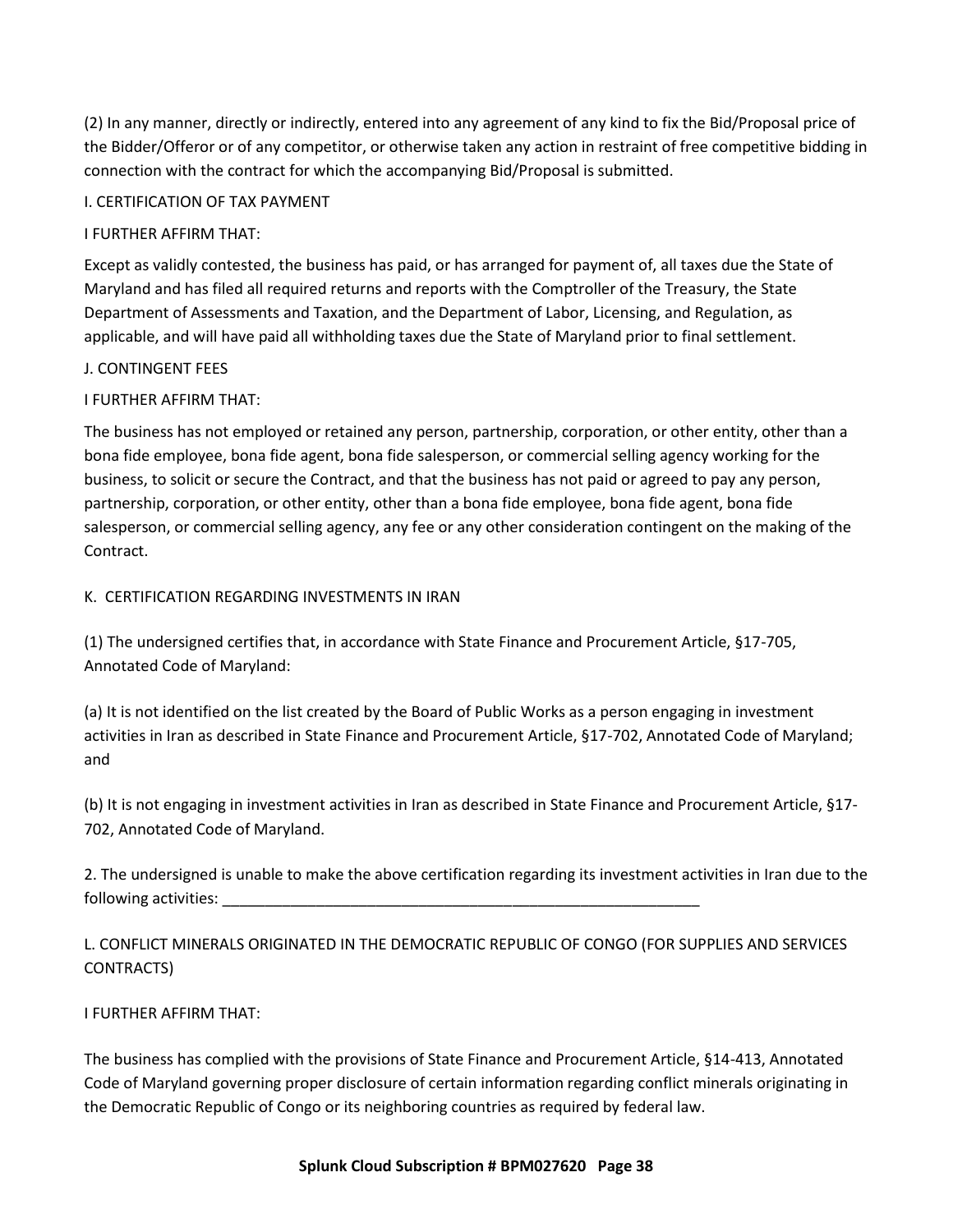#### M. I FURTHER AFFIRM THAT:

Any claims of environmental attributes made relating to a product or service included in the Bid or Proposal are consistent with the Federal Trade Commission's Guides for the Use of Environmental Marketing Claims as provided in 16 CFR §260, that apply to claims about the environmental attributes of a product, package, or service in connection with the marketing, offering for sale, or sale of such item or service.

#### N. ACKNOWLEDGEMENT

I ACKNOWLEDGE THAT this Affidavit is to be furnished to the Procurement Officer and may be distributed to units of: (1) the State of Maryland; (2) counties or other subdivisions of the State of Maryland; (3) other states; and (4) the federal government. I further acknowledge that this Affidavit is subject to applicable laws of the United States and the State of Maryland, both criminal and civil, and that nothing in this Affidavit or any contract resulting from the submission of this Bid/Proposal shall be construed to supersede, amend, modify or waive, on behalf of the State of Maryland, or any unit of the State of Maryland having jurisdiction, the exercise of any statutory right or remedy conferred by the Constitution and the laws of Maryland with respect to any misrepresentation made or any violation of the obligations, terms and covenants undertaken by the above business with respect to (1) this Affidavit, (2) the contract, and (3) other Affidavits comprising part of the contract.

I DO SOLEMNLY DECLARE AND AFFIRM UNDER THE PENALTIES OF PERJURY THAT THE CONTENTS OF THIS AFFIDAVIT ARE TRUE AND CORRECT TO THE BEST OF MY KNOWLEDGE, INFORMATION, AND BELIEF.

Date: \_\_\_\_\_\_\_\_\_\_\_\_\_\_\_\_\_\_\_\_\_\_\_ By: The same of Authorized Representative and Affiant) and  $\mathsf{S}$  (print name of Authorized Representative and Affiant) (signature of Authorized Representative and Affiant)

**SUBMIT THIS AFFIDAVIT WITH BID**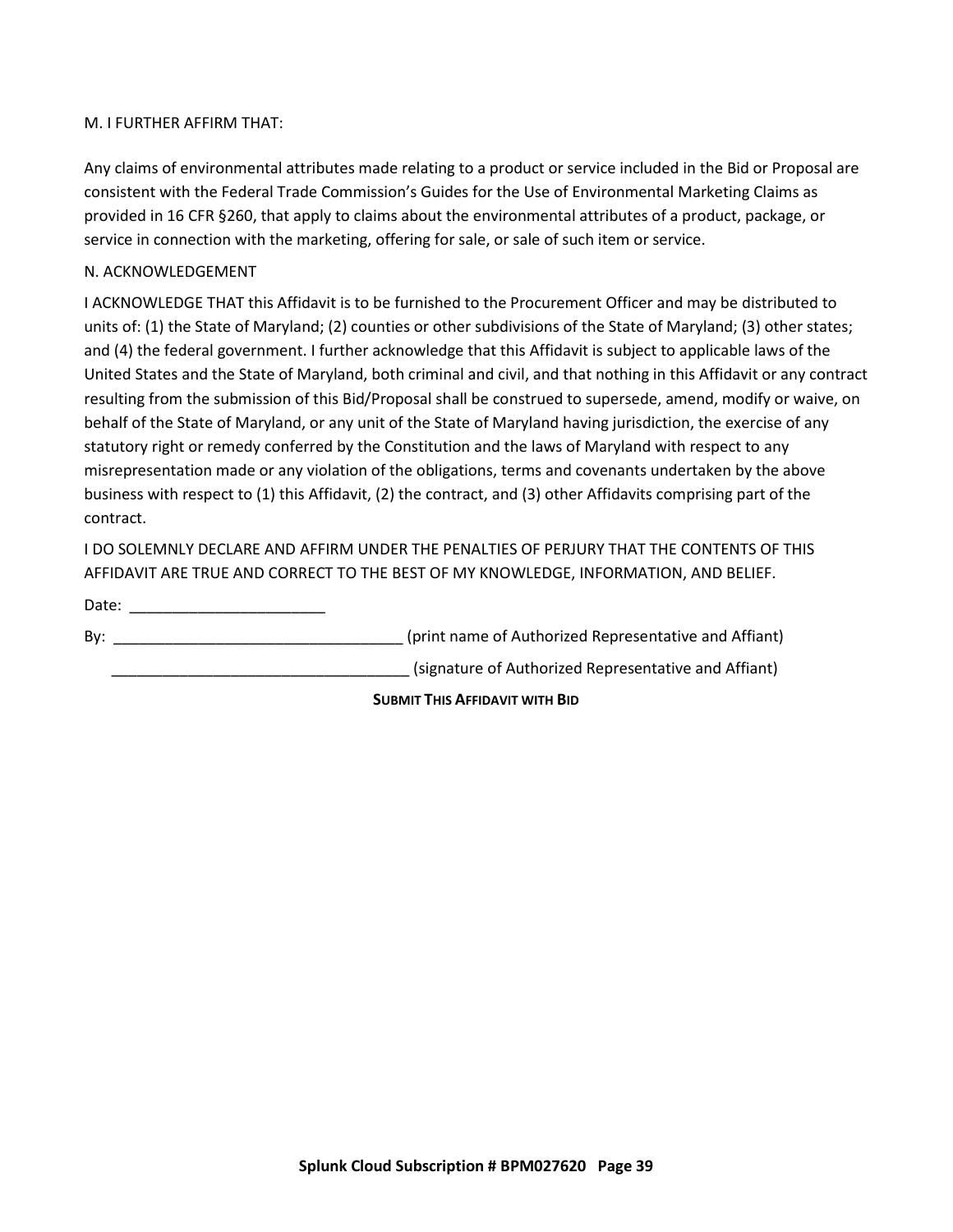#### **ATTACHMENT C – CONTRACT AFFIDAVIT**

#### <span id="page-39-0"></span>A. AUTHORITY

I hereby affirm that I, \_\_\_\_\_\_\_\_\_\_\_\_\_\_\_\_\_\_(name of affiant) am the \_\_\_\_\_\_\_\_\_\_\_\_\_\_\_(title) and duly authorized representative of \_\_\_\_\_\_\_\_\_\_\_\_\_(name of business entity) and that I possess the legal authority to make this affidavit on behalf of the business for which I am acting.

B. CERTIFICATION OF REGISTRATION OR QUALIFICATION WITH THE STATE DEPARTMENT OF ASSESSMENTS AND TAXATION

I FURTHER AFFIRM THAT:

The business named above is a (check applicable box):

- (1) Corporation  $\Box$  domestic or  $\Box$  foreign;
- (2) Limited Liability Company  $-\Box$  domestic or  $\Box$  foreign;
- (3) Partnership  $\Box$  domestic or  $\Box$  foreign;
- (4) Statutory Trust  $\Box$  domestic or  $\Box$  foreign;
- (5) □ Sole Proprietorship.

and is registered or qualified as required under Maryland Law. I further affirm that the above business is in good standing both in Maryland and (IF APPLICABLE) in the jurisdiction where it is presently organized, and has filed all of its annual reports, together with filing fees, with the Maryland State Department of Assessments and Taxation. The name and address of its resident agent (IF APPLICABLE) filed with the State Department of Assessments and Taxation is:

| Name and Department ID |          |
|------------------------|----------|
| Number:                | Address: |

and that if it does business under a trade name, it has filed a certificate with the State Department of Assessments and Taxation that correctly identifies that true name and address of the principal or owner as:

| Name and Department ID |          |
|------------------------|----------|
| Number:                | Address: |
|                        |          |

C. FINANCIAL DISCLOSURE AFFIRMATION

I FURTHER AFFIRM THAT: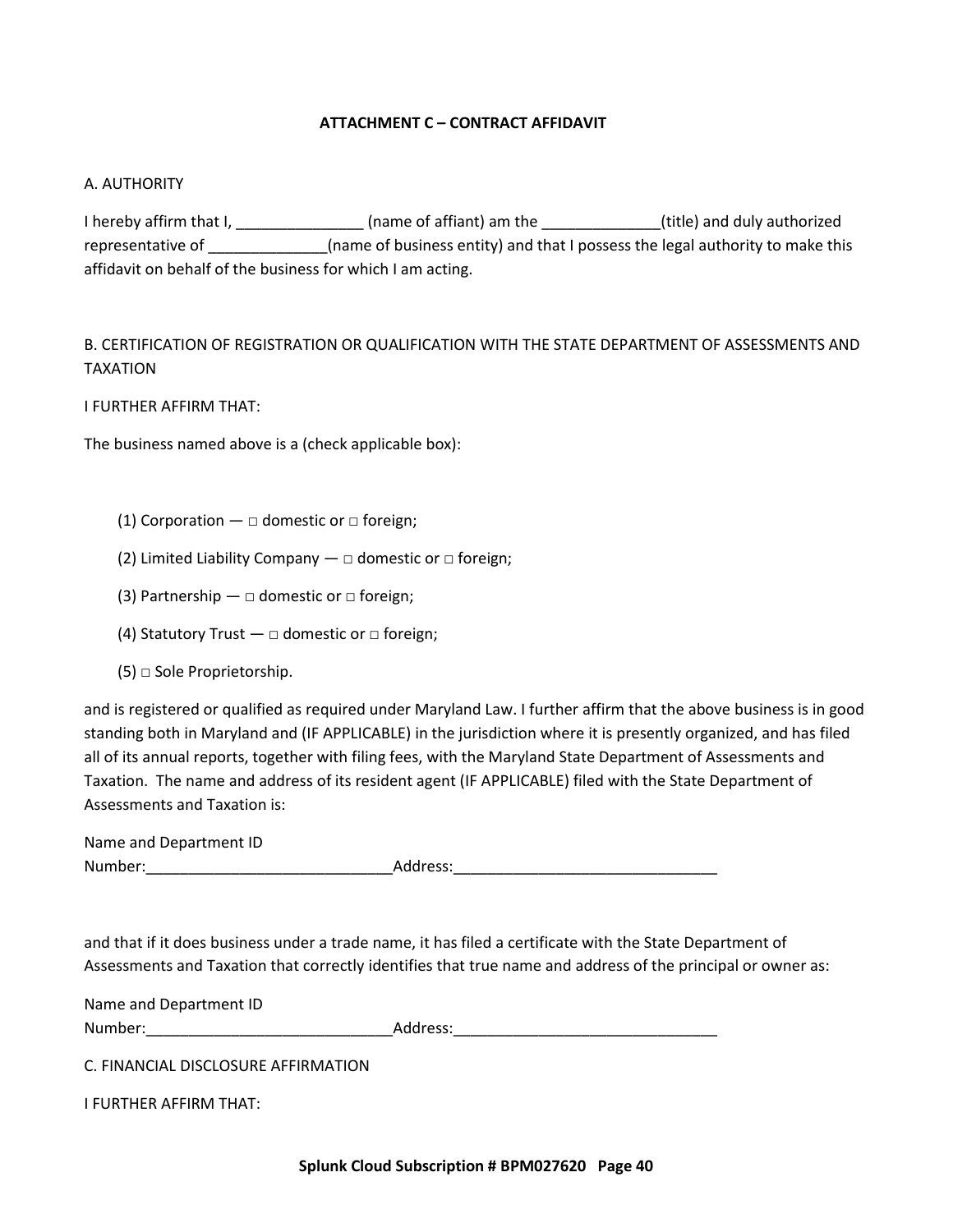I am aware of, and the above business will comply with, the provisions of State Finance and Procurement Article, §13221, Annotated Code of Maryland, which require that every business that enters into contracts, leases, or other agreements with the State of Maryland or its agencies during a calendar year under which the business is to receive in the aggregate \$100,000 or more shall, within 30 days of the time when the aggregate value of the contracts, leases, or other agreements reaches \$100,000, file with the Secretary of State of Maryland certain specified information to include disclosure of beneficial ownership of the business.

## D. POLITICAL CONTRIBUTION DISCLOSURE AFFIRMATION

#### I FURTHER AFFIRM THAT:

I am aware of, and the above business will comply with, Election Law Article, Title 14, Annotated Code of Maryland, which requires that every person that enters into a contract for a procurement with the State, a county, or a municipal corporation, or other political subdivision of the State, during a calendar year in which the person receives a contract with a governmental entity in the amount of \$200,000 or more, shall file with the State Board of Elections statements disclosing: (a) any contributions made during the reporting period to a candidate for elective office in any primary or general election; and (b) the name of each candidate to whom one or more contributions in a cumulative amount of \$500 or more were made during the reporting period. The statement shall be filed with the State Board of Elections: (a) before execution of a contract by the State, a county, a municipal corporation, or other political subdivision of the State, and shall cover the 24 months prior to when a contract was awarded; and (b) if the contribution is made after the execution of a contract, then twice a year, throughout the contract term, on: (i) February 5, to cover the six (6) month period ending January 31; and (ii) August 5, to cover the six (6) month period ending July 31.

#### E. DRUG AND ALCOHOL-FREE WORKPLACE

(Applicable to all contracts unless the contract is for a law enforcement agency and the agency head or the agency head's designee has determined that application of COMAR 21.11.08 and this certification would be inappropriate in connection with the law enforcement agency's undercover operations.)

#### I CERTIFY THAT:

(1) Terms defined in COMAR 21.11.08 shall have the same meanings when used in this certification.

(2) By submission of its Bid/Proposal, the business, if other than an individual, certifies and agrees that, with respect to its employees to be employed under a contract resulting from this solicitation, the business shall:

(a) Maintain a workplace free of drug and alcohol abuse during the term of the contract;

(b) Publish a statement notifying its employees that the unlawful manufacture, distribution, dispensing, possession, or use of drugs, and the abuse of drugs or alcohol is prohibited in the business' workplace and specifying the actions that will be taken against employees for violation of these prohibitions;

(c) Prohibit its employees from working under the influence of drugs or alcohol;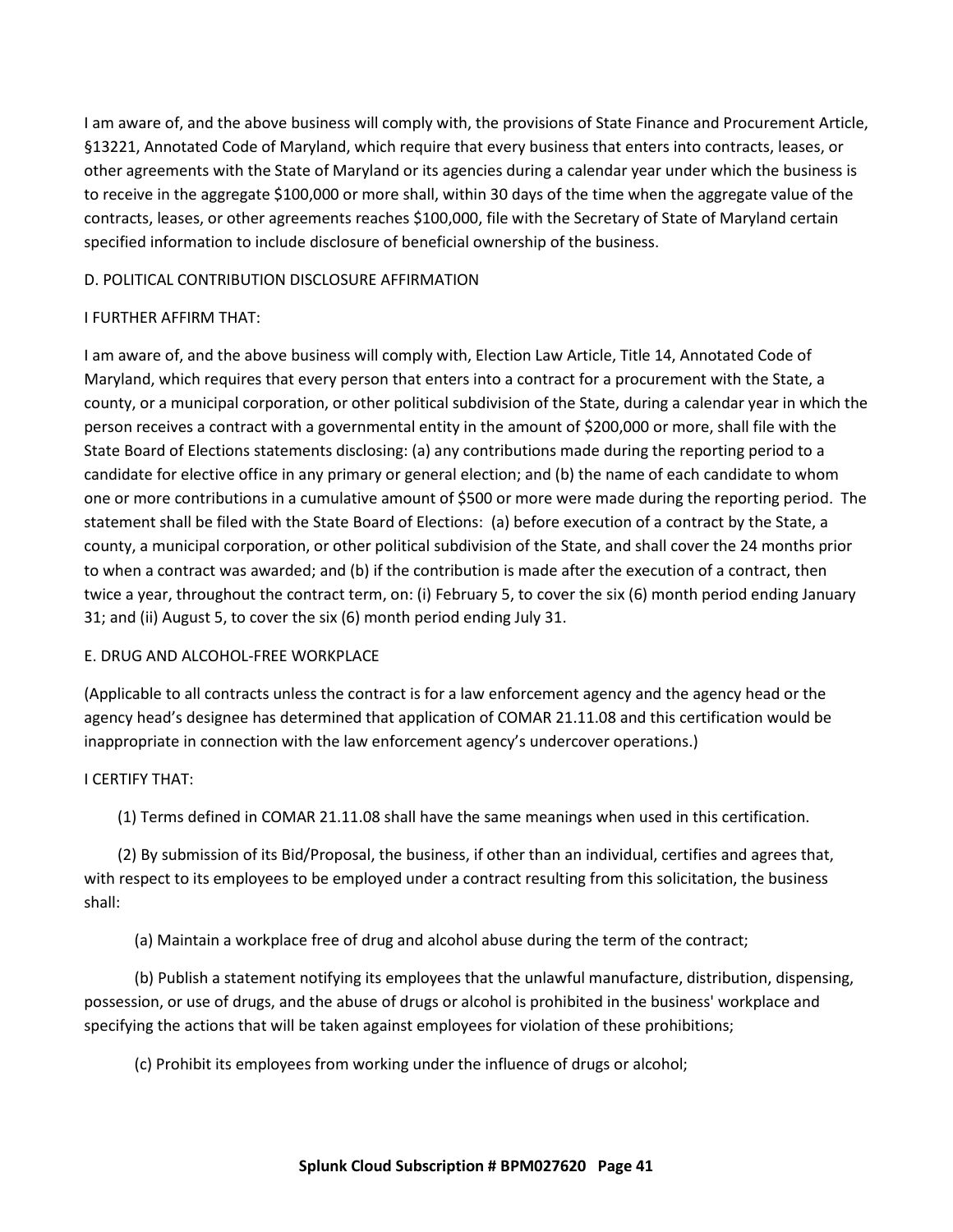(d) Not hire or assign to work on the contract anyone who the business knows, or in the exercise of due diligence should know, currently abuses drugs or alcohol and is not actively engaged in a bona fide drug or alcohol abuse assistance or rehabilitation program;

(e) Promptly inform the appropriate law enforcement agency of every drug-related crime that occurs in its workplace if the business has observed the violation or otherwise has reliable information that a violation has occurred;

(f) Establish drug and alcohol abuse awareness programs to inform its employees about:

- (i) The dangers of drug and alcohol abuse in the workplace;
- (ii) The business's policy of maintaining a drug and alcohol-free workplace;
- (iii) Any available drug and alcohol counseling, rehabilitation, and employee assistance programs; and
- (iv) The penalties that may be imposed upon employees who abuse drugs and alcohol in the workplace;

(g) Provide all employees engaged in the performance of the contract with a copy of the statement required by §E(2)(b), above;

(h) Notify its employees in the statement required by  $\S E(2)$ (b), above, that as a condition of continued employment on the contract, the employee shall:

- (i) Abide by the terms of the statement; and
- (ii) Notify the employer of any criminal drug or alcohol abuse conviction for an offense occurring
- (iii) in the workplace not later than 5 days after a conviction;

(i) Notify the procurement officer within 10 days after receiving notice under §E(2)(h)(ii), above, or otherwise receiving actual notice of a conviction;

(j) Within 30 days after receiving notice under §E(2)(h)(ii), above, or otherwise receiving actual notice of a conviction, impose either of the following sanctions or remedial measures on any employee who is convicted of a drug or alcohol abuse offense occurring in the workplace:

- (i) Take appropriate personnel action against an employee, up to and including termination; or
- (ii) Require an employee to satisfactorily participate in a bona fide drug or alcohol abuse assistance or rehabilitation program; and

(k) Make a good faith effort to maintain a drug and alcohol-free workplace through implementation of  $$E(2)(a)$ -(j), above.

(3) If the business is an individual, the individual shall certify and agree as set forth in §E(4), below, that the individual shall not engage in the unlawful manufacture, distribution, dispensing, possession, or use of drugs or the abuse of drugs or alcohol in the performance of the contract.

(4) I acknowledge and agree that: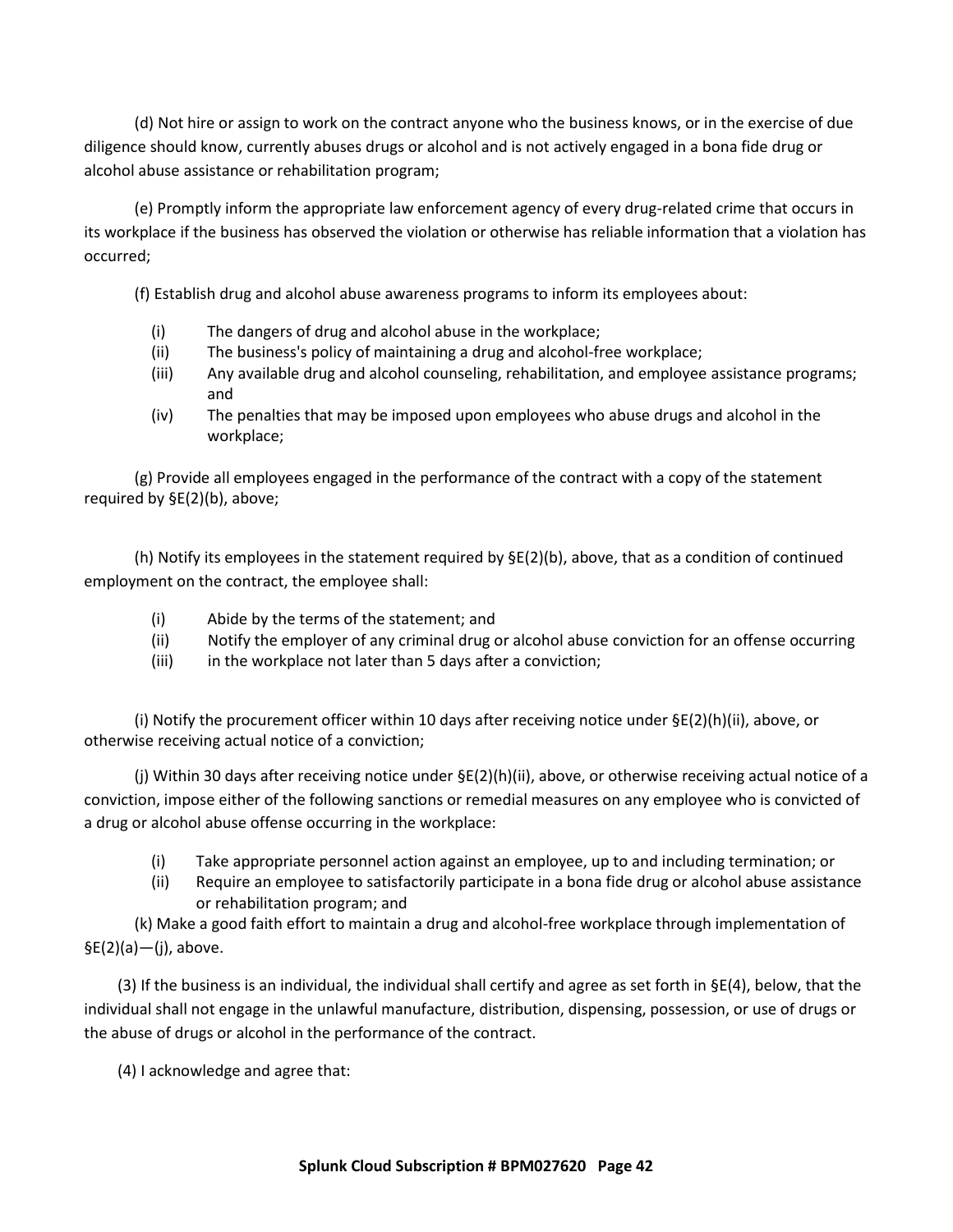(a) The award of the contract is conditional upon compliance with COMAR 21.11.08 and this certification;

(b) The violation of the provisions of COMAR 21.11.08 or this certification shall be cause to suspend payments under or terminate the contract for default under COMAR 21.07.01.11 or 21.07.03.15, as applicable; and

(c) The violation of the provisions of COMAR 21.11.08 or this certification in connection with the contract may, in the exercise of the discretion of the Board of Public Works, result in suspension and debarment of the business under COMAR 21.08.03.

F. CERTAIN AFFIRMATIONS VALID

I FURTHER AFFIRM THAT:

To the best of my knowledge, information, and belief, each of the affirmations, certifications, or acknowledgements contained in that certain Bid/Proposal Affidavit dated \_\_\_\_\_\_\_\_\_ , 202\_\_\_\_ , and executed by me for the purpose of obtaining the contract to which this Exhibit is attached remains true and correct in all respects as if made as of the date of this Contract Affidavit and as if fully set forth herein.

I DO SOLEMNLY DECLARE AND AFFIRM UNDER THE PENALTIES OF PERJURY THAT THE CONTENTS OF THIS AFFIDAVIT ARE TRUE AND CORRECT TO THE BEST OF MY KNOWLEDGE, INFORMATION, AND BELIEF.

Date: \_\_\_\_\_\_\_\_\_\_\_\_\_\_ By: \_\_\_\_\_\_\_\_\_\_\_\_\_\_\_\_\_\_\_\_\_\_\_\_\_\_\_\_\_\_\_\_\_\_ (printed name of Authorized Representative and Affiant) \_\_\_\_\_\_\_\_\_\_\_\_\_\_\_\_\_\_\_\_\_\_\_\_\_\_\_\_\_\_\_\_\_ (signature of Authorized Representative and Affiant)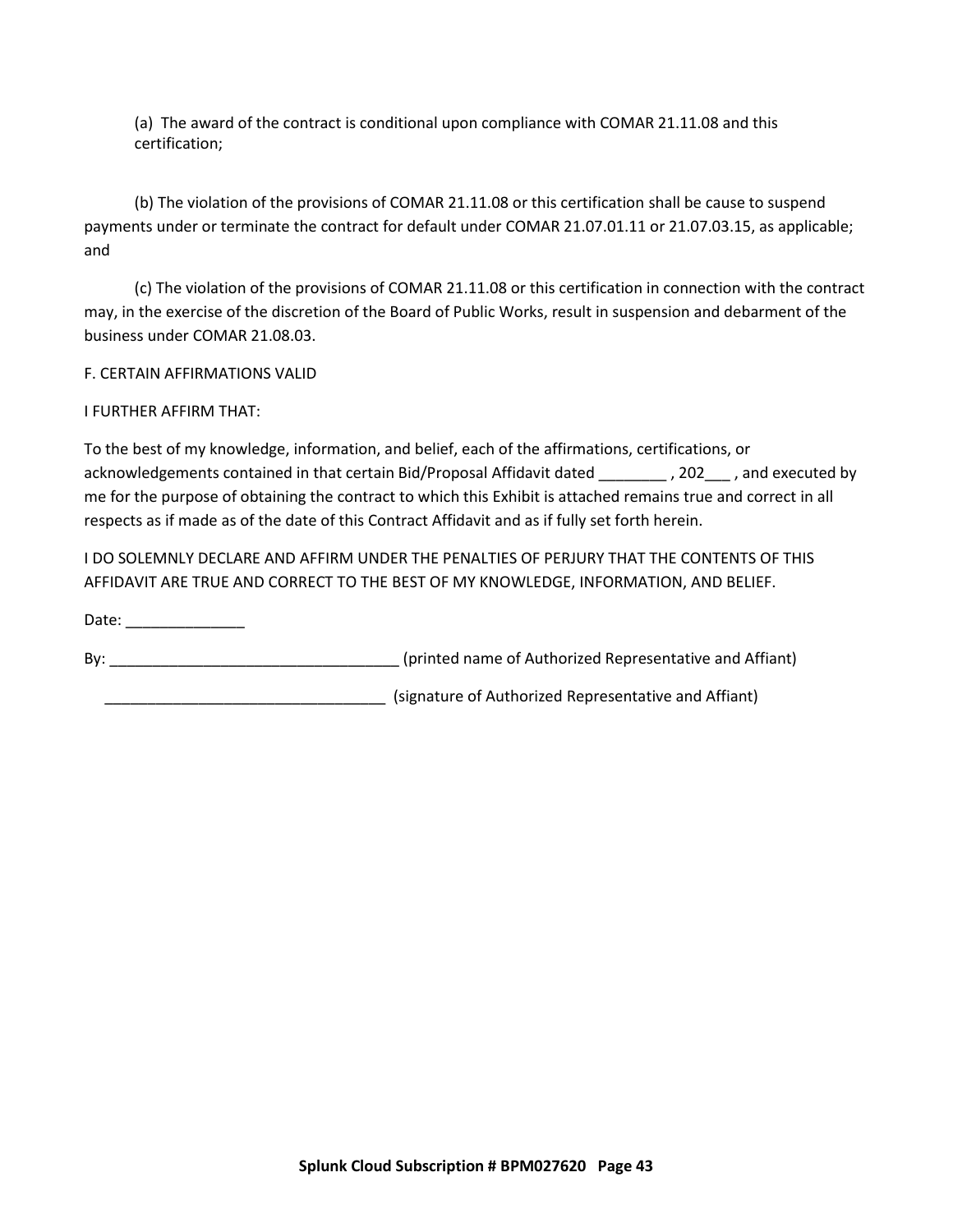## **ATTACHMENT D – BID PRICING INSTRUCTIONS**

In order to assist Bidders in the preparation of their Bid and to comply with the requirements of this solicitation, Bid Pricing Instructions and a Bid Form have been prepared. Bidders shall submit their Bid on the Bid Form in accordance with the instructions on the Bid Form and as specified herein. Do not alter the Bid Form or the Bid Form may be rejected. **The Bid Form is to be signed and dated, where requested, by an individual who is authorized to bind the Bidder to the prices entered on the Bid Form.** 

The Bid Form is used to calculate the Bidder's TOTAL BID PRICE. Follow these instructions carefully when completing your Bid Form:

- A) All Unit and Extended Prices must be clearly entered in dollars and cents, e.g., \$24.15. Make your decimal points clear and distinct.
- B) All Unit Prices must be the actual price per unit the State will pay for the specific item or service identified in this IFB and may not be contingent on any other factor or condition in any manner.
- C) All calculations shall be rounded to the nearest cent, i.e., .344 shall be .34 and .345 shall be .35.
- D) Any goods or services required through this IFB and proposed by the vendor at **No Cost to the State** must be clearly entered in the Unit Price, if appropriate, and Extended Price with **\$0.00**.
- E) Every blank in every Bid Form shall be filled in. Any blanks may result in the Bid being regarded as nonresponsive and thus rejected. Any changes or corrections made to the Bid Form by the Bidder prior to submission shall be initialed and dated.
- F) Except as instructed on the Bid Form, nothing shall be entered on or attached to the Bid Form that alters or proposes conditions or contingencies on the prices. Alterations and/or conditions usually render the Bid non-responsive, which means it will be rejected.
- G) It is imperative that the prices included on the Bid Form have been entered correctly and calculated accurately by the Bidder and that the respective total prices agree with the entries on the Bid Form. Any incorrect entries or inaccurate calculations by the Bidder will be treated as provided in COMAR 21.05.03.03E and 21.05.02.12 and may cause the Bid to be rejected.
- H) If option years are included, Bidders must submit pricing for each option year. Any option to renew will be exercised at the sole discretion of the State and will comply with all terms and conditions in force at the time the option is exercised. If exercised, the option period shall be for a period identified in the IFB at the prices entered in the Bid Form.
- I) All Bid prices entered below are to be fully loaded prices that include all costs/expenses associated with the provision of services as required by the IFB. The Bid price shall include, but is not limited to, all: labor, profit/overhead, general operating, administrative, and all other expenses and costs necessary to perform the work set forth in the solicitation. No other amounts will be paid to the Contractor. If labor rates are requested, those amounts shall be fully-loaded rates; no overtime amounts will be paid.
- J) Unless indicated elsewhere in the IFB, sample amounts used for calculations on the Bid Form are typically estimates for bidding purposes only. The Department does not guarantee a minimum or maximum number of units or usage in the performance of this Contract.
- K) Failure to adhere to any of these instructions may result in the Bid being determined non-responsive and rejected by the Department.

The Bid shall contain all price information in the format specified on these pages. Complete the Bid Form only as provided in the Bid Pricing Instructions. Do not amend, alter or leave blank any items on the Bid Form. If option years are included, Bidders must submit Bids for each option year. Failure to adhere to any of these instructions may result in the Bid being determined non-responsive and rejected by the Department.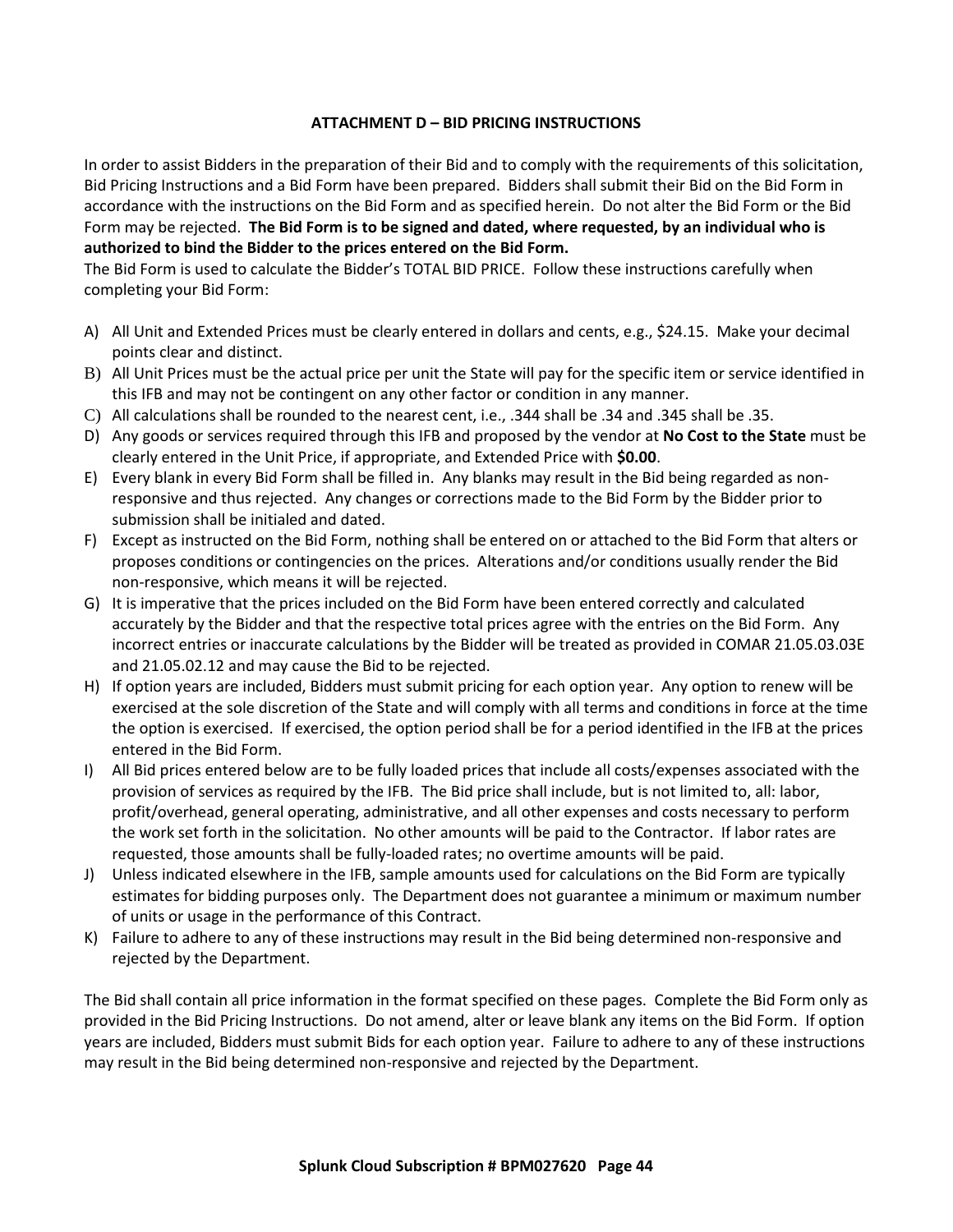#### **ATTACHMENT D – BID PRICE FORM Splunk Cloud Subscription IFB IFB # BPM027620**

<span id="page-44-0"></span>

| Quantity     | <b>ITEM#</b>                | <b>PRODUCT / SERVICE DESCRIPTION</b>                                                                                                                                                                                                                                                                               | <b>DURATION</b>    | <b>PRICE</b> |
|--------------|-----------------------------|--------------------------------------------------------------------------------------------------------------------------------------------------------------------------------------------------------------------------------------------------------------------------------------------------------------------|--------------------|--------------|
| $\mathbf{1}$ | SE-S-CLD-GOV-<br>FED-ST     | Splunk Cloud Subscription with<br>$\bullet$<br>attested FedRAMP Moderate<br>impact level controls, Encryption<br>at Rest, and Standard Success Plan<br>50 GB/day<br>(Starts on delivery and ends 365<br>Days from start date)<br>Provisioned in FedRamp<br>$\bullet$<br>Environment includes 4500 GB of<br>storage | 12 Months          | \$           |
| $\mathbf{1}$ | ES-S-CLD-ST                 | <b>Splunk Enterprise Security</b><br>$\bullet$<br>Subscription with Standard<br>Success Plan 50 GB/day (Starts on<br>delivery and ends 365 Days from<br>start date)                                                                                                                                                | 12 Months          | \$           |
| 28           | SE-S-ARC-FED-<br><b>ENC</b> | Splunk Cloud Subscription with<br>$\bullet$<br>attested FedRAMP Moderate<br>impact level controls, Encryption<br>at Rest - Dynamic Data Archive -<br>500 GB Increments<br>(Starts on delivery and ends 365<br>Days from start date)                                                                                | 12 Months          | \$           |
| 20           | <b>PS-DAY-R</b>             | Splunk Professional Services Daily<br>$\bullet$<br>Rate (Remote)<br>Note: Refer to Section 2 of this IFB<br>for scope of professional services                                                                                                                                                                     | 20 days            | \$           |
|              |                             |                                                                                                                                                                                                                                                                                                                    | <b>Total Price</b> | \$           |

#### \*BASIS FOR AWARD

Submitted By: \_\_\_\_\_\_\_\_\_\_\_\_\_\_\_\_\_\_\_\_\_\_\_\_\_\_\_\_\_\_\_\_\_\_\_\_\_\_\_\_\_\_\_\_\_\_\_\_\_\_\_\_\_\_\_\_\_\_\_ Authorized Signature: \_\_\_\_\_\_\_\_\_\_\_\_\_\_\_\_\_\_\_\_\_\_\_\_\_\_\_\_\_\_\_\_\_\_\_\_ Date: \_\_\_\_\_\_\_\_\_\_\_\_\_\_\_\_\_\_\_\_\_\_\_\_ Printed Name and Title: **We are all that the set of the set of the set of the set of the set of the set of the set of the set of the set of the set of the set of the set of the set of the set of the set of the set of the s** Bidder Name: \_\_\_\_\_\_\_\_\_\_\_\_\_\_\_\_\_\_\_\_\_\_\_\_\_\_\_\_\_\_\_\_\_\_\_\_\_\_\_\_\_\_\_\_\_\_\_\_\_\_\_\_\_\_\_\_\_\_\_\_\_\_\_\_\_\_\_\_\_\_\_\_\_ Bidder Address: \_\_\_\_\_\_\_\_\_\_\_\_\_\_\_\_\_\_\_\_\_\_\_\_\_\_\_\_\_\_\_\_\_\_\_\_\_\_\_\_\_\_\_\_\_\_\_\_\_\_\_\_\_\_\_\_\_\_\_\_\_\_\_\_\_\_\_\_\_\_\_ FEIN: \_\_\_\_\_\_\_\_\_\_\_\_\_\_\_\_\_\_\_\_\_\_\_\_\_\_\_\_\_\_\_\_\_\_\_\_ eMMA # \_\_\_\_\_\_\_\_\_\_\_\_\_\_\_\_\_\_\_\_\_\_\_\_\_\_\_\_\_\_\_\_\_\_\_

**Splunk Cloud Subscription # BPM027620 Page 45**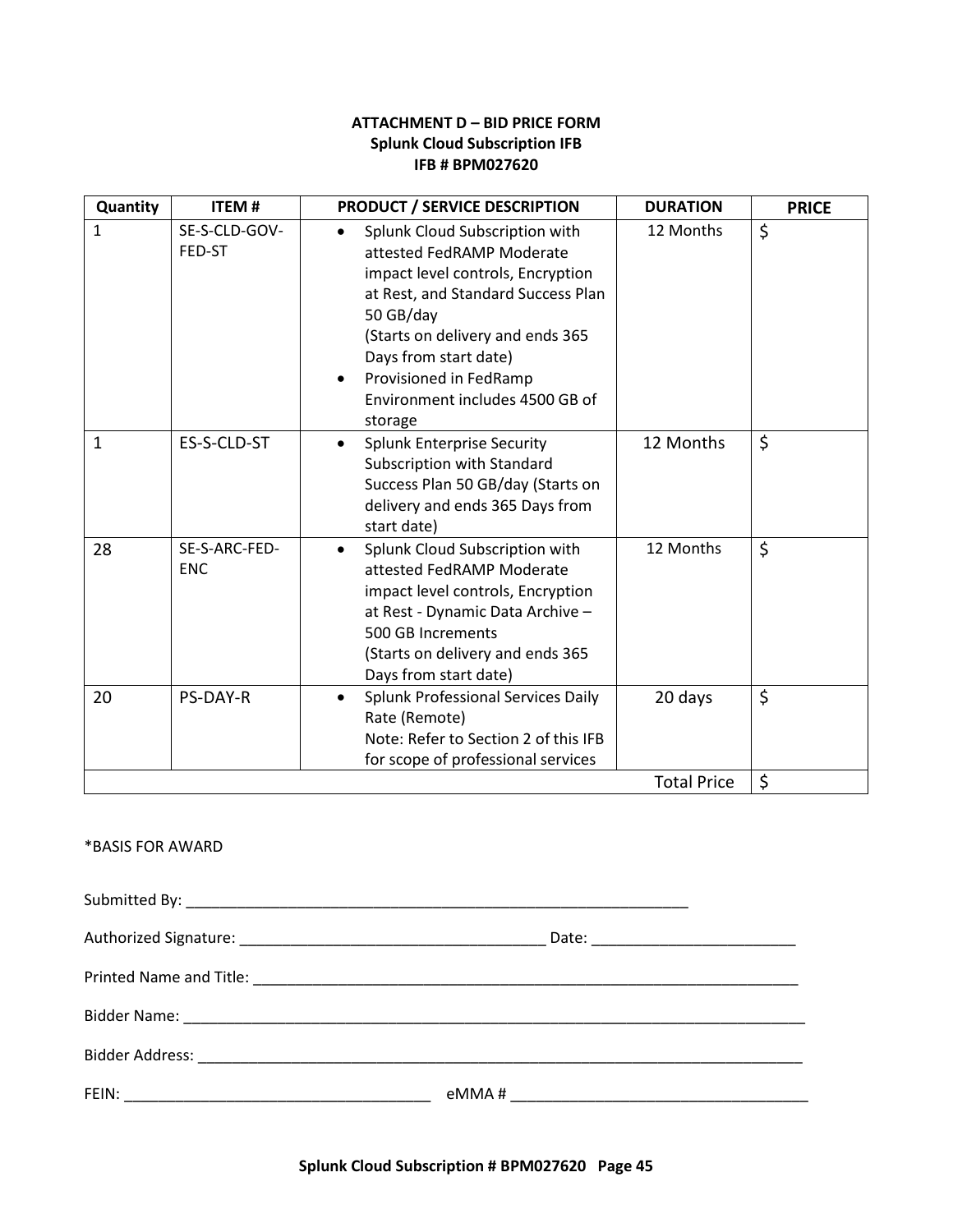| Bidder Contact Information: Telephone: () -- |  | Fax: (          ) |  |
|----------------------------------------------|--|-------------------|--|
| E-mail:                                      |  |                   |  |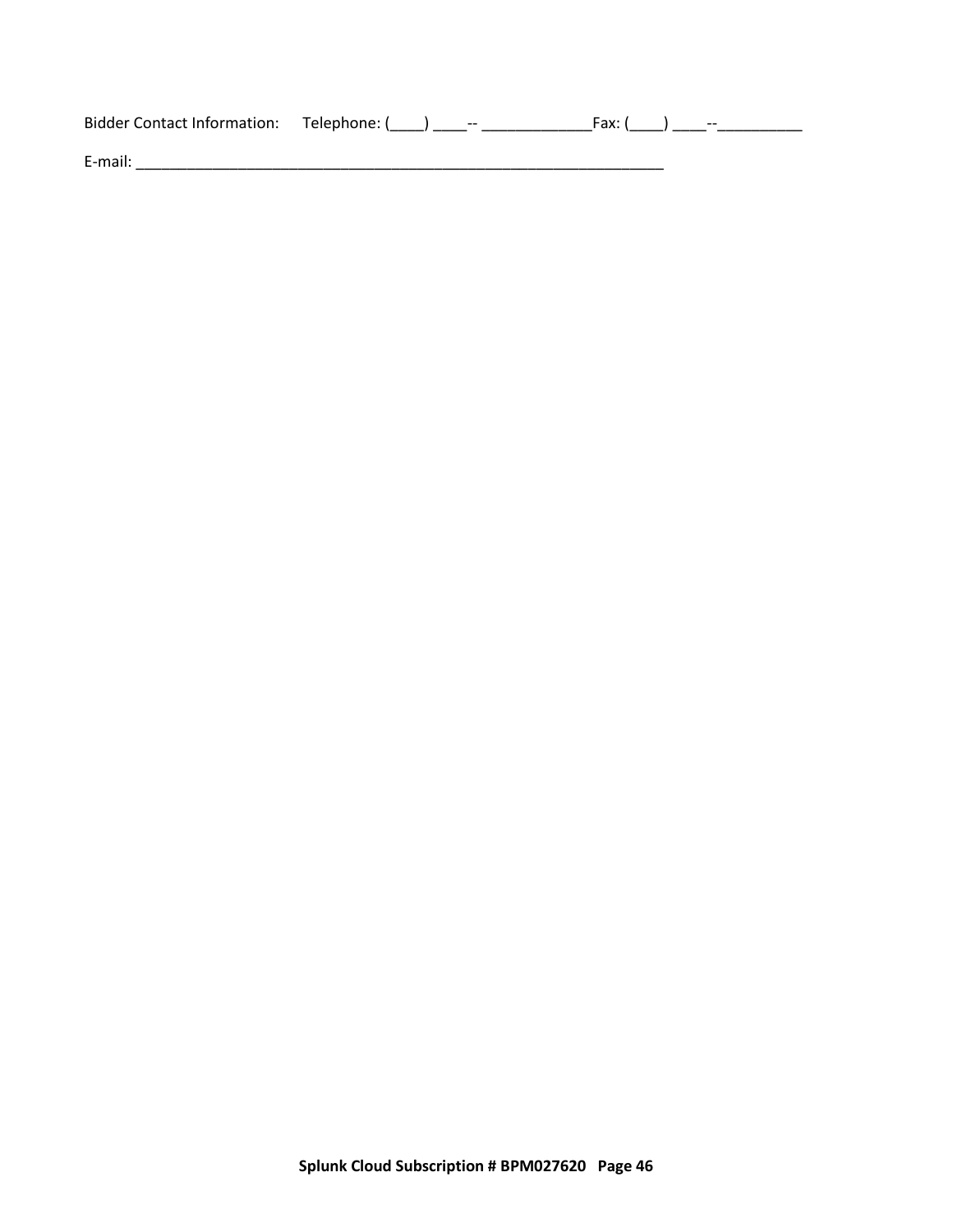#### **ATTACHMENT E – FEDERAL FUNDS ATTACHMENT**

[Reference, among other provisions, 45 C.F.R. § 75.335]

<span id="page-46-0"></span>In addition to other provisions required by the IFB and Contract related to the federal funds that may be included in any Contract to be awarded as a result of this IFB, the following provisions are applicable:

A. Contracts for more than the simplified acquisition threshold currently set at \$150,000, which is the inflation adjusted amount determined by the Civilian Agency Acquisition Council and the Defense Acquisition Regulations Council (Councils) as authorized by 41 U.S.C. 1908, must address administrative, contractual, or legal remedies in instances where contractors violate or breach contract terms, and provide for such sanctions and penalties as appropriate.

B. All contracts in excess of \$10,000 must address termination for cause and for convenience by the non-Federal entity including how it will be affected and the basis for settlement.

C. Debarment and Suspension (Executive Orders 12549 and 12689) (see 2 CFR 180.220 and 45 CFR 75.212) A party listed on the government-wide exclusions in the System for Award Management (SAM), in accordance with the OMB guidelines at 2 CFR part 180 that implement Executive Orders 12549 (3 CFR part 1986 Comp., p. 189) and 12689 (3 CFR part 1989 Comp., p. 235), "Debarment and Suspension" is not eligible for award under this RFP. SAM Exclusions contains the names of parties debarred, suspended, or otherwise excluded by agencies, as well as parties declared ineligible under statutory or regulatory authority other than Executive Order 12549. Any Contractor awarded a Contract as a result of this RFP is responsible for ensuring that any party with which it subcontracts is not debarred or suspended and is in full compliance with the executive orders and federal regulations cited in this paragraph.

D. Byrd Anti-Lobbying Amendment (31 U.S.C. 1352)—Contractors that apply or bid for an award exceeding \$100,000 must file the required attached certification. Each tier (including the Contractor and any subcontractor(s)) certifies to the tier above that it will not and has not used federal appropriated funds to pay any person or organization for influencing or attempting to influence an officer or employee of any agency, a member of Congress, officer or employee of Congress, or an employee of a member of Congress in connection with obtaining any federal contract, grant or any other award covered by 31 U.S.C. 1352. Each tier must also disclose any lobbying with non-federal funds that takes place in connection with obtaining any Federal award. Such disclosures are forwarded from tier to tier up to the non-federal awardee (which, in this case, is the State of Maryland).

1. *Form and rule*: All prospective and present contractors and subcontractors (this includes all levels of funding) who receive more than \$100,000 in federal funds must submit the attached form "Certification Against Lobbying." It assures, generally, that contractors and subcontractors receiving federal funds will not lobby federal entities with federal funds, and that, as is required, they will disclose other lobbying on form SF-111.

2. *Form and instructions*: "Form LLL, Disclosure of Lobbying Activities" must be submitted by those receiving more than \$100,000 in federal funds, to disclose any lobbying of federal entities (a) with profits from federal contracts or (b) funded with nonfederal funds.

E. Section 504 of the Rehabilitation Act of 1973. Any Contractor awarded a Contract as a result of this RFP certifies that it will comply with Section 504 of the Rehabilitation Act of 1973, as amended (29 U.S.C. § 791 *et seq.*), and all regulations promulgated thereunder. Section 504 prohibits discrimination on the basis of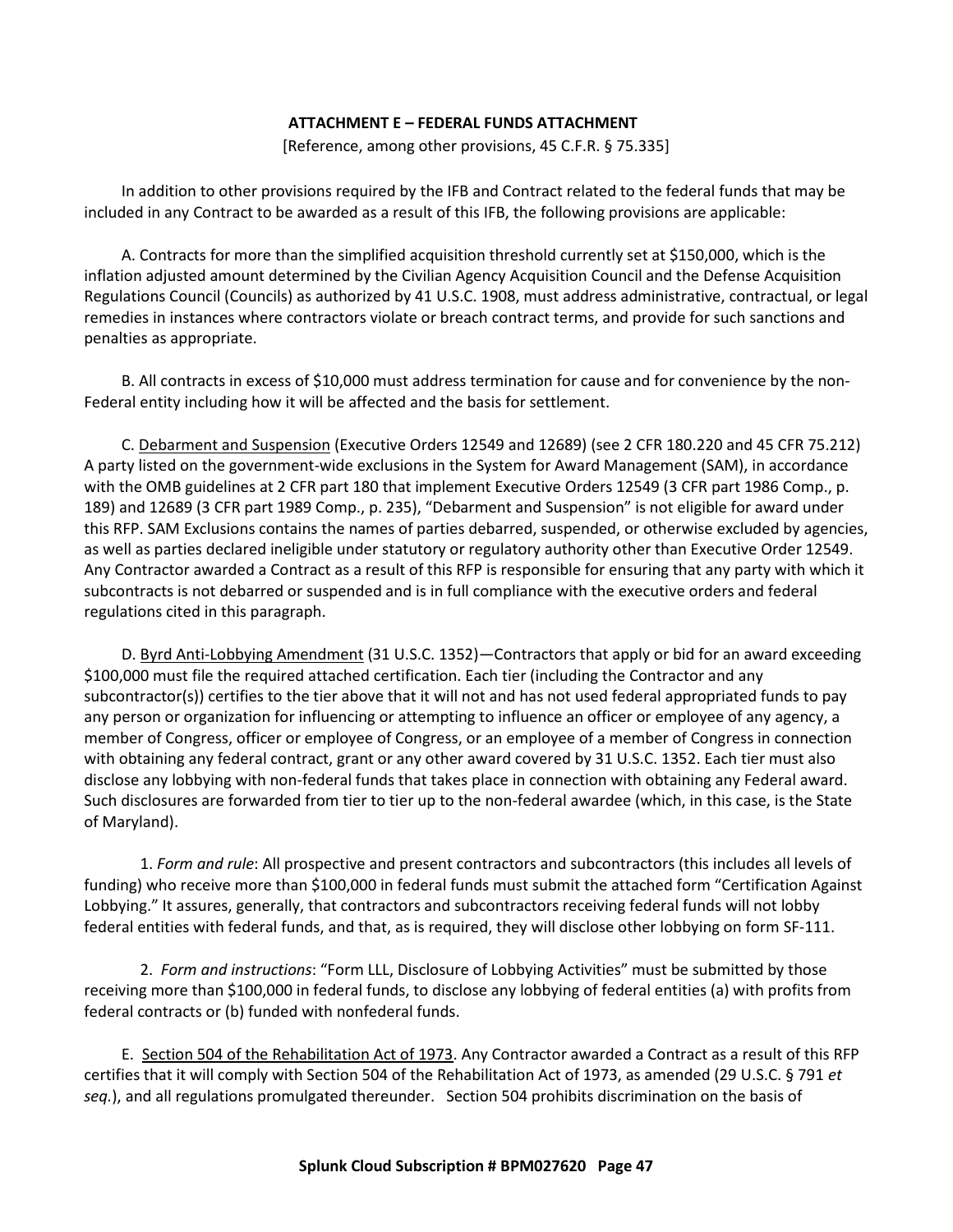handicap in all federally assisted programs and activities. It requires the analysis and making of any changes needed in three general areas of operation— programs, activities, and facilities and employment. It states, among other things, that: *Grantees that provide health ... services should undertake tasks such as ensuring emergency treatment for the hearing impaired and making certain that persons with impaired sensory or speaking skills are not denied effective notice with regard to benefits, services, and waivers of rights or consents to treatments*.

F. Age Discrimination Act of 1975. Any Contractor awarded a Contract as a result of this RFP certifies that it shall not discriminate on the basis of Age, according to the requirements of the Age Discrimination Act of 1975.

G. Title VI of the Civil Rights Act of 1964. Any Contractor awarded a Contract are a result of this RFP certifies that it shall comply with Title VI of the Civil Rights Act of 1964 and shall not discriminate in participation by race, color, or national origin.

H. Section 1557 of the ACA. Any Contractor awarded a Contract as a result of this RFP certifies that it shall comply with Section 1557 of the Affordable Care Act (42 U.S.C. § 18116) and any regulations promulgated thereunder. Section 1557 prohibits discrimination on the basis of race, color, national origin, sex, age, or disability in certain health programs or activities. Section 1557 further provides that, except as provided in Title I or the Patient Protection and Affordable Care Act (as amended, the ACA), an individual shall not, on the grounds prohibited under Title VI of the Civil Rights Act of 1964, Title IX of the Education Amendments of 1972, the Age Discrimination Act of 1975, or Section 504 of the Rehabilitation Act of 1973, be excluded from participation in, be denied the benefits of, or be subjected to discrimination under any health program or activity, any part of which is receiving federal financial assistance or any program or activity that is administered by any entity (such as MHBE) established under Title I of the ACA.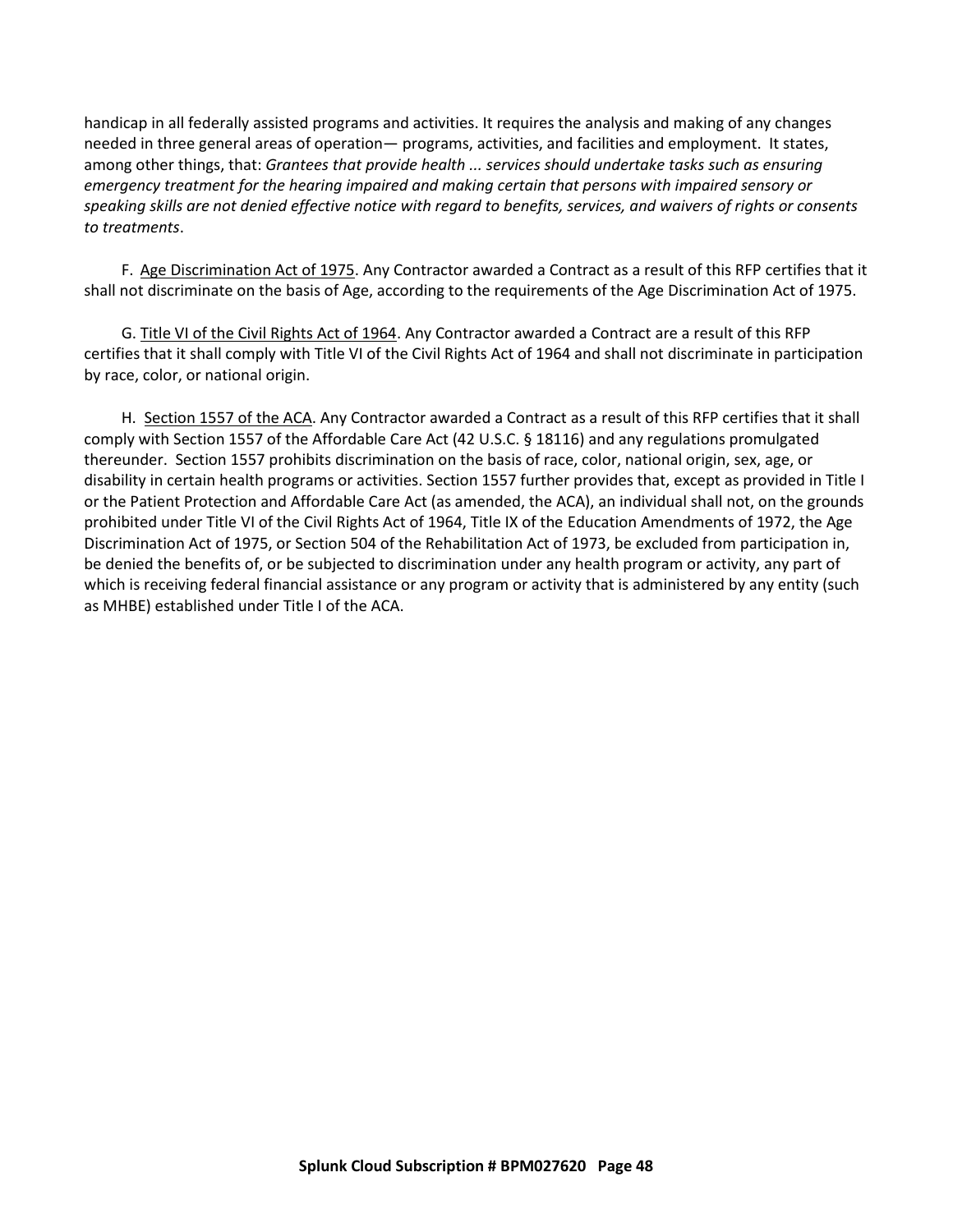# **ATTACHMENT E-1 – CERTIFICATION AGAINST LOBBYING U.S. Department of Health and Human Services**

## **CERTIFICATION REGARDING LOBBYING**

#### Certification for Contracts, Grants, Loans, and Cooperative Agreements

<span id="page-48-0"></span>The undersigned certifies, to the best of his or her knowledge and belief, that:

(1) No Federal appropriated funds have been paid or will be paid, by or on behalf of the undersigned, to any person for influencing or attempting to influence an officer or employee of any agency, a Member of Congress, an officer or employee of Congress, or an employee of a Member of Congress in connection with the awarding of any Federal contract, the making of any Federal grant, the making of any Federal loan, the entering into of any cooperative agreement, and the extension, continuation, renewal, amendment, or modification of any Federal contract, grant, loan, or cooperative agreement.

(2) If any funds other than Federal appropriated funds have been paid or will be paid to any person for influencing or attempting to influence an officer or employee of any agency, a Member of Congress, an officer or employee of Congress, or an employee of a Member of Congress in connection with this Federal contract, grant, loan, or cooperative agreement, the undersigned shall complete and submit Standard Form-LLL, "Disclosure Form to Report Lobbying," in accordance with its instructions.

(3) The undersigned shall require that the language of this certification be included in the award documents for all sub-awards at all tiers (including subcontracts, sub-grants, and contracts under grants, loans, and cooperative agreements) and that all sub-recipients shall certify and disclose accordingly.

This certification is a material representation of fact upon which reliance was placed when this transaction was made or entered into. Submission of this certification is a prerequisite for making or entering into this transaction imposed by Section 1352, title 31, U.S. Code. Any person who fails to file the required certification shall be subject to a civil penalty of not less than \$10,000 and not more than \$100,000 for each such failure.

| Award No.                                                      | Organizational Entry              |
|----------------------------------------------------------------|-----------------------------------|
| Name and Title of Official Signing for Organizational<br>Entry | Telephone No. Of Signing Official |
| Signature of Above Official                                    | Date Signed                       |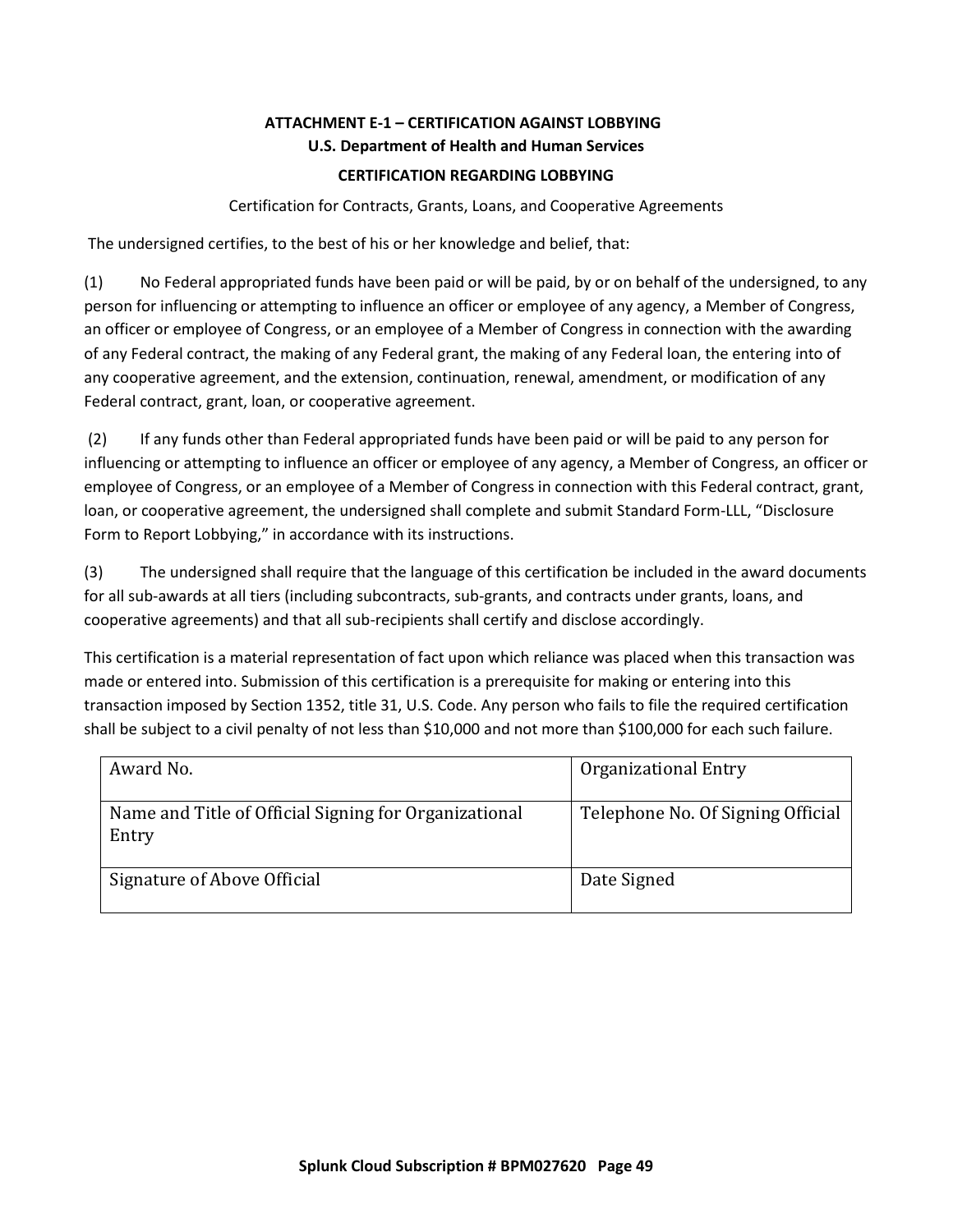# **ATTACHMENT E-2**

#### **DISCLOSURE OF LOBBYING ACTIVITIES**

**Complete this form to disclose lobbying activities pursuant to 31 U.S.C. 1352**

<span id="page-49-0"></span>

| 1. Type of Federal Action:                                                                                                                                                                |                       | 2. Status of Federal Action:                  | 3. Report Type:                              |  |
|-------------------------------------------------------------------------------------------------------------------------------------------------------------------------------------------|-----------------------|-----------------------------------------------|----------------------------------------------|--|
| a. Contract                                                                                                                                                                               | a.                    |                                               | a. Initial filing                            |  |
| b. Grant                                                                                                                                                                                  | Bid/offer/application |                                               | b. Material change                           |  |
| c. Cooperative                                                                                                                                                                            | b. Initial award      |                                               |                                              |  |
| Agreement                                                                                                                                                                                 | c. Post-award         |                                               | For Material Change Only:                    |  |
| d. Loan                                                                                                                                                                                   |                       |                                               | Year _______ quarter _______                 |  |
| e. Loan guarantee                                                                                                                                                                         |                       |                                               | Date of last report ________                 |  |
| f. Loan insurance                                                                                                                                                                         |                       |                                               |                                              |  |
| 4. Name and Address of Reporting Entity:                                                                                                                                                  |                       | 5. If Reporting Entity in No. 4 is a          |                                              |  |
|                                                                                                                                                                                           |                       | Prime:                                        | <b>Subawardee, Enter Name and Address of</b> |  |
| $\Box$ Prime $\Box$ Subawardee Tier _____, if known:                                                                                                                                      |                       |                                               |                                              |  |
| Congressional District, if known:                                                                                                                                                         |                       |                                               |                                              |  |
|                                                                                                                                                                                           |                       | Congressional District, if known:             |                                              |  |
| 6. Federal Department/Agency:                                                                                                                                                             |                       | 7. Federal Program Name/Description:          |                                              |  |
|                                                                                                                                                                                           |                       | CFDA Number, if applicable:                   |                                              |  |
| 8. Federal Action Number, if known:                                                                                                                                                       |                       | 9. Award Amount, if known:                    |                                              |  |
|                                                                                                                                                                                           |                       | S                                             |                                              |  |
| 10. a. Name and Address of Lobbying                                                                                                                                                       |                       | <b>b. Individuals Performing Services</b>     |                                              |  |
| Registrant                                                                                                                                                                                |                       | (including address if different from No. 10a) |                                              |  |
| (if individual, last name, first name, MI):                                                                                                                                               |                       | (last name, first name, MI):                  |                                              |  |
|                                                                                                                                                                                           |                       |                                               |                                              |  |
| 11. Amount of Payment (check all that apply)                                                                                                                                              |                       | 13. Type of Payment (check all that apply)    |                                              |  |
| $\Box$ actual $\Box$ planned<br>\$                                                                                                                                                        |                       | $\Box$ a. retainer                            |                                              |  |
| 12. Form of Payment (check all that apply)                                                                                                                                                |                       | $\Box$ b. one-time                            |                                              |  |
| $\Box$ b. in-kind, specify:<br>$\Box$ a. cash                                                                                                                                             |                       | $\Box$ c. commission                          |                                              |  |
|                                                                                                                                                                                           |                       | $\Box$ d. contingent fee                      |                                              |  |
|                                                                                                                                                                                           |                       | □ e. deferred                                 |                                              |  |
|                                                                                                                                                                                           |                       | $\Box$ f. other; specify:                     |                                              |  |
| 14. Brief Description of Services Performed or to be Performed and Date(s) of Service,<br>including officer(s), employee(s), or Member(s) contacted, for Payment Indicated in<br>Item 11: |                       |                                               |                                              |  |
|                                                                                                                                                                                           |                       |                                               |                                              |  |
|                                                                                                                                                                                           |                       |                                               |                                              |  |
| (attach Continuation Sheet(s) SF-LLLA, if necessary)                                                                                                                                      |                       |                                               |                                              |  |
| 15. Continuation Sheet(s) SF-LLLA attached:                                                                                                                                               |                       | $\square$ Yes                                 | $\square$ No                                 |  |
| 16. Information requested through this form                                                                                                                                               |                       |                                               |                                              |  |
| is authorized by title 31 U.S.C. Section 1352.                                                                                                                                            |                       | Signature: $\frac{1}{1}$                      |                                              |  |
| This disclosure of lobbying activities is a                                                                                                                                               |                       |                                               |                                              |  |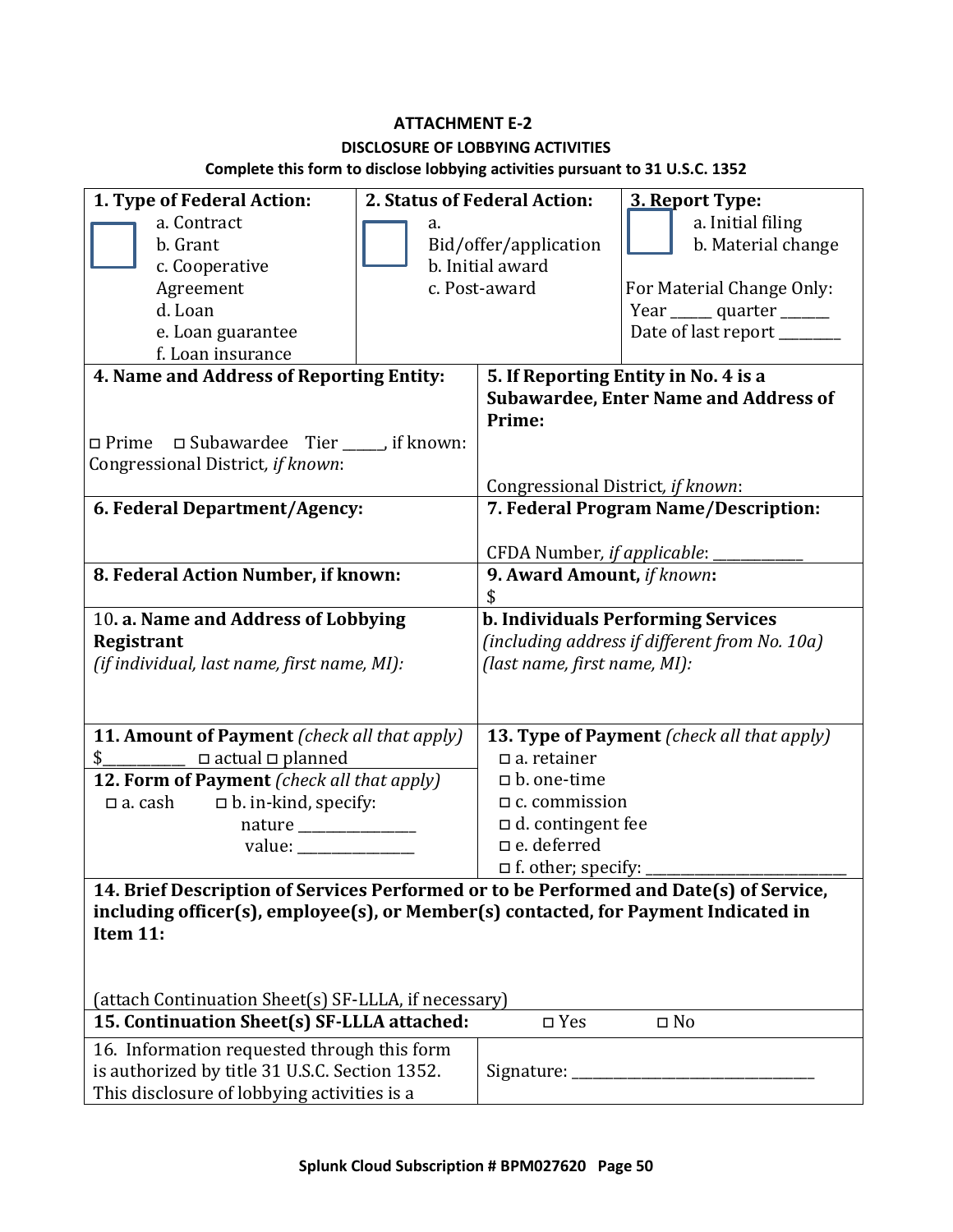| material representation of fact upon which      | Print Name: |                                     |  |
|-------------------------------------------------|-------------|-------------------------------------|--|
| reliance was placed by the tier above when      |             |                                     |  |
| this transaction was made or entered into. This | Title:      |                                     |  |
| disclosure is required pursuant to 31 U.S.C.    |             |                                     |  |
| 1352. This information will be available for    |             | Telephone No.: ___________<br>Date: |  |
| public inspection. Any person who fails to file |             |                                     |  |
| the required disclosure shall be subject to a   |             |                                     |  |
| civil penalty of not less than\$10,000 and not  |             |                                     |  |
| more than \$100,000 for each such failure.      |             |                                     |  |
| <b>Federal Use Only</b>                         |             | Authorized for Local                |  |
|                                                 |             | Reproduction                        |  |
|                                                 |             | Standard Form LLL (Rev. 7-97)       |  |

## **INSTRUCTIONS FOR COMPLETION OF SF-LLL, DISCLOSURE OF LOBBYING ACTIVITIES**

This disclosure form shall be completed by the reporting entity, whether sub-awardee or prime Federal recipient, at the initiation or receipt of a covered Federal action, or a material change to a previous filing, pursuant to title 31 U.S.C. Section 1352. The filing of a form is required for each payment or agreement to make payment to any lobbying entity for influencing or attempting to influence an officer or employee of any agency, a Member of Congress, an officer or employee of Congress, or an employee of a Member of Congress in connection with a covered Federal action. Complete all items that apply for both the initial filing and material change report. Refer to the implementing guidance published by the Office of Management and Budget for additional information.

1. Identify the type of covered Federal action for which lobbying activity is and/or has been secured to influence the outcome of a covered Federal action.

2. Identify the status of the covered Federal action.

3. Identify the appropriate classification of this report. If this is a follow-up report caused by a material change to the information previously reported, enter the year and quarter in which the change occurred. Enter the date of the last previously submitted report by this reporting entity for this covered Federal action.

4. Enter the full name, address, city, State and zip code of the reporting entity. Include Congressional District, if known. Check the appropriate classification of the reporting entity that designates if it is, or expects to be, a prime or sub-award recipient. Identify the tier of the sub-awardee, e.g., the first sub-awardee of the prime is the 1st tier. Sub-awards include but are not limited to subcontracts, sub-grants and contract awards under grants.

5. If the organization filing the report in item 4 checks "Sub-awardee," then enter the full name, address, city, State and zip code of the prime Federal recipient. Include Congressional District, if known.

6. Enter the name of the Federal agency making the award or loan commitment. Include at least one organizational level below agency name, if known. For example, Department of Transportation, United States Coast Guard.